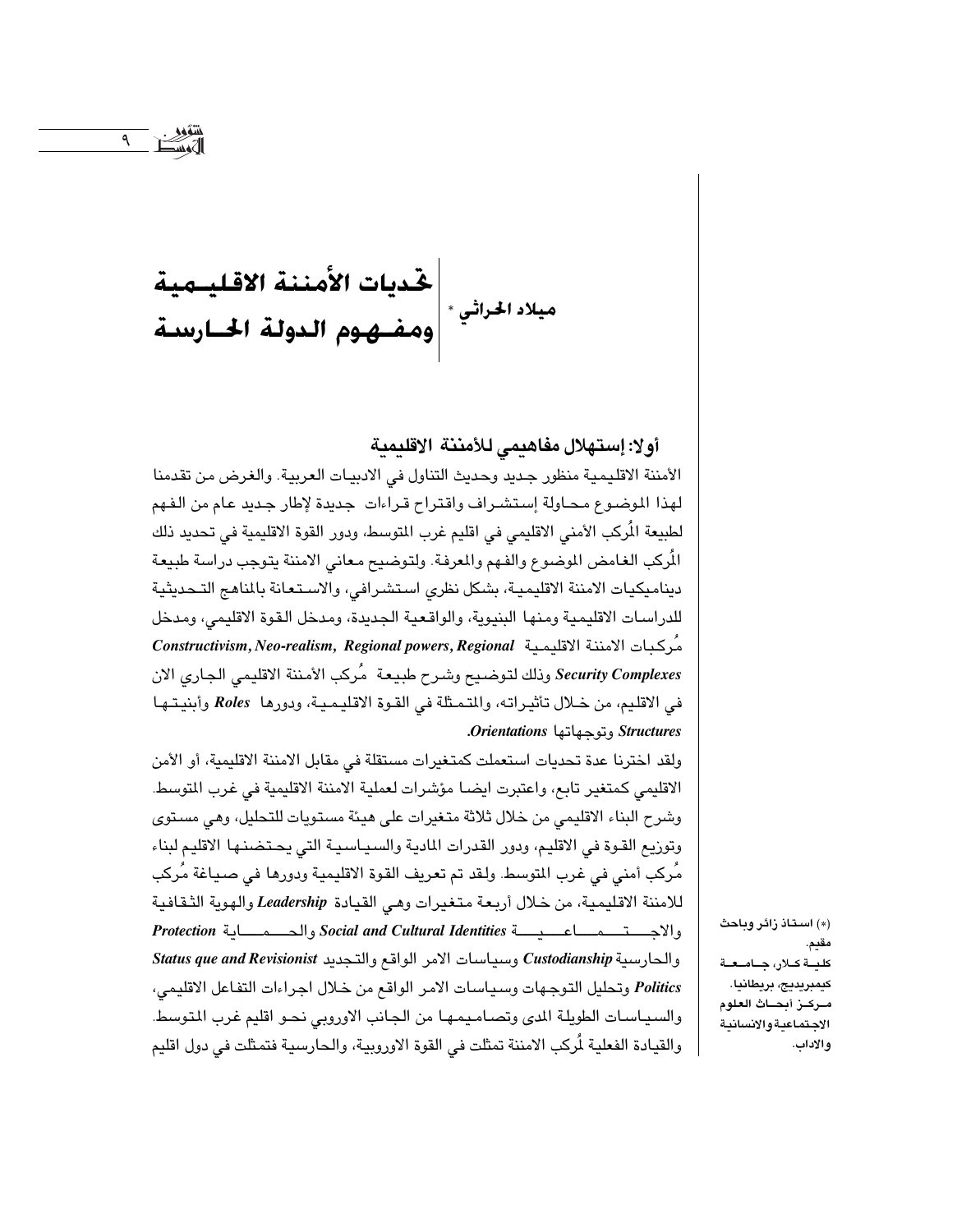جنوب غرب المتوسط لحراسة المجال الأمنى الاقليمي الاوروبي، أما الهويات الاجتماعية والثقافية فتمثلت فى اللاتماثل للهويات الثقافية والاجتماعية لطرفى مُركب الامننة الاقليمية في الاقليم.

ان مؤشرات الواقع الاقليمي للأمن في غرب المتوسط تعاني من فـقدانـها لمفـهـوم الامن الجماعي الاقليمي، والذي تتحمل فيه المجموعة الاقليمية مسؤولية حماية اعضائها، والمواجهة الجماعية للتحديات المشتركة. فغياب تقنيات ضبط السلوك الدولاتي من خلال التفاعل الاقليمي في غرب المتوسط أدى الى عدم التفاعل الاقليمي الشترك، ومن ثم غياب التضامن والتعاون الفعلى المزود بالوسائل الكافية لتحقيق الامننة الاقليمية. ولكن السؤال سوف يكون قائما وهو كيفية الانتقال من فكرة الامن الجماعي الاقليمي، والمختلفة فكرته ونظرته من صيغة الاحلاف، من المستوى النظري الى المستوى العملي؟ ولكن أقرب الاجـتـهـادات التي يمكن ان تقـدم، في هذا السـيـاق، قيـام نظام الاقليم الأمنى الاوروبي / المغاربي، كجهاز يرعى مضمون عقيدة الامن الاقليمي، له شرعية التنظيم، وكيفية مقابلة التحديات الشتركة.

ويتوقع ان تكون تلك العوامل والمتغيرات والمؤشرات كنتائج للعوامل السلوكية لأطراف مَركب الامننة للإقليم، وتأثير المؤسسات، ودورها في سياسات التنسيق والتعاون الاقليمي. وهنا يجب التمييز بين فكرتين، في هذا السياق، مختلفتين وهما الاقليمية والأمن الاقليمي، أو الاقاليمي. حيث تجدر الاشارة الى أن هناك عدة مدارس تحديثية في التحليل الاقليمي، ومنهـا المدرسـة الواقـعـيـة التـجـديدية Neo-realism والتي يرى انصـارهـا ان المُركب الأمني الاقليمي دائما يرتبط بقضايا الهوية الأمنية، أو الامننة، والعامل الديني للاعبين الاساسيين في الاقليم. اما انصار المدرسة التحليلية البنيوية Constructivism فيرَوْن الامننة الاقليمية من خلال تشكل الاقليم اقتصاديا وامنيا، وضرورة اعادة توصيف الهويات الخارجية الشتركة، وأنماطها من خلال مؤسسات العمل الجماعي الشترك. ومن هنا فإن القيمة المضافة والتي نتصورها من تناولنا لمفهوم الأمننة هي تلك المحاولة التي اعتمدت على تقديم اطار نظري لمجمل تحديات مُركب الامننة الاقليمية في غرب التوسط، كمتغيرات مستقلة لظاهرة الامننة الاقليمية، وذلك لإعادة استيعاب فهم مفهوم تشكل مُركب الامننة الاقليمية، أو الاقاليمية، وهذا أولا. ثانيا، من خلال ما تم فحصـه من ادبيات'') معاصرة لموضوع الامننة في مُركبها الاقليمي، ومن خلال السياسات والمتغيرات

والمؤشرات لواقع الامننة الاقليمية في غرب المتوسط حيث نادرا ما نجد فرضيات قابلة للاختبار للدور السلوكي والمؤسسي لأطراف مُركب الامننة الاقليمية، وتأثيراته المباشرة. ثالثا، القيمة الاخرى المضافة لتناولنا لموضوع الأمننة هي اعادة الاعتبار لدخل الجغرافيا السياسية، واعادة إحيائه في الدراسات الاقليمية العربية، وذلك من خلال تقديمنا لإطار

Acharya A (2001) (\) **Constructing a Secur**ity Community in Southeast Asia: AS-**EAN** and the Problem of Regional Order. New York: Rutledge. Attina, F (2004) The **Building of Regional** Security Partnership and the Security Culture Divide in the Mediterranean Region. Paper 040508, **Institute of European** Studies, University of California, Berkeley, CA. Hettne B. (2000) Development, Security, and World Order: A Regionalist Approach. In: Page S (ed.) Regions and Development: Politics, Security, and Economics. London: Cass, 44-66. Kelly RE (2007) Security Theory in the 'New Regionalism'. International Studies Review  $9(2)$ : 197-229. Väyrynen R (2003) Regionalism: Old and **International** new. Studies Review 5(1):  $25 - 51$ .

 $\lambda$ .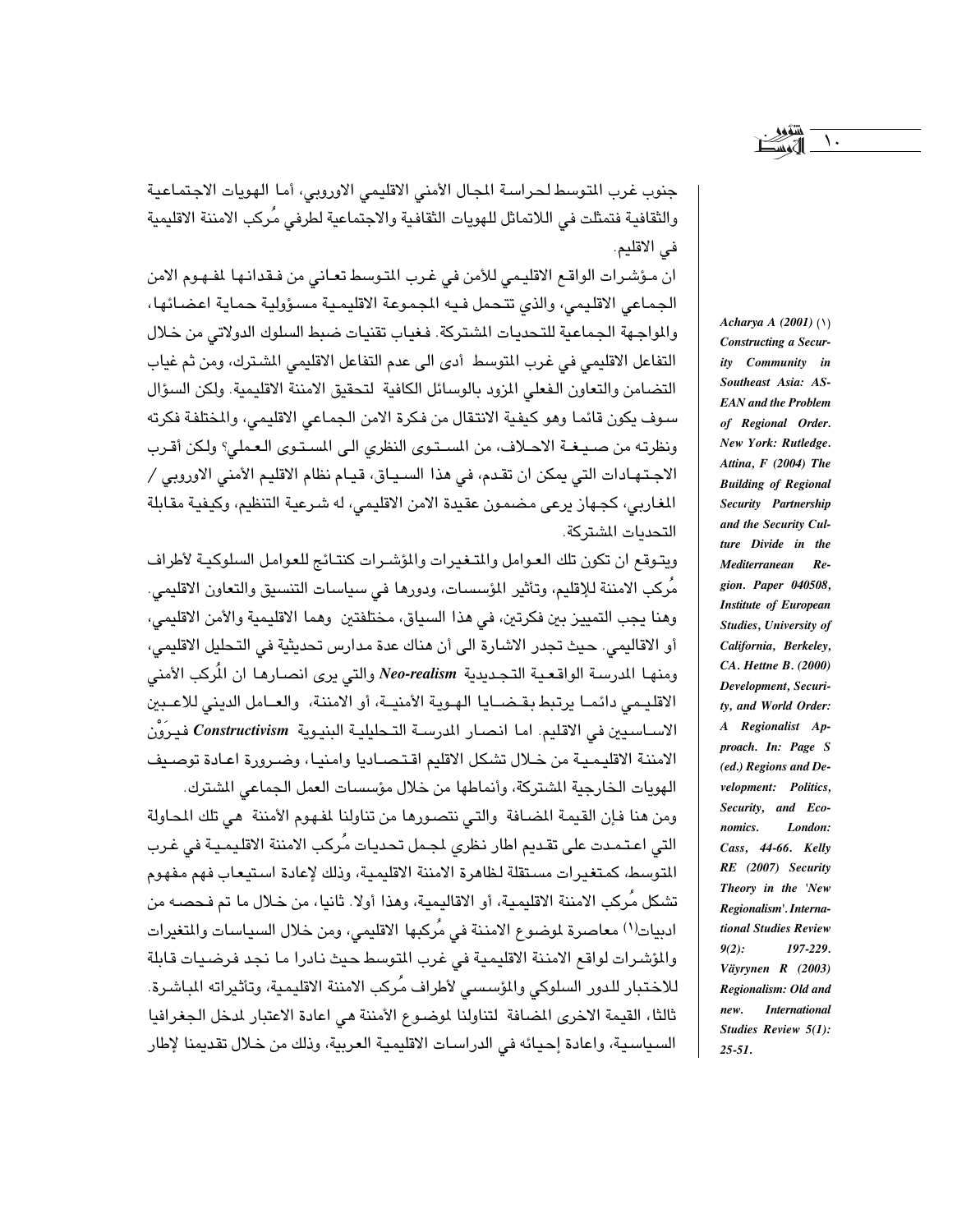متحد الجوانب من حيث المصمون والاستعمال. إنه مدخل القوة الاقليمي في بناءات الامننة الاقليمية، والذي يُمَكِّن البـاحث ويسـاعده على الاطلاع الواسع للدينامـيكيـات الاقليميـة واستعمالاتها كأدوات تحليلية لمُركب الامننة الاقليمية أو الاقاليمية.

اعادة فهم سلوك القوة الاقليمي في غرب المتوسط يكمن في كيفية تحقيق معدلات اعلى في مجال بناء الامننة الاقليمية الشتركة بين الطرفين، ومواجهة تحديات الامننة الاقليمية. والتحليل لتلك التحديات يمكن تتبعه من خلال طبيعة دور القوة الاقليمية، من حيث القيادة والحارسية والحماية، وسياسات الامر الواقع وتجديدها، والهويات الاجتماعية والثقافية الْمَشكلة للإقليم في واقع تلك التـحديات. لقد تمثلت قيادة الاقليم في الاقوى عسكريـا وتقنيا واقتصـاديا، وهي أوروبا وتجاربهـا في الاندمـاج والتكامل، والحـارسـيـة تمثلت في اقليم جنوب غرب المتوسط ودوله، والمنظور الحارسي لمصالح أوروبا في جنوب غرب المتوسط، والإقليم برمته، كمجال أمني أوروبي خالص، والحماية تراوحت بيت قوى الاقليم، مع عدم اغفالنا لسياسات الامر الواقع الاوروبية، والمفروضة على الطرف المقابل من خلال التنسيق الثنائي الانتقائي أو الجماعي، ومجمل تفاعلات الاقليم الايجابية والسلبية.

من المؤسف، وهـو أمـر طبيـعي، أن التـحليل أظهر ان دول جنوب غرب المتوسط لا تمتلك، كدول وطنية مستقلة، امكانيات القوة الاقاليمية لمواجهة أو التعامل مع الخارج الاقليمي لها، وكلاعب اقليمي في عمليات الامننة الاقليمية، وبالتالي اتضـحت عدم مقدرتها على ان تقدم مفاهيمها للامننة الاقليمية، كما صورتها أوروبا لنفسها. العجز المغاربي يذهب الى عدم قدرته على استعمال توجهات سياسته الخارجية بحرفية اقليمية. فأصبحت المقاربة الأمنية لصيغة منظومة الامننة الاقليمية من اختصـاص القوة الاكثر تأثيرا ( المركز) وهي أوروبا، من خلال تكثيفها للمبادرات الأمنية والسياسية لاحتواء المجال الأمنى الاقليمي لصالحها.

# ثانيا: مفاهيم الامن والأمننة

## **Security and Securitization Conceptual Framework**

مرت الدراسـات الأمنية بتـحليـلات كبيرة وواسـعة، عقب تحول النظام الدولي من الثنائية القطبية الى الاحادية القطبية، بقيادة الولايات المتحدة، وتحولها من تناول القضايا ذات الاهتمامات التقليدية، مثل الصراع العسكري وسباق التسلح الى دراسة طبيعة الأمن، ومكوناته، وعناصره، وأطره وسلوكه. والسبب يعود الى عجز المقتربات والأطر التحليلية العامة في حقل السياسة الدولية السائدة أنذاك، التي كانت توظف لتفسير وإدراك السلوك والظاهرة الأمنية التقليدية.

ونتيجة لتطور مناهج التحليل في السياسة الدولية، خصـوصـا الدرسـة البنيوية، والمدرسة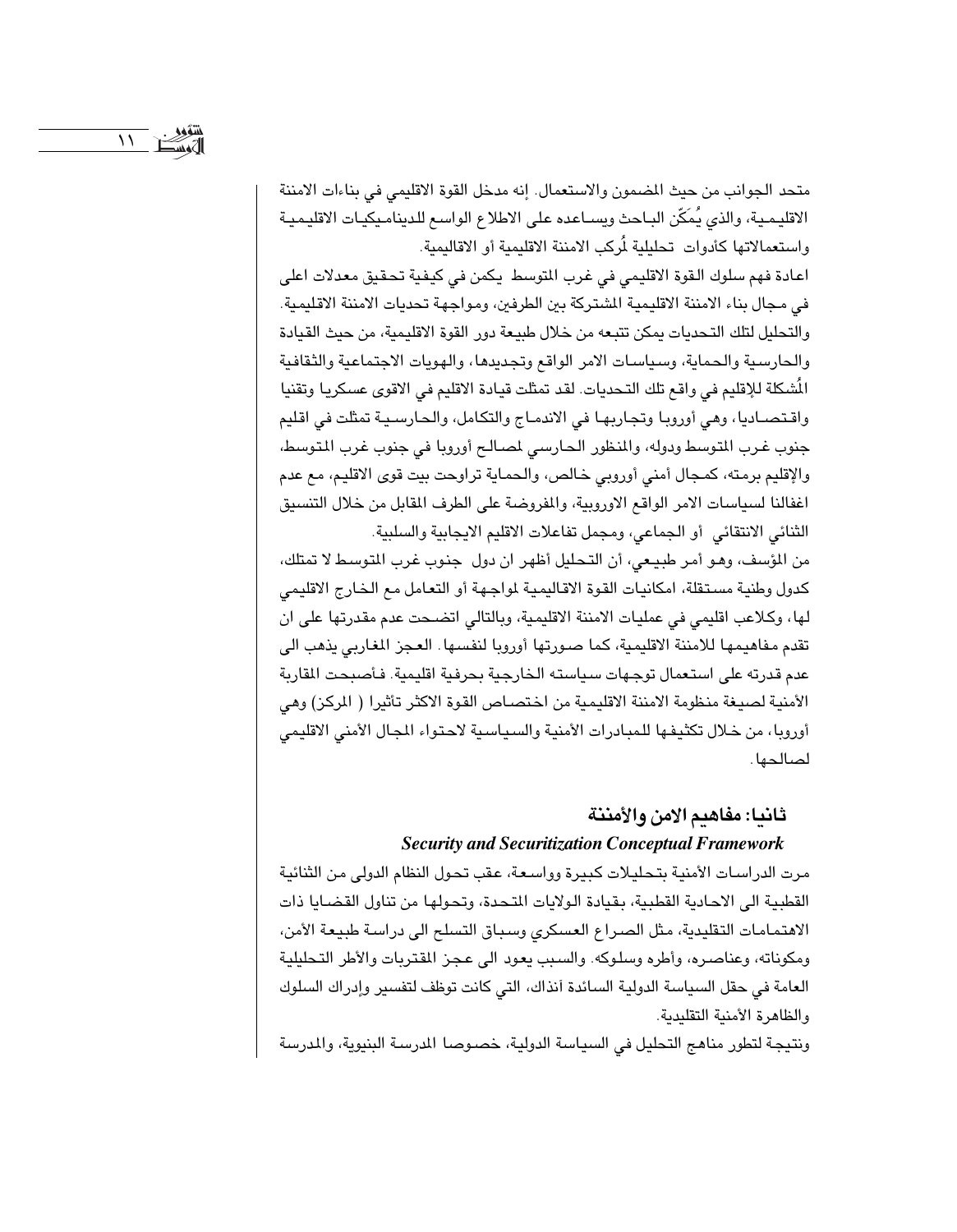الواقعية الجديدة، عدّد الدخل الإقترابي منها مقاريتين، تدعو الاولي إلى ضرورة توسيع مـفـهـوم الأمن، وبالتالي تطور حقل الدراسـات الأمنيـة ليشـمل مـسـائل تتـعلق بالجـوانب الاقتصـادية، البيئية والديمغرافـية، سـواء باعتمـاد المجتمـع كموضـوع مـرجعي (الأمن المجتمعي)(٢) أو بالنزول إلى المواطن/ الإنسان كموضوع للأمن في إطار عالمي شامل (الأمن الإنساني) Human Security. أما المقاربة الثانية فتختزل مفهوم الأمن في المجال العسكري، وتعتبره من صميم اهتمامات واختصاصات الدولة وحدها. اذا هناك أراء داعية إلى الحفاظ على المفهوم التقليدي للأمن الذي يشير عادة إلى الأمن الوطني، وأراء نقدية تعمل على إعادة النظر في مفاهيم ومدلولات وموضوع المرجعية للأمن. وتطرح مفهوم الأمن الإنسـاني كمـفـهوم بديل عن الأمن الوطني. لذلك يبدو ان هنـاك تحـولات في المفـاهيم الأمنية، من المستوى الوطني الى المستوى المواطني الانساني.

١ ـ الأمن الاقليمي Regional Security Or Regional Securitization

الامن الاقليمي أو الاقاليمي اصبح من أهم قضايا السياسة الدولية والأمن الدولي على حد سىواء، من خلال ألتـأثيـر والتأثر، والدور والقوة، والبناء المؤسسـى، ومـجـمل التـفـاعـلات المتبادلة داخل الوحدة الاقليمية، الفرعية أو الاساسية. والأمن الاقليمي يتضمن إطاراً من الديناميكيات المختلفة مثل دور وعدد ونوعية القوى الفاعلة فيه، وتوجهاتها، ونوعية المنافع والتحديات الشـتركة القائمة عليه. ومن أهم فقهاء مُركبات الامن الاقليمي نشير الى اعمال بوزان و ويفرٍ(٣) حيث قدما نموذجا لديناميكيات الامن الاقليمي، الفرعية والأساسية، والتي من خلالها يمكن فـهم طبيعة مفـهوم الامن الاقليمي. ويتمتع النمـوذج (البوزاني والويفري) بثلاث مستويات أطرية وهي تشكل الازمات في الاقليم، وطبيعة النظام الاقليمي القائم، والمجتمع الأمني في المركب الأمني، حيث مجموع القوى الاقليمية في هذا النظام دائما يتوقع سلوكها ازمات وتحديات، وتهديدات، وان كل قوة في الاقليم تنظر الى الاخرى على انها عدو لها، أو منافس اقليمي، أو قوة صديقة.

ومن هنا لفهم ماهية الامن الاقليمي يتوجب تحديد ما اذا كان هناك مُركب امنى اقليمي بنيويا وهيكليا، فرعي أو اسـاسـي احـادي، وطبيعته القطبية، ودلالات القوة فيه، والقوى الفاعلة فيه من خلال دورها السلوكي نحو مجمل تحديات الاقليم ومتطلبات أمنه. اذا لمعرفة مـاهيـة الأمن الاقليـمي ينبـغي لُركب الامن الاقليـمي المرور بعـمليـة المدخـلات والخرجات، من خلال رصد سلوك القوى الاقليمية في هذا النظام عبر طبيعة توجهاتها، أكانت توجهات ايجابية او سلبية في ظل دلالات قطبية قوتها، وحارستها وحمايتها. وبالنتيجة فإن النظام الاقليمي Regional Regime، والذي منه يمكن استخلاص مفهوم محدد للأمن الاقليمي Regional Security، سوف ينتج جملة من الديناميكيات، كالتجانس الأمني، والقوة فيه تقيد القوة الاخرى سلوكيا، وخلق المجتمع الأمني الاقليمي، ولكن هذا

 $Buzan,B.,$  New  $(7)$ Pattern of Global Security in the Twenty-First Century, International Affairs (67,  $(3), 431 - 458, London:$ Royal Institute of International relations, 1991.

 $\gamma$ 

Buzan B, Waever (\*) O, Regions and Powers: The Structure of International Security. Cambridge: Cam-University **bridge** Press. (2003).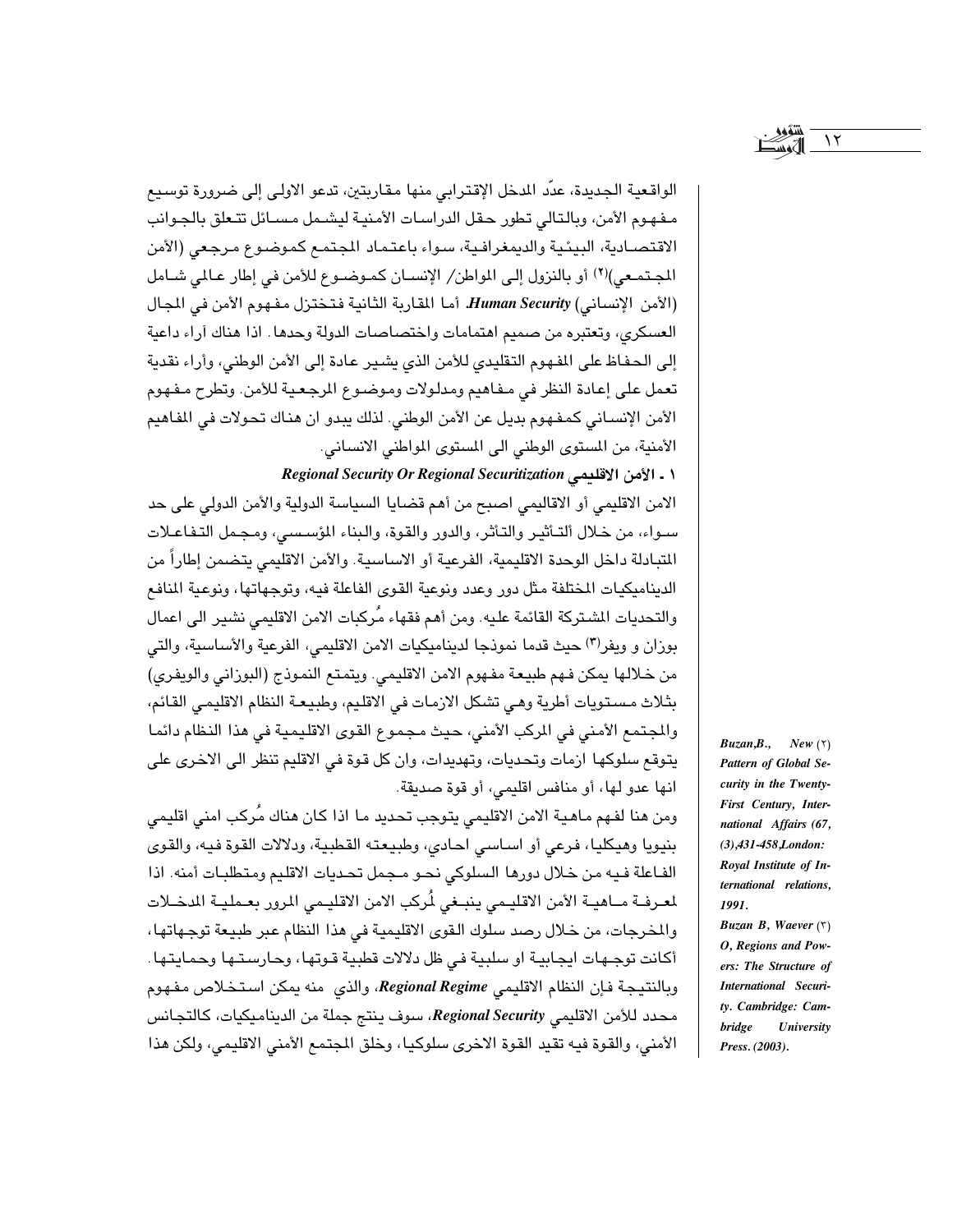النظام دائمـا يكون عـرضــة للإصــابة بالـقـوة أو ضـعف بنيـويتــه، أو قـوته. ومن الشكل الايضاحي التالي تتضح أليات تشكل مقومات الامننة الاقليمية وديناميكيتها، وأوصافها، وعلاقاتها المشتركة والمتبادلة، من خلال تأثيراتها المختلفة، في أقاليم العالم. واستئناسا بفكرته حول مُركبات الأمننة الاقليمية في عالم الصراع والتعاون الذي يدور اليوم، ينبغي أن تكون هناك اليات تعاون وتنسيق تطبق في الاقليم الأمني وبين اطرافه، من خلال ما يتم تقديمه من مبادرات ومشاريع واجتماعات على مستوى القمة أو الخبراء، والذي يعني توفر الاطار Framework لتلك العمليات على سبيل المثال، منظومة الامننة في اقليم غرب المتوسط بقيادة القوتين الاقليميتين وهما أوروبا ودول جنوب غرب المتوسط، قد تظهر أن مقومات الشكل المقترح من المصممين (ديريك فريزر و روبرت انقيرسول)(٤) والمستعار من بوزان وويفر<sup>(0</sup>) يمكن ملامستها في المقاربات الاوروبية وتصوراتها وسلوكها للامننة الاقليمية في اقليم المتوسط، ولكن قيـادتهمـا لعمليـات الامننة الاقليـمـيـة لم تفلـح في التـقدم الـي مـجمل التحديات الاسـاسـية التي تواجه المنظومة الأمنية في الاقليم، والتي نـقترحـهـا للاخـتبـار واثبات صدقها وصلاحيتها الشكل التالي يوضح أليات تشكل مقومات الامننة الاقليمية وديناميكيتها، وأوصافها، وعلاقاتها المشتركة والمتبادلة من خلال تأثيراتها المختلفة.



المصدر:

Derrick Frazier and Robert Stewart-Ingersoll, Regional Powers and Security: A Framework for Understanding Order within Regional Security Complexes: The European Journal of International Relations, Published by: http://www.Sage Publications p://ejt. Sagepub.com/content/ 16/4/731, PP. 732-753.

*Ibid ,Derrick Fra-*  $(2)$ zier and Robert Stewart-Ingersoll, Regional **Powers** and Security: A Framework for Understanding Order within Regional Security Complexes: The European Journal of International Relations, Published by: http:// www.Sage Publications p://ejt. Buzan, B., New ( $\circ$ ) Pattern of Global Se-

curity in the Twenty-First Century, (1991) 1 Buzan B, Waever O, Regions and Powers: The Structure of International Security. Cambridge: Cam**bridge** University Press. (2003).

 $\lambda \tau$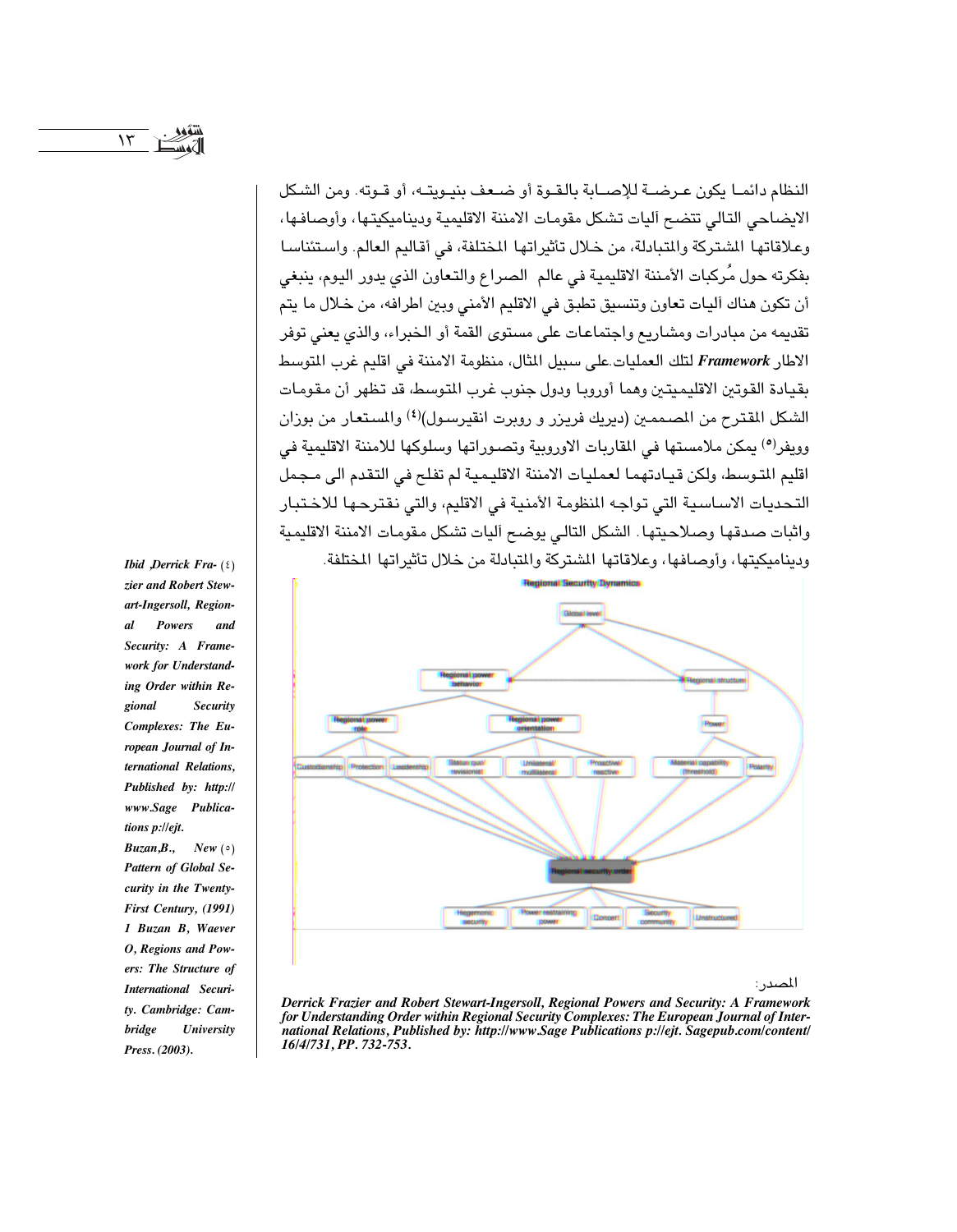والشكل السـابق يشـيـر الى أن دينامـيكيـات الامننة الاقليمـية تبدأ من المسـتـوى الدولى، وتتفرع الى مستويين، وهما البناء المؤسسي والسلوك الاقليمي للقوة. والسلوك الاقليمي للقوة قاعدته توجهات القوة الاقليمية ودورها، من متماثلات الحارسية والحماية والقيادة، وسياسات الامر الواقع، والتي تنعكس على منظومة الأمن الاقليمي للقوة. وتوجهات القوة الاقليمية تتماثل في قوى الامر الواقع والتجديد، والتعاون الجماعي والثنائي، والتفاعل الايجابي والسلبي، الى علاقة القوة ومواصفاتها وقطبيتها، والقدرة المادية المحدودة. وفي نهاية الشكل يتمتع نظام الامننة الاقليمي بمواصفات، من أهمها السيطرة الأمنية، والقوة تقيد القوة الاخرى، والانسجام والتفاهم، والمجتمع الأمنى، وبنيات أمنية غير مشيدة. اذا وفقا للشكل فإن ديناميكيات الامن الاقليمي، من خلال المُركب الأمنى الاقليمي، أو ألامننة الإقليمية، يتكون من وجـود عـدة عناصـر منها البناء الاقليمـي، وأنظمة الـقوة الإقليميـة، ودورها وتوجهاتهالًا). وهذا ما افتقدته منظومة الامننة في اقليم غرب المتوسط بقيادة القوتين الاقليميتين وهما أوروبا ودول جنوب غرب المتوسط برغم أن مقومات الشكل المقترح من المصممين (ديريك فريزر و روبرت انقيرسـول) يمكن مـلامسـتـها في المقاربات الاوروبية وتصوراتها وسلوكها للامننة الاقليمية في اقليم المتوسط ومن هنا فإن غرض مركب الامننة الاقليمية، ودلالات القوة فيه على مستوى توازن القوى الدولي وتقسيمه الى مستويات فرعية Subsystems كمُركبات للامننة الاقليمية الفرعية، هو إحداث مقاربات جديدة لأهمية قضايا الامننة الاقليمية في عالم التوازنات الدولية، خصوصا عقب نهاية الحرب الباردة وتبدلات القوة ومركزيتها من الثنائية إلى الاحادبة القطبية.

جدول رقم (١) يصف الابنية الفرعية لـلامننة الاقليمية، من حيث الاقليم، ونوعية القطبية التي يحتلها، والقوى الاقليمية الفاعلة فيها. فتم استنتاج في غاية الاهمية ان أبنية الامننة الاقليمية تصل الى ثماني عشرة بيئة أمنية اقليمية موزعة على خريطة العالم: إقليم شمال أميركا ونظامه أحادي القطبية بقيادة الولايات المتحدة الأميركية، ويشمل كند والمكسبك، اقليم أميركا الجنوبية أحادى القوة بقيادة البرازيل، إقليم الاتحاد الاوروبي، ويتضمن التعددية القطبية ممثلة فى فرنسا وألمانيا وبريطانيا، وإقليم أفريقيا الغربية أحادى القطبية بقيادة السنغال، و اقليم جنوب غرب المتوسط، أو الاقليم المغاربي، متعدد القطبية بقيادة كل من ليبيا والجزائر والمغرب، وإقليم غرب المتوسط احادي القطبية بقيادة الاتحاد الاوروبي، وإقليم شرق المتوسط متعدد القطبية بقيادة كل من إسرائيل ومصر، وإقليم دول الخليج العربية أحادي القطبية بقيادة السعودية، وإقليم الشرق الاوسط متعدد القطبية بقيادة اسرائيل وإيران وتركيا ومصر، وإقليم افريقيا الجنوبية أحادى القطبية بقيادة جنوب أفريقيا، وإقليم شـرق أفريقيا متـعدد القطبية بقيادة كل من أثيوبيا وتنزانيا، وإقليم دول الاتحاد السوفياتي سابقا – روسيا حاليا ـ احادى القطبية بقيادة روسيا، وإقليم جنوب

Derrick Frazier  $(1)$ and Robert Stewart-Ingersoll, Regional Powers and Security: A Framework for Understanding **Order** within Regional Security Complexes: The European Journal of International Relations, Published by: http://www.Sage Publications p://ejt.

 $\lambda$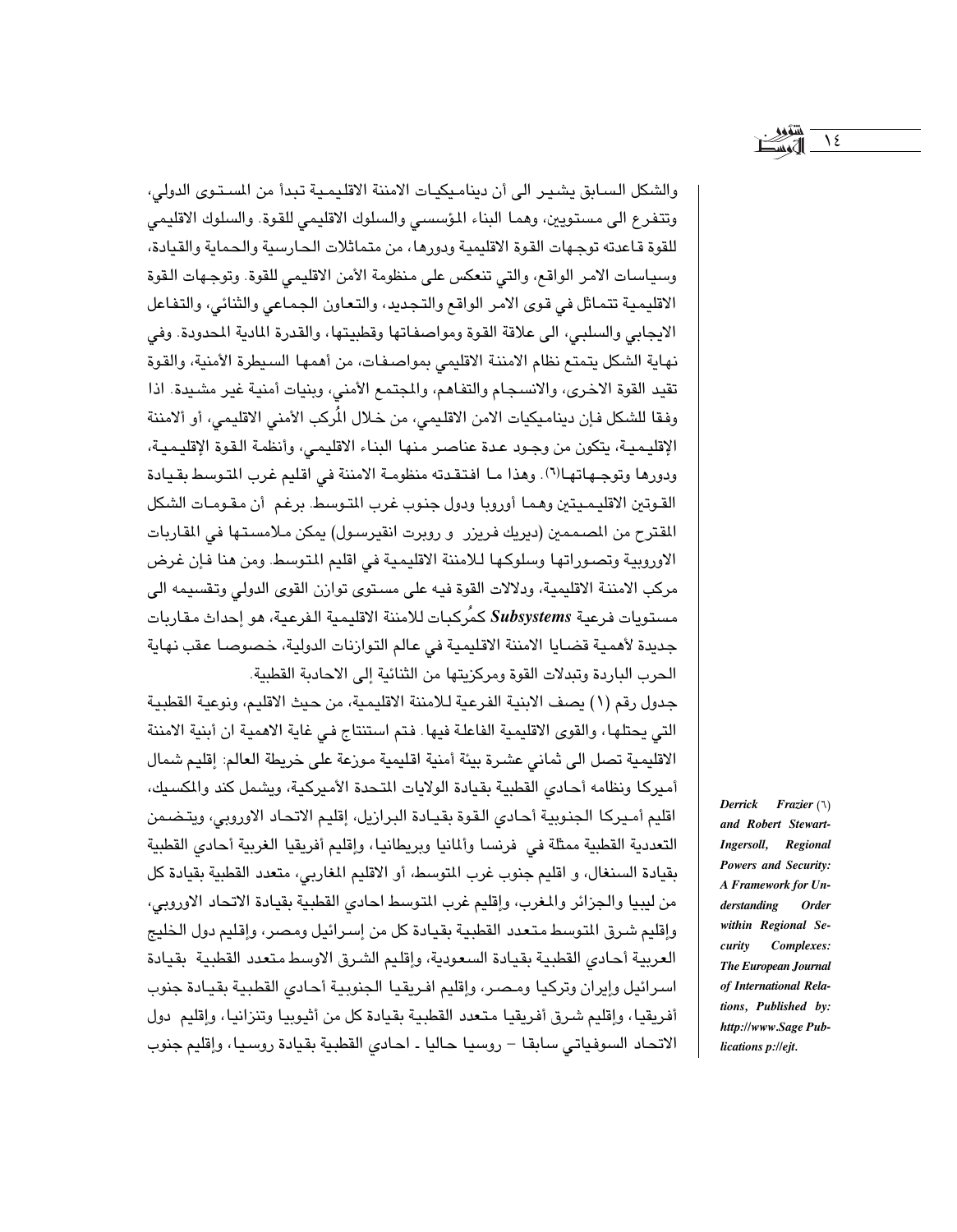أسيا ثنائي القطبية بقيادة الهند وباكستان، وإقليم شرق أسيا ثنائي القطبية بقيادة الصين واليابان، وأخيرا اقليم شمال افريقيا متعدد القطبية بقيادة كل من مصر والجزائر. ومن الجدول نلاحظ أن هناك ثلاثة أنواع من مُركبات الأمننة الاقليمية، من حيث مستوى القوة القطبية الفاعلة أكثر في الاقليم، وأنظمة القطبية الاحادية وعددها ثمانية، وأنظمة القطبية الثنائية وعددها اربعة، وأنظمة القطبية المتعددة وعددها ستة مُركبات اقليمية. وهنا لابد أن نضيف مؤسسة الامننة الدولية، متمثلة في شـخص مـجلس الأمن الدولي، والذي تتشكل منه القـوى الاقلـيـمـيــة الكبـرى في العــالم، والتي تمـتلك البــرامـج النـووية، وأسـلحــة الردع والاحتواء والهجوم وحق النقض الدولي (حق الفيتو).

| القوى الإقلمية                    | القطبية       | الإقليم                 |  |
|-----------------------------------|---------------|-------------------------|--|
| البرازيل                          | أحادي القطبية | أميركا الجنوبية         |  |
| الولايات المتحدة الأميركية        | أحادى القطبية | شمال أميركا             |  |
| روسيا                             | أحادى القطبية | الاتحاد السوفياتي سابقأ |  |
| السنغال                           | أحادى القطبية | أفريقيا الغربية         |  |
| الاتحاد الأوروبي                  | أحادى القطبية | غرب المتوسط             |  |
| جنوب أفريقيا                      | أحادى القطبية | أفريقيا الجنوبية        |  |
| السعودية                          | أحادي القطبية | الخليج العربى           |  |
| نيجيريا                           | أحادى القطبية | أفريقيا الوسطى          |  |
|                                   |               |                         |  |
| الهند وباكستان                    | ثنائى القطبية | جنوب أسيا               |  |
| الصين واليابان                    | ثنائى القطبية | شرق آسيا                |  |
| أثيوبيا ، تنزانيا                 | ثنائي القطبية | شرق أفريقيا             |  |
| إسرائيل ، مصر                     | ثنائى القطبية | شرق المتوسط             |  |
|                                   |               |                         |  |
| فرنسا - بريطانيا - ألمانيا        | متعدد القطبية | الاتحاد الأوروبي        |  |
| ليبيا - الجزائر - المغرب          | متعدد القطبية | الاتحاد المغاربي        |  |
| مصر والجزائر                      | متعدد القطبية | إقليم شمال أفريقيا      |  |
| أستراليا - ماليزيا - أندونيسيا    | متعدد القطبية | الباسيفيك               |  |
| إسرائيل – مصر – تركيا – إيران     | متعدد الأقطاب | الشرق الأوسط            |  |
| الجزائر - أثيوبيا - السنغال - مصر | متعدد الأقطاب | إقليم الساحل والصحراء   |  |

جدول رقم ( ۱) أبنية مُركب الامننة الاقليمية ودلالات القوة فيها

المصدر : الجدول من تصميم المؤلف.

سعود - ۱۵<br>ا}وبسط - ۱۵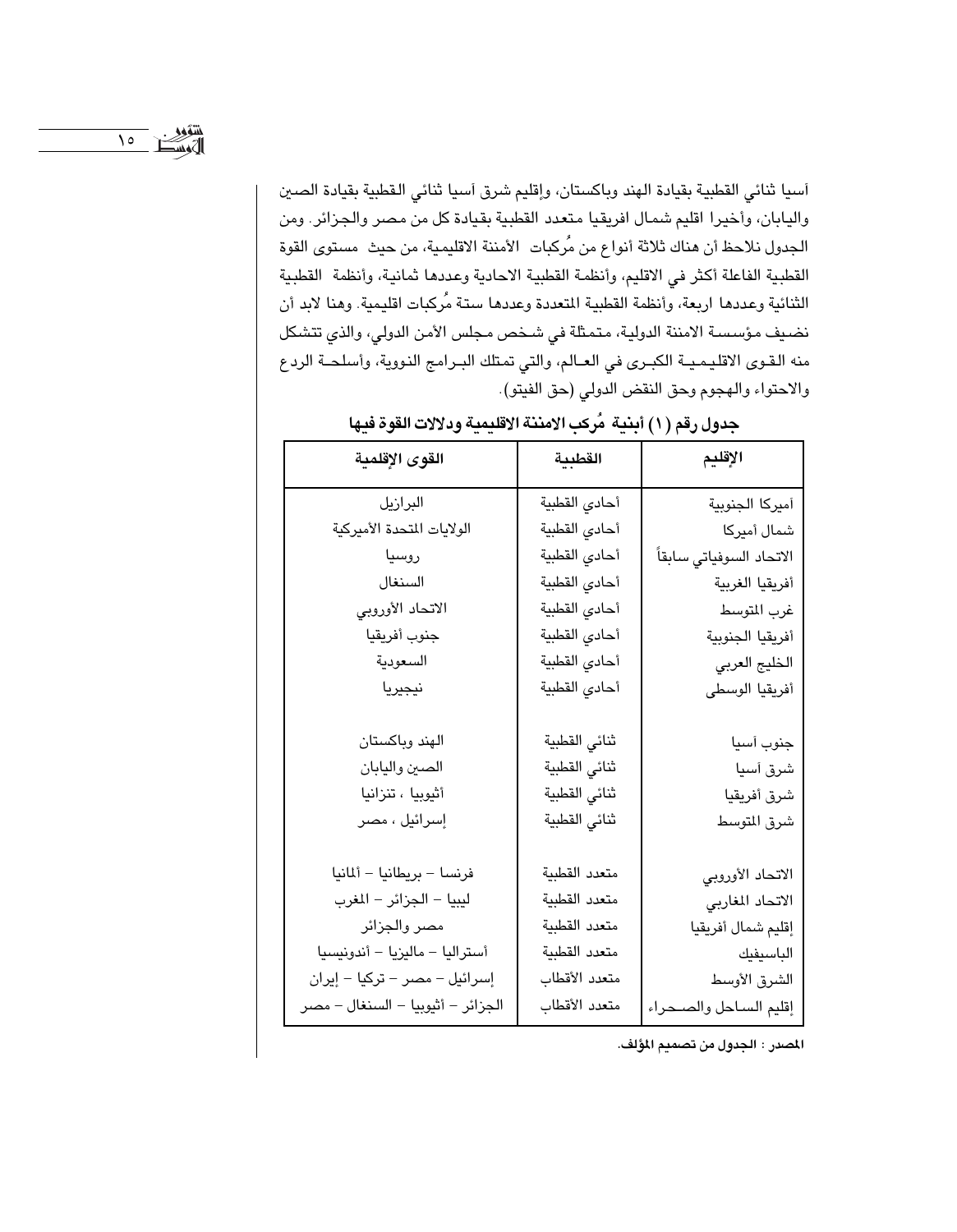ووفقا للحدول بلاحظ تتعدد أنظمة الاحادية القطبية الاقليمية الى ثمانية مُركبات للقوى الإقليمية، وهي امريكا الجنوبية بقيادة البرازيل، وشمال أميركا بقيادة الولايات المتحدة الأميركية، والاتحاد السوفياتي سابقا بقيادة روسيا، والجنوب الافريقي بقيادة جنوب افريقيا، وغرب افريقيا بقيادة السنغال، ووسط أفريقيا بقيادة نيجيريا، وإقليم غرب المتوسط بقيادة أوروبا، ودول الخليج العربية بقيادة السعودية. وأنظمة الثنائية القطبية تصل الى خـمـسـة مُـركبـات للامننة الاقليمـية وهى شـرق اَسـيـا، وجنوب اَسـيـا، وشـرق أفريقيا، وشرق المتوسط. وأنظمة التعددية القطبية تتكون من ستة مُركبات امننة اقليمية، وهي الشرق الاوسط، وشمال أفريقيا، والاتحاد الاوروبي، والاتحاد المغاربي، والباسفيك، وإقليم الساحل والصحراء.

من ذلك نخلص ونقول ان مفهوم الامن الاقليمي هو اضيق بكثير من مفهوم الامننة الاقليمية لأنه يشير الى عملية امنية اقليمية محدودة الابعاد ويغلب عليها الطابع الجغرافي وليس المصير المشترك الامر الذي يدفع بتلك الدول الى ان ترتبط ببعض الترتيبات الأمنية لمواجهة تهديدات مشتركة طارئة. ولكن مفهوم الامننة الاقليمية يذهب الى ترتيبات امنية شاملة وبعيدة المدى لكل مجالات التعاون والتنسيق على هيئة تكامل وظيفي يحقق مصلحة الاقليم وطنيا واقليميا .

National Security [130] - الأمن الوطني

استخدم مصطلح الأمن الوطني بعد الحرب العالمية الثانية إلا أن جذوره تعود إلى القرن السابع عشر، تحديدا بعد معاهدة وستفاليا عـام ١٦٤٨ التي أسست لولادة الدولة الوطنية أو الدولـة – الأمـة Nation- State وشكلت الحقبة الموصوفة بالحرب البـاردة الإطار والمناخ الذي تحركت فيه محاولات صياغة مقاربات نظرية، وأطر مؤسساتية للأمن وصولاً إلى استخدام تعبير إستراتيجية الأمن القومى (التعايش السلمى) كمقاربات بهدف تحقيق الأمن والسلم، وتجنب الحروب المدرة التي عصفت بالعالم في بداية القرن الماضي. واتسم النظام الدولي، بين الشـرق والغرب، بمجـمـوعـة من السـمـات أثرت علـى طبـيـعـة الدراسـات الأمنيـة خـلال فـتـرة الـحـرب البـاردة. ومن أبرز تلك السـمـات تطبـيق القـواعـد المفروضة من الولايات المتحدة الأميركية والاتحاد السوفياتي (سابقا) في القضايا الأمنية والاقتصادية والسياسية، والتركيز على كيفية تجنب حرب نووية، وتجنب المواجهة الماشرة للقوات المسلحة لكل من الولايات المتحدة من جهة والاتحاد السوفياتي (سابقا) والصين من جهة أخرى بعد خبرة الحرب الكورية، وتنظيم علاقات الأمن وفقاً لأسس ثنائية، وغياب الشفافية فيما يخص القضايا الأمنية<sup>(٧)</sup>.

وكأى مصطلح أو مفـهوم آخر، لا يمكن التوصل إلى تحديد دقيق له خارج نطاق المكان والزمان الذي يتحرك في مداره، وخضوعه الدائم للتعديل والتطوير انسجاماً مع المتغيرات

Brain L.  $Job, (\vee)$ "Coming to Terms with Changing **Norms of Internation**al Relations across **Global and Regional** Levels" in Mely C. Anthony & Mohamed Jawhar Hassan (eds.), The Asia Pacific in the New Millennium: Political and Security Challenges, (Malaysia: Institute of Strategic **International** and Studies, 2001) PP. 261-263.

 $\mathcal{M}$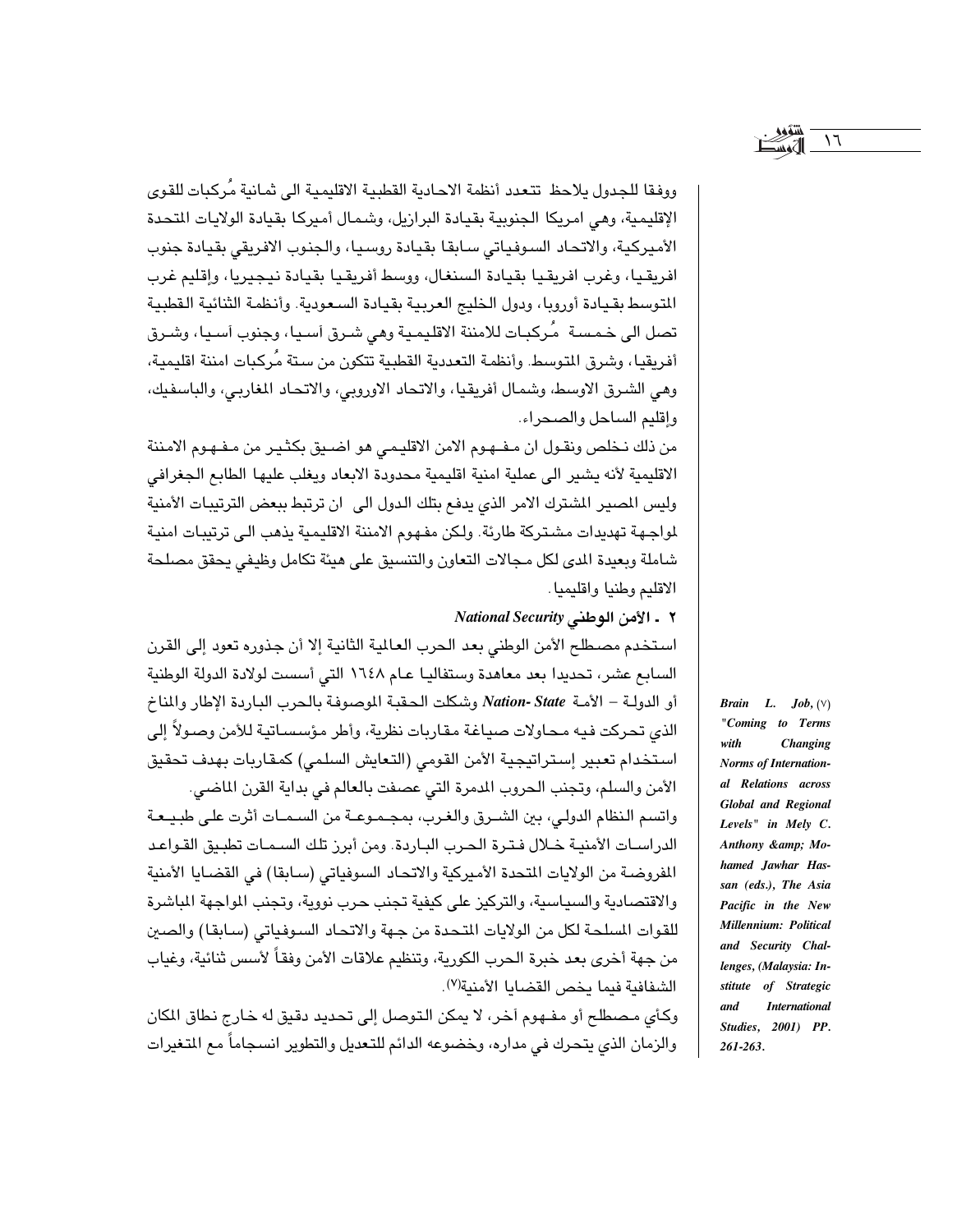والعوامل التي أثرت وتؤثر فيه. وإذا رجعنا الى التعريفات القاموسية لوجدنا ان هناك تقاطعاً يشير عموماً إلى تحقيق حالة من انعدام الشعور بالخوف والأمان ببعديها النفسي والجسدي. أما صعوبة التوافق في ايجاد أو تحديد تعريف محدد لمفهوم انما يرجع الي الاختلافات في تعريف الفهوم، التي تشمل، اختلافاً في تحديد هوية التهديدات الموجهة إليـه، وهوية أولئك المقصـود أن يردعـهم الأمن الوطنـى بأدواته وإسـتراتيـجـياتـه، التي هي أيضاً محل خلاف. لاحقاً نقدم مجملا لآراء بعض فقهاء الدراسات الأمنية والسياسية:

والتر ليبمان Walter Lippmann: يعرف الامن الوطني عندما تكون الدولة أمنة، عندها لا تضطر للتضحية بمصالحها الشروعة لكى تتجنب الحرب، وتكون قادرة على حماية تلك المصالح، وأن أمن الدولة يجب أن يكون مساوياً للقوة العسكرية والأمن العسكري، إضـافة إلى إمكانية مقاومة الهجوم المسلح والتغلب عليه. وركز في تعريفه على استخدام القوة العسكرية، لحماية المصالح الشروعة (من وجهة نظر الدولة) كإطار للقوة .

يعرف أرنو لد ولفيرز Arnold Welfares(1) الأمن الوطني بأنه عملية حماية القيم التي سبق اكتسابها. وهي تزيد وتنقص حسب قدرة الدولة على ردع الهجوم، أو التغلب عليه ويشبه هذا التعريف ما سبقه، في الاعتماد على القوة العسكرية، لكنه يشير إلى أنه يمكن ردع الخصم بامتلاك القوة دون الدخول في صراع مسلح معه، والتعريف يشير أيضا إلى أن الأمن الوطني ذا مفهوم متغير طبقاً لقدرة الدولة على الأداء، وهي نقطة مهمة في الوصول إلى تحديد أدق لمفهوم الأمن.

ويعــرف فــريدريك هــارتمـان Fredrick Hartman(٩) الأمن الـوطني بـأنه مــحـصـلـة المصـــالـح القومية الحيوية للدولة. يعتبر هذا التعريف أكثر مرونة، لشموله على المصالح الوطنية والحيوية معاً، ومحصلة تفاعلهما تُكَوِّنُ أمن الدولة، ودون تحديد لها، إذ هي من التغيرات الدائمة، وقد تختلف من موقع لآخر، أو من عصر لآخر كذلك. كما إنه لم يشر إلى القوة العسكرية، باعتبار المسلحة الدفاعية أحد المصالح الوطنية الحيوية.

هنري كيسنجر Henry Kissinger) يعرف الامن الوطني بأنه التصرفات، التي يسعى المجتمع عن طريقها إلى حفظ حقه في البقاء. يشير هذا التعريف مباشرة، إلى استخدام عناصـر القوة المختلفة، وليس العسكرية فـقط، بلا توضيح لشـرعيـة تلك التصـرفات، أو تحديد لتوقيت استخدامها، مما يترك المفهوم مفتوحاً لتصرفات عدوانية. ولا شك أن هذا المفهوم يأتي من منطلق تمتع الدولة، التي ينتمي إليها كيسنجر (وهي الولايات المتحدة الأميركية) بالعديد من عناصر القوة، التي تتيح لها القيام بالتصرفات الشار إليها في التعريف، مع ضمان نجاحها من دون أن تضع في الاعتبار إمكانات الآخرين لحفظ حقهم في البقاء. لذلك يرى بعضهم هذا التعريف ترجمة لعبارة الغاية تبرر الوسيلة.

جوزف ناي ولورانس كرانس J. Nye, Lawrence Kranse «يعرّفان الأمن الوطني بأنه غياب

Arnold, Wolfers, (A) "The Goals of foreign Policy" Essays in International Politics, Baltimore, John Hopkins Press, 1963, PP.  $65 - 72.$ Frederick, Hart- $(9)$ mann, The Relations of Nations, NY,1967, P.148. Henry. A. Kis- $(\cdot)$ . singer, **Domestic Structure and Foreign** Policy, in International Politics and Foreign Policy, edited, James Rosenau, Free

Press, NY, 3nd,

1970.P.260.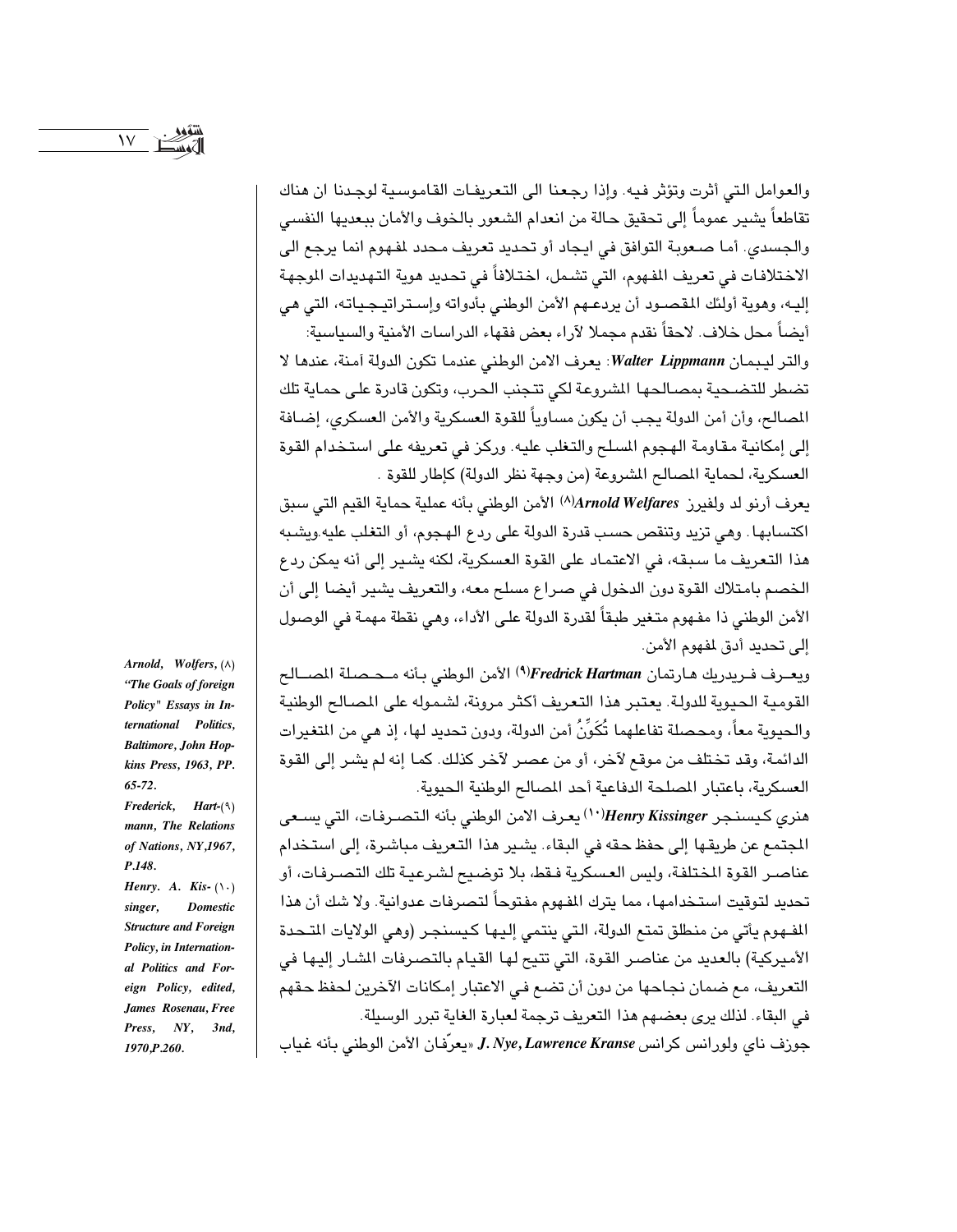التهديد بالحرمان الشديد من الرفاهية الاقتصادية» يعود هذا التعريف، إلى مفهوم القوة والتهديد بالحرمان الشديد من الرفاهية، في مفهومها المادي المحسوس، وهو الجانب الاقتصادي، مشيراً إلى أهمية «القوة الاقتصادية كركيزة رئيسية للأمن الوطني». يعرف ج. ويلبوك J. Holsen, J. Waelboeck الأمن بأنه الأهداف التي تستعي الدولة لتحقيقها من خلال السياسات والبرامج، والعمل على توسيع نفوذها في الخارج، أو محاولة التأثير على سلوك الدول الأخرى أو تغييره. وعلى الرغم من أن هذا التعريف في جزءه الأخير، يعود إلى حالة العدوانية بالتوسع والتأثير على سلوك الآخرين وتغييره، إلاّ أنه يضيف متغيرا جديدا، وهو ضرورة السعي إلى تحقيق الأهداف، التي هي في مفهومه تعادل الأمن، من خلال التخطيط والسياسات.

روبرت ماكنمارا، قدم تعريفا للأمن في كتابه عن جوهر الأمن بأن الأمن عبارة عن التنمية، ومن دونهـا لن يوجد أمن، وأن الدول التي لا تنمـو في الواقع، لا يمكن، ببسـاطة أن تظل آمنة(١١) وان التنمية، حيث تشمل تلك الكلمة أبعاداً كثيرة، هي تنمية عسكرية واقتصادية واجتماعية وتنمية للموارد والقوى المختلفة وتنمية للدولة والجتمع وتنمية للعلاقات الخارجية والسياسة الداخلية. كما أنه لفت النظر إلى أن التنمية تعني في مضمونها، أيضـاً، استمرار الحياة، وهو مـا كان يؤكد عليـه الآخرون ويخصـونه بالتعريف. وربط ماكنمارا بين التنمية والقدرة على النمو والأمان.

من ذلك نستنتج ان للأمن بعداً عسكرياً ذا محددات يدفع بالدول الوطنية لزيادة قدراتها العسكرية، في شتى المجالات، ويكون دور الدنيين من القادة والسياسيين محدوداً للغاية. حيث يرى العنصر العسكرى أمنه في استمرار وجود عناصر تهديد للأمن. ففي ظل التنافس الشديد، بين الدول الأقـوى في النظام الاقليمي والدولي، يوجـه الجزء الأكبر من الموارد، لمواجهة هذا التنافس وتداعياته، مستبعدا مطالب التنمية، في القطاعات الأخرى. ويقود هذا المحدد الى سباق التسلح، في دائرة مفرغة (المضلة الأمنية) فتعتقد أن الحل يكمن في الحصول على مزيد من التسلح ونظم الدفاع، مما يولد مناخا من التشكيك وعدم الثقة في العلاقات الاقليمية والدولية. وقد يرتبط مفهوم الأمن الوطني بالمنظور الاقتصادي، وبالحرب، والنظرة الشاملة له، من حيث علاقته بالتنمية الوطنية، كما ربط ماكنمارا بين الأمن والتنمية، وأوضح أنها لا تعني فقط ـ أي التنمية ـ البعد الاقتصادي، بل يجب أن تشمل كل الأبعاد. فتنظيم الأمة لمواردها، وتنمية قدراتها يجعلها قادرة على الحصول على احتياجاتها الذاتية، وهو ما يساعدها على مقاومة الإخلال بالأمن أو اللجوء إلى العنف. وهكذا يتضح جليا أن التهديد العسكري الخارجي لم يصبح مصدر التهديد الوحيد لأمن الدولة، كما توصفٌه الدرسة الواقعية(١٢). فالدولة أصبحت مصدراً للتهديد منها تجارة المخدرات عبر الحدود والجريمة المنظمة وانتشار الإرهاب الدولي، وانتشار الفقر والأوبئة

(١١) روبرت مكنمسارا، جــوهـر الأمن، ( ترجــمــة يونس شاهين) القاهرة، الهيئة المسرية العامة للتأليف والنشر، ١٩٧٠. (١٢) محمد شلبي" الأمن في ظل التحولات الدولية ألراهنة أعمال الملتقى الدولي: الدولة الوطنيسة والتحولات الدولية الراهنة، كلية العلوم السياسية والإعلام، جامعة الجزائر،  $\cdot$ ۲۰۰۶، ص $\vee$ ۰۱۵۷.

 $\lambda$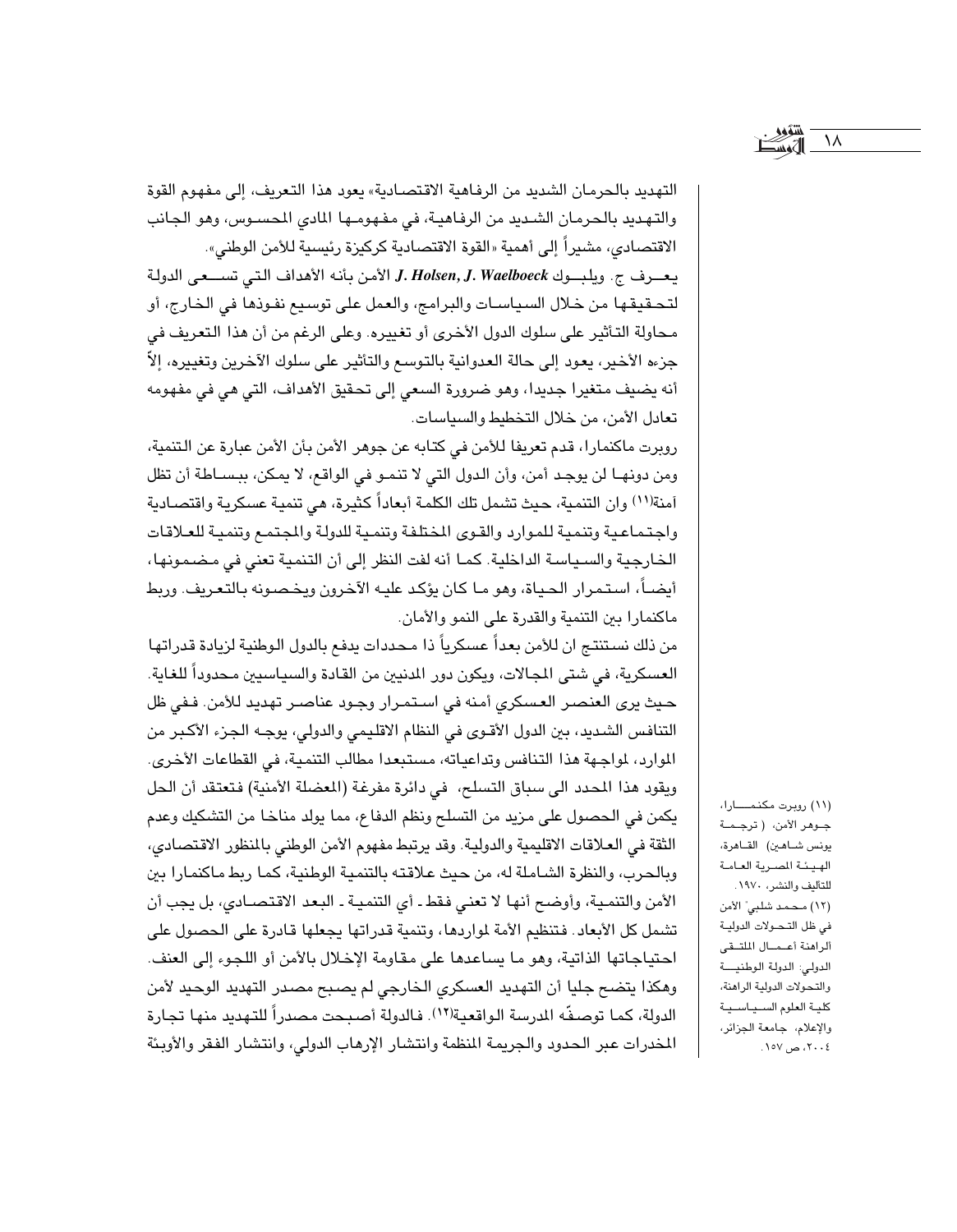والتلوث البيئي، إضافة إلى الجرائم العالمية والاتجار في أعضاء الانسان، والتي أصبحت من الشاكل المستعصية خاصة في الدول الفقيرة، وعلى الاخص تجارة الأطفال والنساء. كما إن الدول الأكثر استخداماً للأسلحة والعنف و الحروب، هـى الدول الأكثر فقراً، وأن السيلاح والقـوه العسكرية، قـد تكون جـزءا من أجـزاء الأمن، ولكن ليست أهمـهـا. وهذا المفهوم ينطبق على دول القوة ودول الضعف. ولكن مفهوم الأمن الوطني، من منظور التنمية الشـاملة، أدى إلى زيادة سـقف مطالب الانظمـة الاقليمـيـة، والتـأكـيـد على أن مـعـالجـة مشاكلها، يتطلب حلولاً اقتصادية ذات أبعاد اجتماعية، من دون اللجوء إلى المغالاة في رفع القدرات العسكرية وحدها .

وفي ظل الدولة الوطنية والأنظمة الاساسية والفرعية للأمن الاقليمي خرج مفهوم أخر وهو مفهوم الدولة الشبكية والنظام الاقليمي الشبكي في علاقته بالأمن بحكم المتغيرات الجديدة التي دائما يتصف بها النظام العالمي والاقليمي. والشبكية تعني ان هناك شبكات اقليمية و"عبر الاقليمية والعالمية" منها المالية والتجارية والتكنولوجية والإعلام الاجتماعي هي التي تحدد واقع الاقليم الاساسي أو الفرعي، والواقع القائم في النظام الدولي، والتي تعتمد على فكرة سياسات الترابط Linkage Politics بمعنى الترابط بين الأوضاع الدولية العالمية والإقليمية وبين الأوضـاع الداخلية المحلية أو العكس. والدولة الوطنية ترتبط هنا بواقـعها الاقليمي، والدولة الشبكية يذهب ارتباطها الى "عبر الاقليمية".

## ٣ ـ الأمن الانساني Human Security

ترجع جذور مفـهوم الأمن الإنسـاني إلى نتاج لـجـموعة التحولات التي شـهدتها فترة ما بعد الحرب الباردة فيما يتعلق بطبيعة مفهوم الأمن ونطاقه. وترجع جذور مفهوم الأمن الإنساني في الإعلان العالمي لحقوق الإنسان لعام ١٩٤٥ الذي كان تركيزه منصبا على إرساء بعض القواعد الكفيلة بحماية حقوق الإنسان، وبالتالي تحقيق الأمن الإنساني. تلي ذلك بعض المبادرات المحدودة لطرح مفهوم الأمن الإنساني، إلا أنه لم يكن لها صدى كبير ودور مـؤثر فـي طرح المفـهـوم على أجندة العــلاقــات الدوليــة. عــام ١٩٦٦ ظهـرت نظرية سيكولوجية كندية باسم الأمن الفردي Individual Security ومع بداية السبعينيات خرجت مجموعة من التقارير لبعض اللجان، ومنها جماعة نادي روما، واللجنة المستقلة للتنمية الدولية، واللجنة المستقلة لنزع السلاح والقضـايا الأمنيـة. وقـد أكـدت تلك اللجـان في تقاريرها على أهمية تحقيق أمن الفرد . وركزت على ما يعانيه الأفراد في كافة أنحاء العالم من فقر وتلوث، وغياب للأمن الوظيفي في سوق العمل، ومن ثم ضرورة دفع الاهتمام نحو مشاكل الأفر إد(١٣).

ويرجع أول اسـتـعمـال لمفـهوم الأمن الإنســاني الى سنة ٢٠٠١ في كـتـاب البـاحـثين شـارل فيليب ودايفيد فرنسوا: "مفهوم الأمن الإنساني: مفهوم جديد للعلاقات الدولية"(١٤) واللذين

(١٢) خــديجــة عــرفــة، تحولات مفهوم الأمن الإنساني أولا. على الرابط www.islamonline.net/ arabic/mafaheem/ 2003/09/ article01.shtml. Charles, Philip &  $(15)$ David Francois, Human Security Concept: New Concept of the International Relations, L'Harmattan, Paris, 2001, P.22.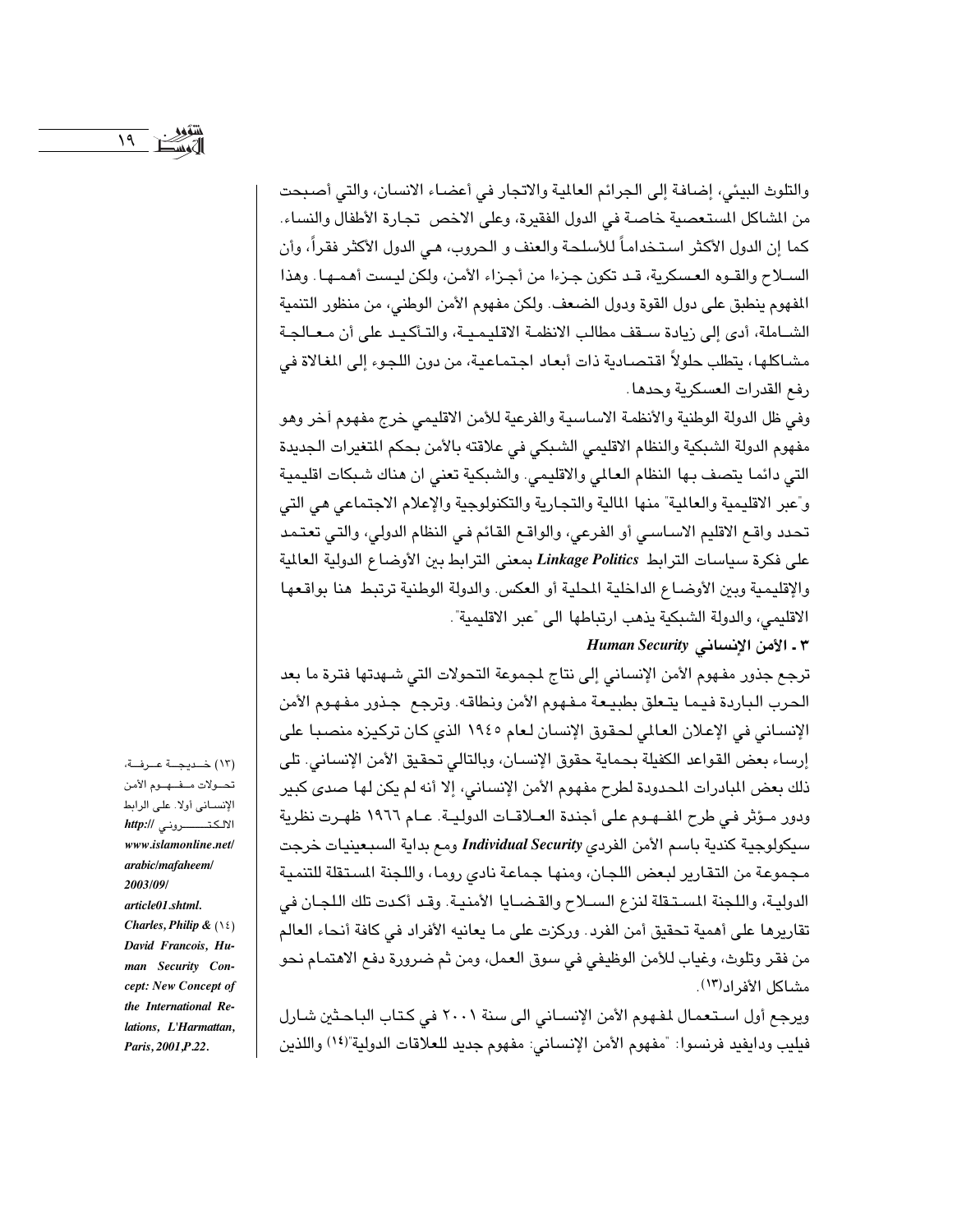يعتبران أول من أدخله بقوة في الدراسات الأمنية الموسعة وفي الاهتمامات الدولية، وتعميم استخدامـه مـتـجـاوزين بذلك المنظور التـقليدي الواقـعي للامن). ويرتكز مـفـهـوم الأمن الإنســاني بالأسـاس على صـون كـرامــة الإنسـان، و تلبـيـة احـتـيـاجـاته المعنوية بجــانب احتياجاته المادية، والاقتراب الرئيسي هنا هو أن الأمن يمكن تحقيقه من خلال اتباع سياسات تنموية رشيدة، وأن التهديد العسكري ليس هو الخطر الوحيد الذي يتربص بالإنسان، ذلك أنه ـ التهديد ـ يمكن أن يأخذ شكل الحرمان الاقتصادي، وانتقاص المساواة المقبولة في الحياة، وعدم وجود ضمانات كافية لحقوق الإنسان الأساسية. فتحقيق الأمن الإنساني يتطلب تحقيق التنمية الاقتصادية المستدامة، وصون حقوق الإنسان وحرياته، والحكم الرشيد، والمساواة الاجتماعية وسيادة القانون.

وفي هذا السياق جاء في تصريح للأمين العام السابق للأمم المتحدة كوفي عنان عام ١٩٩٩ أن الكائن الإنسـاني هو مركز كل شيء وحتى تصـور السـيادة الـوطنية فـهو منشـأ من أجل حماية الفرد، والذي يعد سبب وجود الدولة وليس العكس، وإنه من غير المقبول رؤية حكومـات تسلب حقـوق مـواطنيـهـا تحت حـجـة السـيـادة<sup>(١٥)</sup>. وزير الخـارجيـة الكندى الاسبق ليود أكزورتي Lioyd Axworthy عرّف الأمن الإنسـاني على أنه يعني حمـاية الأفراد من التهديدات سواء كانت متزامنة بالعنف أم لا، فالأمر يتعلق بوضعية أو بحالة تتميز بغياب المساس بالحقوق الأساسية للأشخاص، بأمنهم وحتى بحياتهم(١٦). وفي تقرير اللجنة الدولية المعنية بالتدخل وسيادة الدول الصادر سنة ٢٠٠١ نجد أن الأمن الإنساني يعنى أمن الناس وسلامتهم البدنية ورفاهم الاقتصادي والاجتماعي، واحترام كرامتهم وقدرهم كبشر، وحماية حقوق الإنسان الملوكة لهم وحرياتهم ألأساسية(١٧). والملاحظ أن مفهوم الأمن الإنساني يحدث تمييزا بين أمن الدول وأمن الأشخاص على أسـاس أن الأول لا يحـقق الثـاني؛ فـأمن الدولة رغم أهمـيـتـه لا يعدو إلا أن يكون جزءاً من أجزاء البناء الأمني المتكامل. بمعنى أن أي نظام عالمي أمن ومستقر يبني أمنيًا من أسفل (الأفراد) إلى أعلى (العالم ) من ثم فإن أمن الدولة مجرد مساحة وسيطة. وهذا يعني أن الأمن الإنسـاني يجمع بـين البعدين المحلي والعـالمي للأمن. فهو مثله مثل الأمن البيئي. أي على أسـاس ترابط أمن الشـعوب والدول متبنيا بذلك مـقـاربة تعـاونيـة لتـحقـيق الأمن الشامل(١٨).

بيد أن مفهوم الأمن الإنساني لا يحل محل الأمن الوطني للدولة، وإنما يرى أن الدولة تهتم أكثر بقضـايا الأمن الخارجي بتفضـيلـها أمن الوسـائل على أمن «الأهداف» فـالدولة هي الوسيلة، أما المواطن فهو الهدف والغاية. وإذا طرحنا السؤال التقليدي في الدراسات الأمنية وهو: من يجب تأمينه؟ فإن المقاربة النقدية في الدراسـات الأمنية ومن خـلال مفـهوم الأمن الإنساني ترجح أمن الهدف على أمن الوسيلة.

(١٥) مرجع سبق ذكره. (١٦) عبد النور بن عنتر، البعد المتوسطي للأمن الجزائري: الجزائر، أوربا والحلف الأطلسى. الجزائر، المكتبة العصرية للطباعة، ٢٠٠٥، ص ٢٨. Report of the  $(\forall)$ International Commission on Intervention and States Sovereignty, December 2001,  $p15.$ www.idrc.ca/ booktique.

 $Y$ .

(١٨) عبد النور بن عنتر، البعد المتوسطي للأمن الجزائري: الجزائر، أوربا والحلف الأطلسى. الجزائر، المكتبة العصرية للطباعة، ٢٠٠٥، ص ٢١.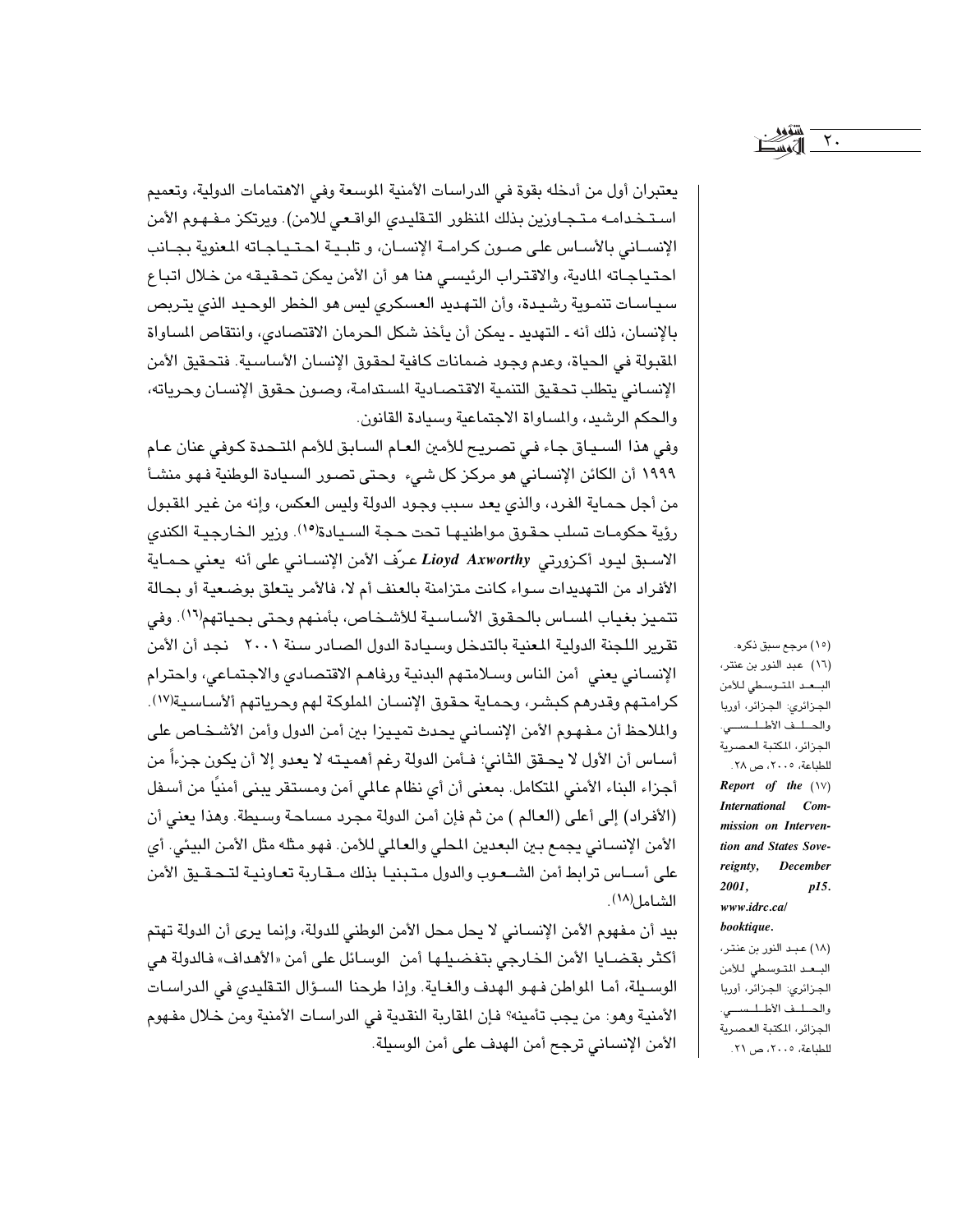والخلاصة أن مفهوم الأمن الإنساني جاء نتاجاً لجموعة التحولات التي شهدتها فترة تحول النظام الدولي من الثنائية القطبية الى الآحادية القطبية، مسجلاً بذلك تجاوزا نظرياً لمضامين الأمن التقليدية، التي تتخذ من الدولة الوطنية مـوضـوعـا مرجعيا لهـا، ليصـبح الإنسان(المواطن) الموضوع المرجعي الأساسي للأمن. غير أن الحديث عن الأمن الإنساني كتصور نقدى للأمن بمضامينه التقليدية لا يعنى قطيعة مع أمن الدولة أو ما يعرف بالأمن الوطني، فالدولة هي المسؤول الأول عن تأمين وضمان أمن المواطنة، وبالتالي فإن المقاربة الأمنية لعالم القطبية الاحادية لا بد أن تقوم على التعاون مع الدول الوطنية وعبرها وليس بالتناقض معها .

٤ ـ الأمننة الاقلىمىة

من ذلك نخلص ونقول ان مفهوم الامن الاقليمي Regional Security هو أضيق بكثير من مفهوم الأمننة الاقليمية لأنه يشير الى عملية امنية اقليمية محدودة الابعاد ويغلب عليها الطابع الجغرافي وليس المصير المشترك الامر الذي يدفع بتلك الدول الى ان ترتبط ببعض الترتيبات الأمنية لمواجهة تهديدات مشتركة طارئة. ولكن مفهوم الامننة الاقليمية Regional Securitization يذهب الى ترتيبات امنية شـاملة وبعـيدة المدى لكل مـجـالات التـعـاون والتنسيق على هيئة تكامل وظيفي يحقق مصلحة الاقليم وطنيا واقليميا . وللأمننة الاقليمية ميكانيكيات التكامل الوظيفي كمشروطية لقيامها.

# ثالثا:عوامل الأمن الإقليمي في غرب المتوسط **Regional Security Factors of the Western Mediterranean**

في اطار الأمننة الاقليمية، ومنظورها الاقليمي والإطاري، نحاول استشراف واقتراح قراءات لإطار جديد عام من الفهم لطبيعة المُركب الأمنى الاقليمي في اقليم غرب المتوسط، ودور القوة الاقليمية في تحديد ذلك المُركب الغامض الموضـوع والفـهم والمعرفـة. وفي ذلك سـوف نتعرض الى ديناميكيـات الامننة الاقليميـة، بشكل نظرى اسـتشـرافى، من خـلال استخدام المناهج التحديثية للدراسات الاقليمية ومنها البنيوية، والواقعية الجديدة، ومدخل القوة الاقليمي، ومدخل مُركبات الامننة الاقليمية -Constructivism, Neo-realism, Region al powers, Regional Security Complexes وتحديد مؤشر التحديات لتوضيح وشرح طبيعة مُركب الأمننة الاقليمي الجـاري الان في الاقليم، من خـلال تأثيراته، والمتمثلة في القوة الاقليمية، ودورها Roles وأبنيتها Structures وتوجهاتها Orientations.

ولقد اخترنا بأن نبدأ بتحديد تحديات عوامل الامن الاقليمي الذي استعمل كمتغير مستقل في مقابل الامننة الاقليمية، أو الأمن الاقليمي كمتغير تابع، واعتبر ايضا مؤشرا لعملية الامننة الاقليمية في غرب المتوسط. وسوف يرتكز التحليل على معاينة تلك التحديات، من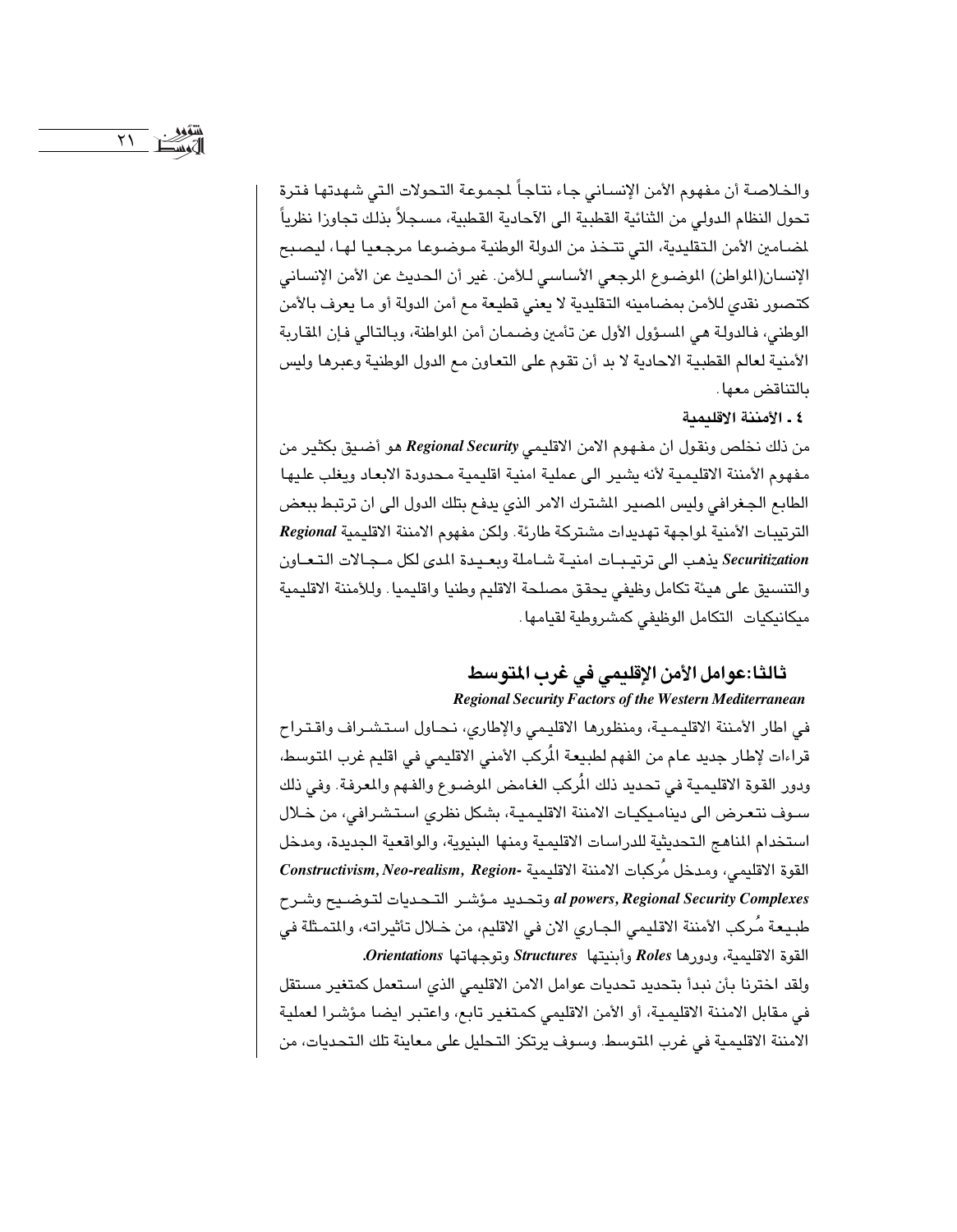خلال البناء الاقليمي ومتغيراته الثلاثة، على هيئة مستويات للتحليل: وهي مستوى وتوزيع القوة في الاقليم، ودور القدرات المادية والسـياسية التي يحتضـنها الاقليم لبناء مُركب أمني في غرب المتوسط. ولقد تم تعريف القوة الاقليمية ودورها في صـيـاغـة مُـركب للأمننة الاقليمية، من خلال أربع مؤشرات وهي القيادة Leadership والهوية الثقافية والاجتماعية Social and Cultural Identities والحسماية Protection والحسارسييسة Custodianship وسياسات الامر الواقع والتجديد Status que and Revisionist Politics.

من خلال التحديات الرشحة اللدراسة، فقد تم تقديم تعريفات للتوجهات، وسياسات الامر الواقع، من خلال اجراءات التفاعل الاقليمي، والسياسات الطويلة الدى وتصاميمها من الجانب الاوروبي نحو اقليم غرب المتوسط. والقيادة الفعلية لُركب الامننة تمثلت في القوة الاوروبية، والحـارسـيـة تمثلت في دول اقليم جنوب غرب المتوسط لحراسـة المجـال الأمنى الاقليمي الاوروبي، أما الهويات الاجتماعية والثقافية للنظامين فـهي منعكسة في سلوك طرفي التعاون والتنسيق، والتي تمثلت في اللاتماثل للهويات الثقافية والاجتماعية لطرفي مُركب الامننة الاقليمية في الاقليم.

نتوقع ان تكون تلك العوامل والمتغيرات والمؤشرات بمثابة نتائج للعوامل السلوكية لأطراف مُركب الامننة للإقليم، وتأثيرات المؤسسـات، ودورها في سـيـاسـات التنسـيق والتـعـاون الاقليمي. وهنا يجب التمييز بين فكرتين، في هذا السياق، مختلفتين، وهمـا الاقليمية والأمن الاقليمي، أو الاقاليمي. حيث تجدر الاشارة الى أن هناك عدة مدارس تحديثية في التحليل الاقليمي، ومنها المدرسة الواقعية التجديدية Neo-realism والتي يرى انصارها ان المُركب الأمني الاقليمي دائمـا يرتبط بقضـايا الهـوية الأمنيـة، أو الامننة، والعـامل الديني للاعـبين الاساسيين في الاقليم. اما انصار الدرسة التحليلية البنيوية Constructivism فيرون الامننة الاقليمية من خلال تشكل الاقليم اقتصاديا وامنيا، وضرورة اعادة توصيف الهويات الخارجية الشتركة، وأنماطها من خلال مؤسسات العمل الجماعي الشترك، وهو ما تم استخدامه في ثنايا التحليل العام.

والتحديات هنا سوف تستخدم كمتغيرات مستقلة لظاهرة الامننة الاقليمية، وذلك لإعادة استيعاب فـهم مفـهوم تشكل مُركب الامننة الاقليمية، أو الاقـاليمية، وهذا أولا. ثانيـا، من خلال ما تم فحصـه من ادبيـات(١٩) مـعاصـرة لموضـوع الامننة في مُركبها الاقليمي، ومن خلال السياسات والمتغيرات والمؤشرات لواقع الامننة الاقليمية في غرب المتوسط، نادرا ما نجد فرضيات قابلة للاختبار للدور السلوكي والمؤسسي لأطراف مُركب الامننة الاقليمية، وتأثيراته الباشرة. كل ذلك سوف يخضع لإبعاد مدخل الجغرافيا السياسية، واعادة احيائه في هذا الكتاب، نظرا لقدرته على توفير إطار متحد الجوانب من حيث الضمون والاستعمال. إنه مدخل القوة الاقليمي في بناءات الامننة الاقليمية، والمساعدة على الاطلاع

 $A(N)$ Acharya (2001) Constructing a Security Community in Southeast Asia: ASEAN and the Problem of Regional Order. New York: Rutledge. Attina, F (2004) The Building of Regional Security Partnership and the Security Culture Divide in the Mediterranean Region. Paper 040508, Institute of **European** Studies, University of California, Berkeley, CA. Hettne B. (2000) Development, Security, and World Order: A **Regionalist**  $Ap$ proach. In: Page S (ed.) Regions and Development: Politics, Security, and Economics. London: Cass, 44-66. Kelly RE (2007) Security Theory in the 'New Regionalism'. International Studies Review  $9(2)$ : 197-229. Väyrynen R (2003) Regionalism: Old and **International** new. Studies Review 5(1):  $25 - 51$ .

 $\mathsf{Y}\mathsf{Y}$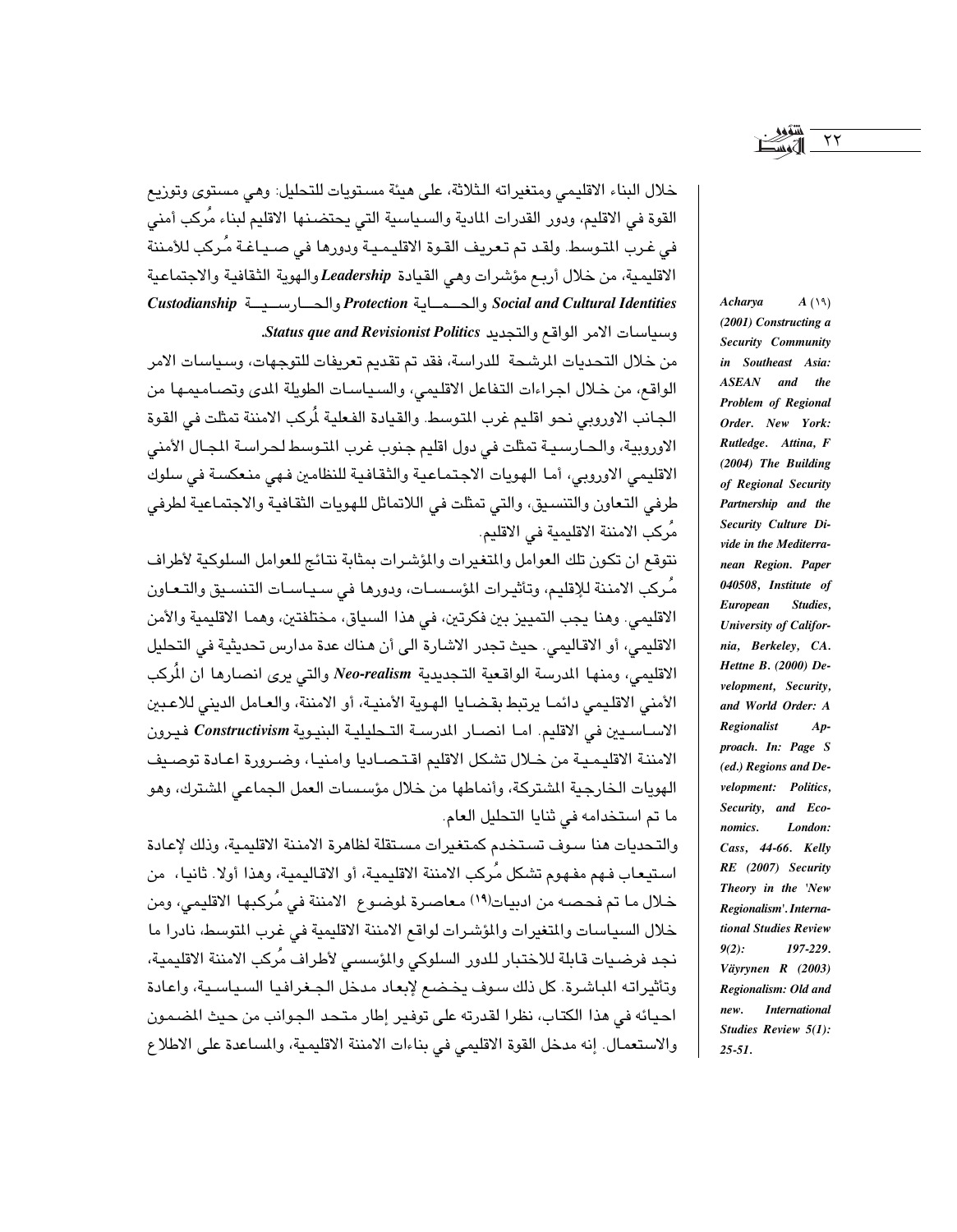الواسع للديناميكيات الاقليمية، واستعمالاتها، كأدوات تحليلية لمُركب الامننة الاقليمية أو الاقاليمية وسوف نبدأ بتقديم تحليل موسع لعوامل الامن الاقليمي وتحدياتها، والتعامل معها كتحديات تواجه المأسسه الأمنية الاقليمية، وذلك باستخدام مدخل الجغرافية السياسية المعدل وابعاده الستة، والذي تم تبنيه تحت مسمى مستحدث «مدخل القوة الاقليمي» Regional Power Revised Approach وتبنى أبعاده كتحديات واقعية معاصرة تواجه أزمة البناءات للأمننة الاقليمية في الاقليم.

1 ـ العامل الحدوستر اتيجى The Geo-strategic Factor

يعتبر حوض البحر الأبيض المتوسط من أكبر وأهم الأحواض الداخلية في العالم، وذلك لأنه يقع في قلب العالم القديم، ممتداً بين أفريقيا جنوباً وأوروبا شمالاً واَسيا شرقاً، وله ألسنة بحرية متوغلة في أراضي هذه القارات الثلاث، ممثلة في البحر الأسود بين الشمال التركي والجنوب الروسي، وبحر إيجة بجزره العديدة بين تركيا وشبه جزيرة البلقان، والبحر الأدرياتيكي ممتداً كلسان طويل يفصل بين شـبـه الجزيرة الإيطالية وغرب شـبـه جزيرة البلقان، كما أن البحر الأحمر عبر قناة السويس يشكل ذراعاً بحرياً يربط بين مياه المحيط الهندى الدفيئة ومياه البحر المتوسط المعتدلة(٢٠).

وتقدر مساحته بحوالي ٢,٥ مليون كم٢، ويتصل بالمحيط الأطلسي عن طريق مضيق جبل طارق، ويتصل بالبـحـر الأسـود عن طريق مضـيق الدردنيل. ويعـتـبر هذا البـحـر من أهم المرات خلال العصور الغابرة التي سهلت التجارة، وتبادل الثقافات بين الحضارات المختلفة، وخاصة بين شعوب المنطقة المحيطة بالإقليم، مثل شعوب بلاد ما بين النهرين والمصريين والفينيقيين(٢١). إضـافـة إلى هذه الأهميـة، فإن للبحر الأبيض المتوسط مـوقـعـا استراتيجيا منذ أقدم العصور، وموقعه الجغرافي الفلكي القاري، بسبب امتداداته المائية، وتحكمه في مركز العالم، ومركز الكرة الأرضية بكاملها(٢٢).

ويتكون حـوض البـحـر المتـوسط (٦٪ ) من اليـابســة، و (٧٪ ) لسكان العـالم، و(٨ ٪) من الثروة العالية. وتتميز الدول المطلة عليه بعدم التجانس فيما بينها، بسبب الفوارق الاقتصادية الكبيرة في الثروة، فهناك شمال غني، يبلغ الناتج المحلي فيه حوالي ٧ تريليون دولار، ومتوسط دخل الفرد فيه نحو ٢١ ألف دولار، وجنوب فقير لا يتجاوز متوسط الدخل السنوي للفرد فيه ألف دولار أمريكي، وناتج إجمالي وطني لا يصل إلى ٩٨ه مليار دولار. أما فيما يخص المبادلات التجارية فإن دول الشمال تصدر الى دول الجنوب الآلات وأدوات الإنتاج والسلع المصنعة ذات التركيبة التكنولوجية غير العالية غالباً، كما تستورد من دول الجنوب المواد الخام، كالنفط والقطن إضافة إلى الإنتاج الزراعي(٢٣).

بيد أن التباين الكبير في المبادلات التجارية، لم يحل دون أن تصبح منطقة الحوض منطقة ذات أهمية إستراتيجية، لكونها منطقة ذات تبادل اقتصـادى. أما إقليم غرب البحر الأبيض

(٢٠) مــحــمــد إبراهيم حـــــسـن، دراســــــات فـى جغرافية أوروبا وحوض البحسر المتوسط ( الإسكندرية مسركسز الإسكندرية للكتـاب) طا ۱۹۹۹ ص ۲۰۹. (٢١) جغرافية البحر المتسوسط المصدر: ar.wikipedia.org. (٢٢) أحمد عثمان، "البحر المتوسط قلب العالم وملتقى حضــارته"، مـرجع ســبق ذكره، ص ١٧٥. (٢٣) سمير صارم، أوروبا والعرب من الحوار إلى الشـراكــة (دمـشق: دار الفكر للنشر والتوزيع) ط۱، ۲۰۰۰، ص ۱۷۱.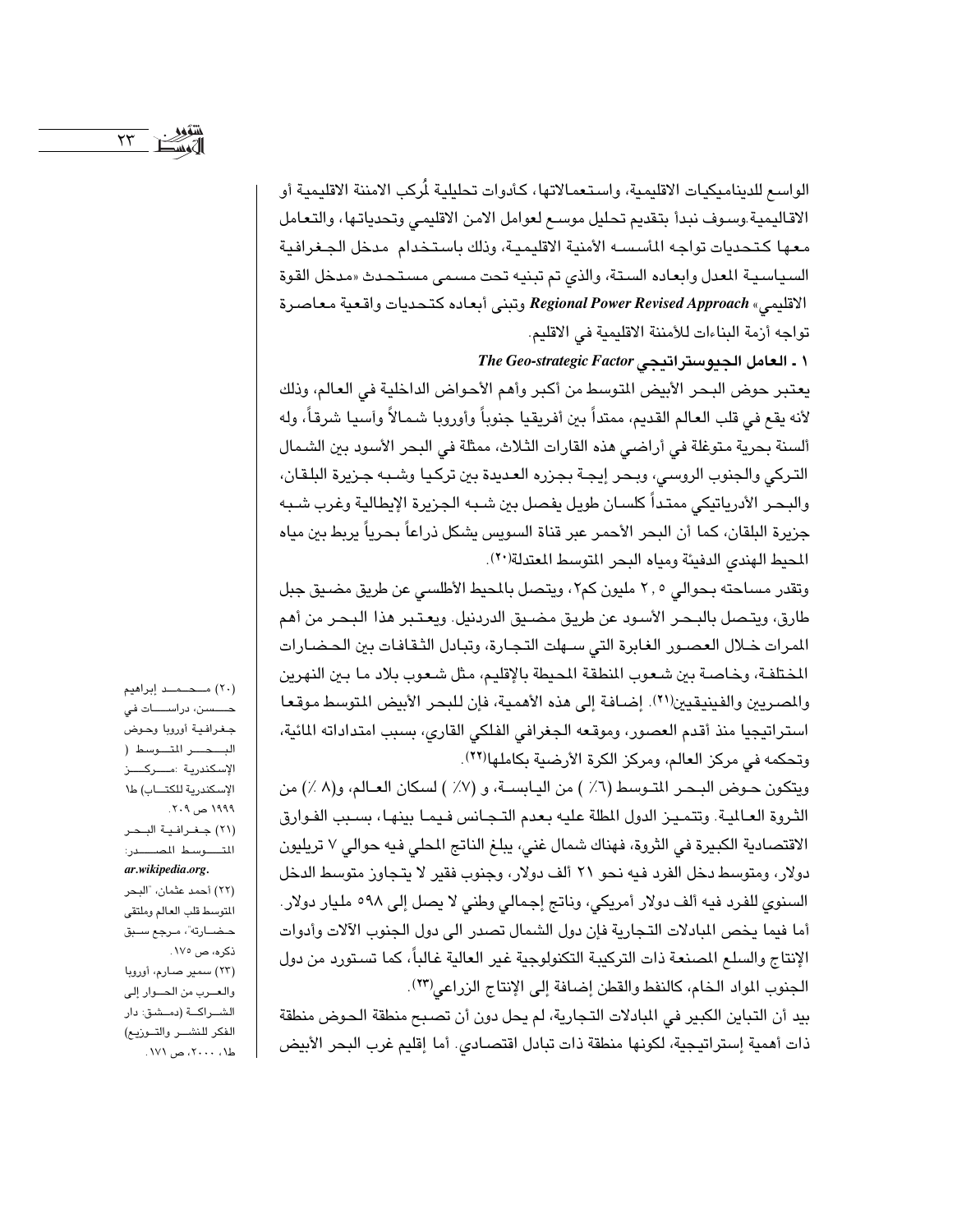الذي يعتبر جزءاً من منطقة البحر الأبيض المتوسط فله أهمية جيوستراتيجية كبيرة، ويتكون من ليبيا والجزائر وتونس والمغرب، ودول الاتحاد الأوروبي، هي أسبانيا وإيطاليا وفرنسـا و مالطا، مع اسـتثناء موريتـانيا والبرتغـال باعتبارهمـا دولاً أطلسـيـة، ولا تنتميـان جغرافيا إلى غرب المتوسط.

أما ليبيا فتبلغ مساحتها ١.٧٦٠.٠٠٠ كيلومتر مربع، ولها ساحل يطل على البحر المتوسط يصل طوله إلى ١.٨٥٠ كيلومتراً. وتقع ليبيا في المرتبة الرابعة في قائمة البلدان ذات المساحة الأكبر في أفريقيا، والسادسة عشرة على مستوى العالم، وساحلها يقع بين ساحلي تونس ومصر، كما أن الاستكشافات النفطية في ستينيات القرن العشرين منحت ليبيا ثروة هائلة، زادت من أهميتها بسبب موقعها الجغرافي في وسط الشمال الأفريقي(٢٤).

والجزائر تقع فى منتصف الساحل الأفريقى الشمالي فيما بين تونس وليبيا من جانبها الشرقي، والمغرب في جانبها الشمالي الغربي، ولها حدود برية أخرى مع كل من مالي وموريتانيا والنيجر، وتمتد أراضي الجزائر بمساحتها الشاسعة التي تبلغ أكثر من ٢.٢ مليون كيلو متر مربع، على ١٨ درجة عرضية ما بين دائرة العرض ١٩ ش في الجنوب و ٣٧ ْ شمالاً، وتمتد فيما بين خطي طول ٨٣ غرباً و ١٢ شرقاً، وتطل على البحر المتوسط بجبهة ساحلية طويلة، تزيد على ١٣٠٠ كيلومتر، بينما تتوغل جنوباً باتجاه القلب الأفريقي الصحراوي لمسافة تزيد على ٣٠٠٠ كيلومتر، ومن ثم أثر هذا الموقع ما بين البحر المتوسط في الشمال والصحراء في الجنوب على خصائصها الطبيعية بصفة خاصة في الجانب المناخي(٢٥).

أمـا تونس تقع في أقـصـى شـمـال القـارة الأفريقـيـة على مرمـى البـصـر من جنوب القـارة الأوروبية، وتبلغ مساحتها حوالي ١٦٤ ألف كيلومتر مربع، يحدها شرقاً وشمالاً البحر اللتوسط، وجنوباً ليبيا، وغرباً الجزائر. وتبرز أهمية موقعها الجغرافي في كونها ملتقى لكل الطرقات والهجرات منذ القدم، وكانت مهداً لحضـارات متوسطية وعربية وأفريقية. وتعتبر تونس اليوم من أهم المقاصد السياحية والاستثمارية في حوض المتوسط، لما تتميز به من استقرار سياسي واجتماعي<sup>(٢٦)</sup>.

أما بالنسبة للمغرب فتقع في أقصى الشمال الغربي من الوطن العربي، فيما بين دائرتي عرض ٢٨ و ٣٦ شمالاً، وخطى طول ٢ و ١١ غرباً، بمساحة تبلغ ٤٤٧ ألف كيلومتر مربع، وتتميز بموقع جغرافي فريد، فكل مساحتها تمتد في نصف الكرة الغربي، وتطل على جبهة محيطية بطول أكثر من ١٠٩٠ كيلومتراً مربعاً إطلالة بجهة سـاحلية متوسطية طولها ١٠ كيلومترات. وقد أسهم موقع المغرب الجغرافي على مضيق جبل طارق واقترابه الشديد من اليابس الأوروبي في توجيهه الجغرافي وتواصله بشكل أوضح من أي بلد عربي مع أوروبا

(٢٤) جغرافية ليبيا، المصيب المستحدر: ar.wikipedia.org.

 $Y \xi$ 

(۲۰) محمد صیری محسوب، العالم العربي (القساهرة: دار الفكر  $.770$ 

(٢٦) جــغــرافـيــة تونس، المصدر www.aichourou  $k$ .com.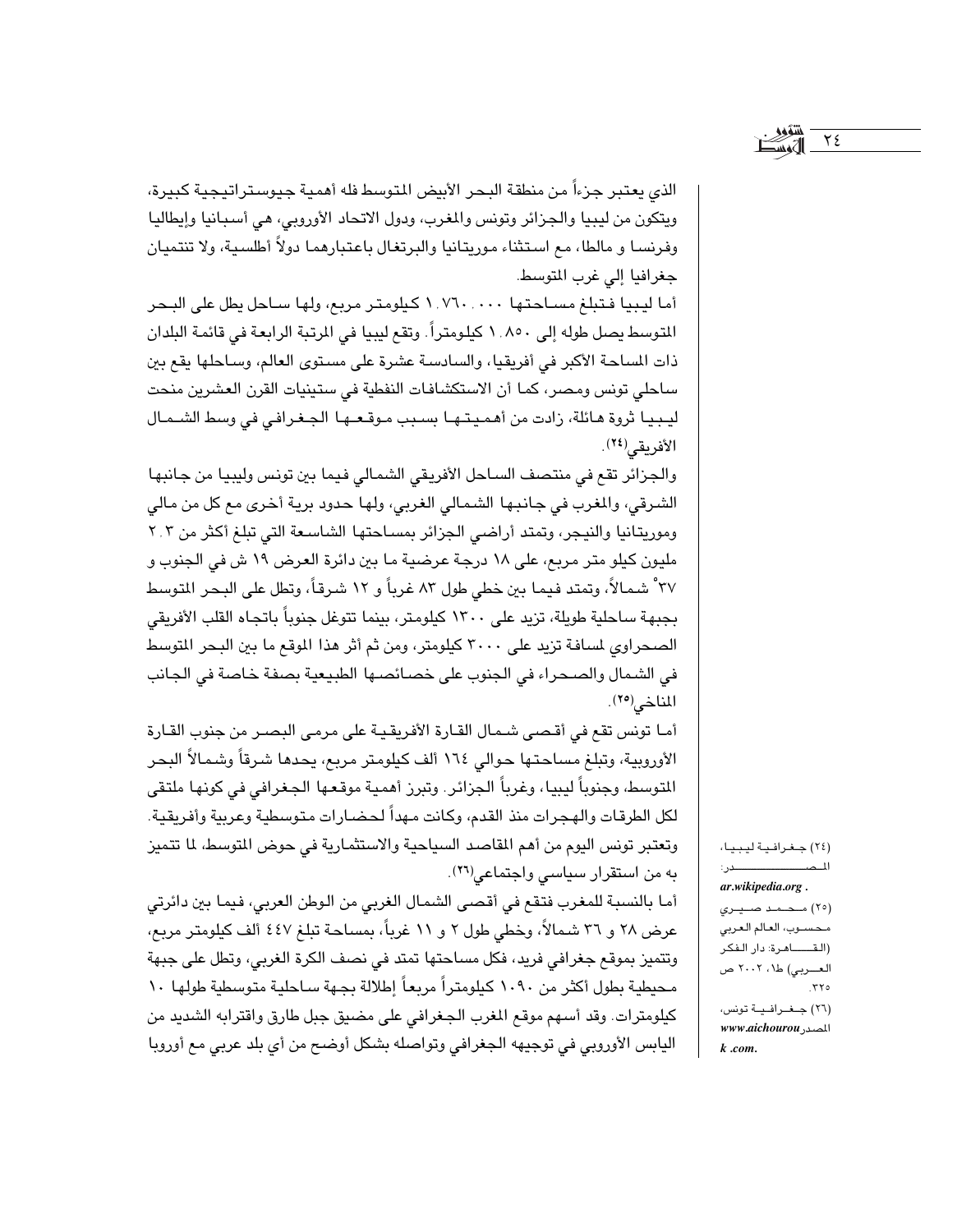خاصة إسبانيا وفرنسا(٢٧). هذا فيما يخص منطقة المغرب العربي المعروفة بجنوب غرب المتوسط، التي تحتل موقعاً إستراتيجيا في شمال غرب إفريقيا، يربط بين بلدان أوروبا وأفريقيا عبر البحر الأبيض المتوسط، الذي يشغل ساحلها الشمالي، في حين يحدها المحيط الأطلسي من الغرب، وجنوباً دول جنوب الصحراءلا×٢). وتعد منطقة المغرب العربي من أهم المناطق الجغرافية في الوطن العربي، حيث ترتبط بأوروبا بروابط متعددة ومتنوعة، أولاها عامل الجوار الجغرافي، والانتماء المشترك إلى ضفاف وثقافة البحر المتوسط؛ وهذا أدى إلى أن توجد منطقة المغرب العربي في قلب التوارنات الدولية، من حيث كونها امتداداً حيوياً للمجال الأوروبي، وبوابة رئيسة للقارة الأفريقية(٢٩).

أما عن الموقع الجيوستراتيجي لدول الاتحاد الأوروبي، التي يطلق عليها غالبا شمال غرب المتوسط، فتتمثل أهميته في القرب الجغرافي بينها وبين جنوب غرب المتوسط، ولكل دولة من دوله أهمية جيوستراتيجية أيضا يمكن توضيحها على النحو الآتي:

تطلّ أسبانيا على البحر المتوسط من ناحية الجنوب، والمحيط الأطلسي من ناحية الغرب، ولها حدود مع فرنسـا وأندورا والبرتغال، وعاصمتها هي مدريد، وهي دولة عضـو في الاتحاد الأوروبي، وتعتبر ثاني أكبر دولة في غرب أوروبا بعد فرنسا، وهي ثاني أكبر بلد جبلي في أوروبا بعد سويسرا(٣٠).

وإيطاليا تقع في جنوب أوروبا، وهي إحدى أشباه الجزر الأوروبية الثلاث التي تطل على البـحر المتوسط، حيث تشـغل مسـاحة تقـدر بنحـو٢٠١٫٢٤٠ كم، تمتد بين دائرة عرض ٢٦, ٤٠ و٤٧, ٤٧ شمالاً، ويبلغ طول سـواحل شبـه الـجـزيرة الإيطالية نحـو ٧٦٠٠كم، مطلة على سواحل البحر المتوسط والبحر الأدرياتيكي والبحر الليجوري، وتتبع إيطاليا مجموعة من الجزر أهمها جزر صقلية وسردينيا والباركابرى وأسترامبولي وفولكانو. وتقع إيطاليا في مركز ربط بين حوض البحر المتوسط الشرقي وحوضه الغربي(٣١).

أما فرنسا فتقع في أوروبا الغربية، وتتكون من مجموعة جزر وأراض وراء البحار واقعة في القارات الأخرى. تمتد فرنسا من البحر الأبيض المتوسط إلى القناة الانجليزية وبحر الشمال، ومن نهر الراين إلى المحيط الأطلسي. بسبب موقعها. وفرنسا هي أحد الأعضاء المؤسسين للاتحاد الأوروبي، وهي الأكبر مساحة بين دوله، وفرنسا أيضاً عضو مؤسس للأمم المتحدة، وأحد الأعضـاء الدائمين في مـجلس الأمن، وهي من بين الدول التي تمتلك القوة النووية(٣٢).

وأخيرا، مالطا، بعدما انظمت الى الاتحاد الاوروبي، عبارة عن ثلاث جزر صغيرة مزدحمة بالسكان، تقع في البـحـر المتوسط، جنوب صـعليـة في إيـطاليـا، وإلى الشـمـال من تونس وليبيا، وتقع مالطا جغرافيا ضمن القارة الأفريقية، وسياسياً ضمن القارة الأوروبية. تتكون من ثلاث جزر مـأهولة بالسكان هي: مالطا، غوزو، كومينو، وجزر غير مسكونة هي:

(٢٧) مــحــمـد صــبــري محسوب، مرجع سبق ذكره، ص ٣٢٩. (٢٨) المغرب العربي عناصر الوحدة والتنوع، المصيدر

#### www.avz.wikipedia.o rg.

(٢٩) إبراهيم بوخـــزام، العـرب وتوازن القــوي في القرن الحادي والعشرين: دراســـة لواقع القـــوى العظمى وانعكاسات هذا الواقع على الوطن العربى والعالم (ليبيا: مكتبة طرابلس العالمية، ١٩٩٥) ص ۳۸۷. (٣٠) جغرافية أسبانيا،

#### المصطدر ar.wikipedia.org.

(٣١) للمزيد مراجعة، حسام جاد الرب، جغرافية أوروبا الجديدة: دراسة إقليمية (أسيوط دار العلوم للنشىر والتوزيع، ٢٠٠٧) ص ۲٤۹. (٢٢) جغرافية فرنسا،

ar.wikipedia.or g

 $Y \circ$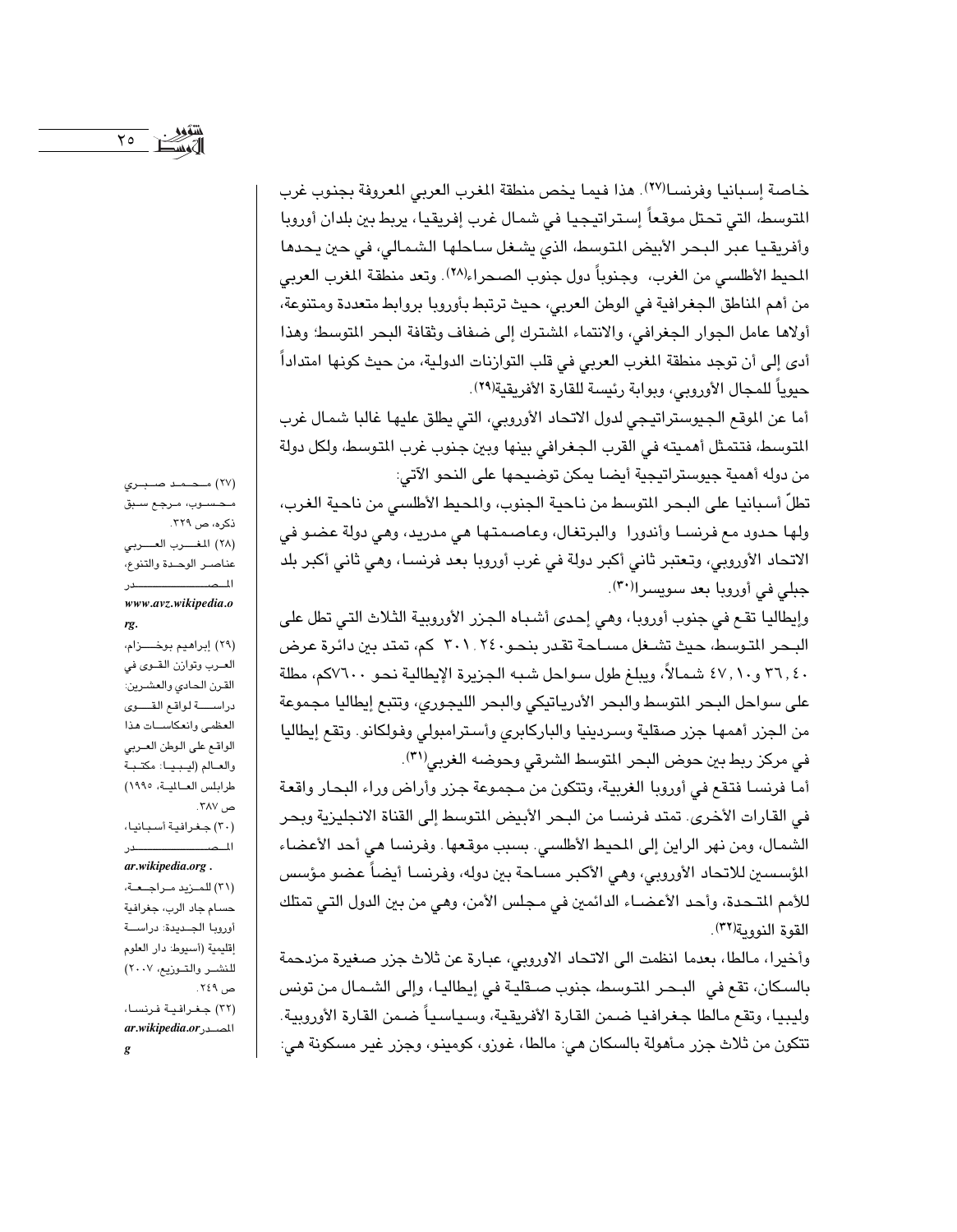كومينوتو، فلفلة، جزر القديس بولص. وهذه الجزر نشـأت كبقـايا للوصل الجـغرافي الذي كان يوما ما يربط بين قارتي أوروبا وأفريقيا(٣٣).

## ٢ ـ العامل الجغرافي وتحدي المصالح

The Geographical Factor and Its Interest Challenges

تتمـتع الضـفـتـان للإقليم الاوروبي/ المغـاربي بموقع إسـتـراتيـجي، أفـريقـيـاً وأوروبيـاً، وتتشاركان في ثلاثة أرباع المساحة الكلية للبحر المتوسط، والعديد من مدن شمال غرب النوسط تقترب كثيراً إلى جاراتها الجنوبية، من خلال استعمال كل وسائل النقل، من برية وجوية وبحرية، طوال العام وفي اتصالية دائمة. فتجارة أوروبا، تاريخياً، تأخذ طريقها إلى إفريقيـا عبـر دول جنوب غـرب المتوسط وفى مـجـال الطاقـة يسـتـوعب حـوض غـرب المتوسط(٣٤) على مستوى أسـواق الطاقة الـعـالية، ويشكل مُمراً مـائياً اسـتراتيـجياً . ويعتبر التقارب الأمنى الأستراتيجي وحدة مجالية أمنية للطرفين، خصوصاً مع فرنسا وأسبانيا وإيطاليا ومالطا.

والإقليم يتمتع بموقع استراتيجي في قارتي إفريقيا وأوروبا، ويربط بين ثلاث قارات وهي آسيا وأوروبا وإفريقيا، بحكم تشارك الضفتين في ثلاثة أرباع البحر الأبيض المتوسط. والأهمية الاستراتيجية ربطت أيضاً مصالح دول الإقليم من تجارة وسياحة واتصالات عبر القُرب البحري والبري والجوي. ففي الحقبة الاستعمارية استعمل الأوروبيون منطقة جنوب غرب التوسط كجسـر عبور إلى أواسط إفريقيا، وحالياً كجسـر إلى المواد الأولية والطاقة والغاز.

والمصالح الاستراتيجية المتبادلة بين دول الإقليم هي نتيجة للروابط التاريخية والاقتصادية والثقافية قديماً، والتي أنتجت ارتباطاً مصلحياً ثنائياً، متمثلاً في علاقة ايطاليا بليبيا، والمغرب بأسبانيا وفرنسا، وتونس والجزائر بفرنسا. وتأتى أهمية سلامة المرور البحرى وعلاقته باستقرار منطقة غرب المتوسط من الناحية الأمنية للطرفين. فمصـالـح الطرفين في سلامة المرور البحري، وأمنه من الاطلسي إلى غرب المتوسط، وبالعكس، تمثل أهمية قصـوى لكل دول أوروبا، خصـوصـاً وان مـعظم حـاجـاتها من المواد الأولية تمر عـبر هذا الشريان، وتشكل أيضا اهتمامات أمنية متبادلة، من خلال التسهيلات الفنية للطرفين للتحكم في سلامة وامن المجال الأمنى الشترك للطرفين.

وهذه العوامل رتبت منظومة من المصالح المتشابكة، من خلال ربط كل من ليبيا بايطاليا وفرنسـا بالمغرب وتونس والجزائر وموريتانيا، وتطور أليات التنسيق والتعاون بينهمـا؛ وما قيام العديد من الأطر السياسية والاقتصادية والأمنية إلا تعبير عن أهمية هذه العوامل. إلا أن ما تم سردهُ للأهمية الجيوستراتيجية والجغرافية، وعوامله الأمنية لا تُقلل من وجود مصـالـع مـختلفـة بشـأنهـا بين أطراف الإقليم، فهناك المشكل الصـحراوي المغربي، والاحـتلال

(٣٣) جغرافية مالطا، الم صحب عدد

 $\tau$ 

 $\emph{ar.wikipedia.org}$ 

(٣٤) نظراً لقـرب مـؤانى التـصــدير النفطيــة في شمال افريقيا الى المؤانى الاوروبيه فشثمى ناقىلات النفط العالميه تمر عبر منطقة غرب المتوسط.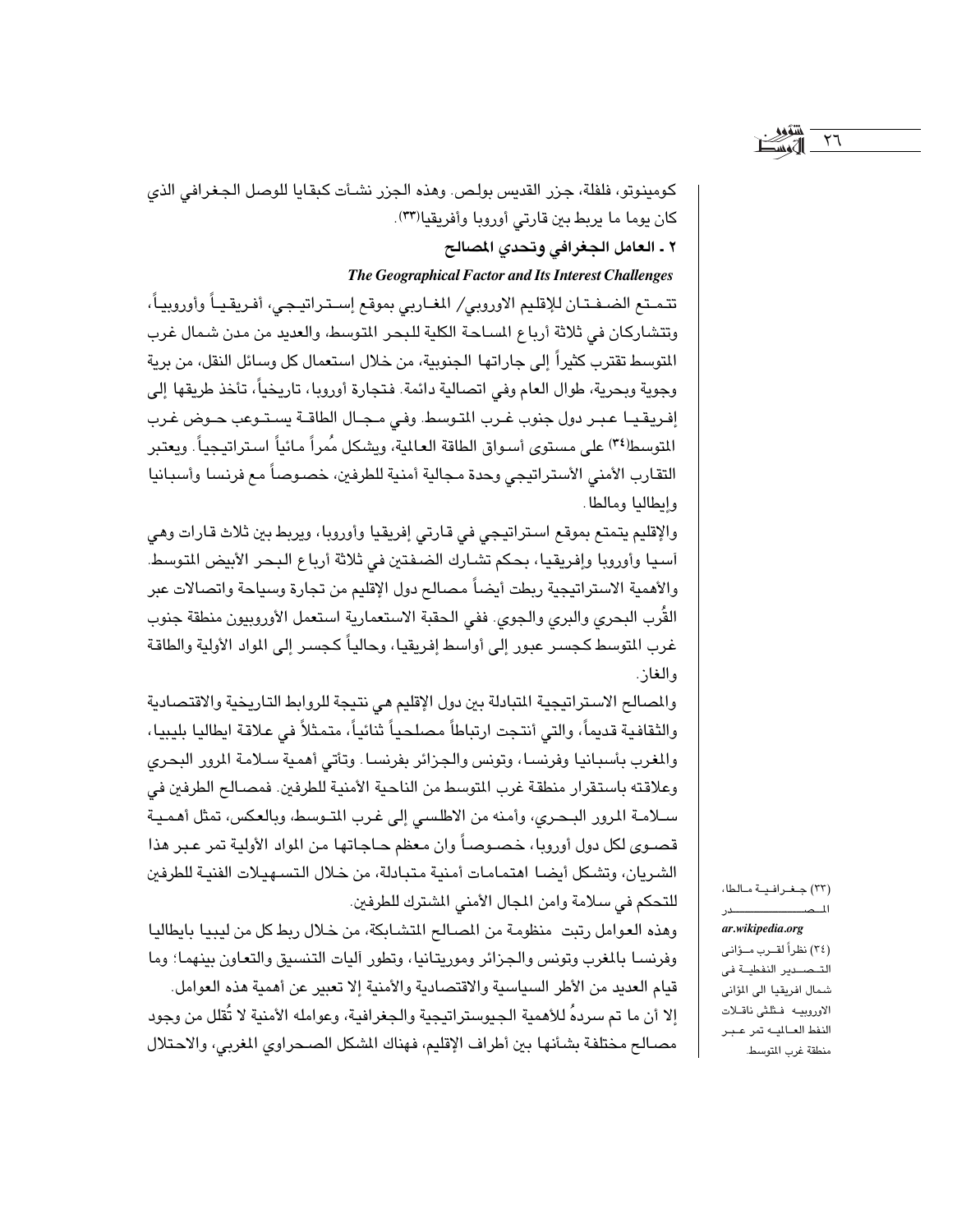الاسباني لأراضي مغربية، خصوصاً مدينتي سبتة ومليلة والجزر الجعفرية، وجزر ليلي، والكتل الصخرية (باديس والنكور)(٣٥). وستظل قضية جبل طارق الواقعة تحت السيادة البريطانية تتداخل في تعقيدات نسيج علاقات شمال وجنوب المتوسط، ومتغير ثورات الاقليم المغاربي، لسنة ٢٠١١، في الاقليم.

فالروابط الجيوستراتيجيه الثابتة تاريخياً، والمكومة بالحتمية الجغرافية للإقليم، دائماً تعمل على ربط دوله ثقـافيـاً واقـتـصـادياً وسـيـاسـياً وامنياً. بمـعنى اَخـر، تلك المصـالـع وأبعادها المختلفة تصنع وباستمرار الأولويات، وتحدد مسارات الاتفاق والاختلاف، وحجم التحديات الشتركة. وبهذا نخلص ونقول أن هناك ثمة أسباب تاريخية وجيوستراتيجية، وجيوبوليتيكية تدفع المراقب إلى الاهتمام بمسار التنسيق والتعاون في هذا الإقليم. فدول شمال غرب التوسط الاوروبية تشكل امتدادا جغرافيا لدول جنوب غرب التوسط وموازية له تنظيمياً وبشرياً إضافة إلى الماضى الحضارى والحروبي الشترك، والذي تحول في ما بعد من مراحل المواجـهـة، تارة، إلـى مراحل الـتعـاون والتـواصل الشـترك، تارةً أخـرى. مما سبق نستنتج أن دول غرب المتوسط تتمتع بموقع جيوستراتيجي مهم، من حيث القرب الجغرافي لكل من دول الاتحاد الأوروبي وجيرانه دول المغرب العربي، من أجل خلق مصلحة متبادلة فيما يتعلق بإدارة الحدود الخارجية، والتدفقات متعددة الجنسيات، ليضمن كلا الطرفين التنسيق والتعاون في إطار سياسات الحد من الهجرة غير الشرعية، وإجراءات الجمارك، ومراقبة التعاون الثنائي والإقليمي وعبور الأشخاص والسلع والحدود ووسائل النقل المترابطة والطاقة، وشبكات الاتصال اللاسلكي، كما تكتسب الروابط الثقافية عبر الحدود أكثر ضرورة لتوسيع التجارة والاستثمار التبادلين المزيد من الأهمية في إطار القرب الجغرافي بين هذه الدول، إلا أن التعاون بين دول غرب المتوسط ينطلق من حيث أن إقليم غرب المتوسط يتمتع باستقرار أمنى نسبيا. وهذا يعني أن أمن البحر المتوسط يرتبط ارتبـاطا وثيقـا بأمن غرب المتوسط، من حيث الـقرب الجـغـرافي لدول من بعضها البعض، ما يجعلها تتعاون وتنسق في المجالات السياسية والأمنية الشتركة بينهما، من أجل تحقيق الاستقرار. ولهذا قد لعب عامل الموقع الجيوستراتيجي في غرب المتوسط دور مهم في عملية الحفاظ على أمننته الاقليمية.

## ٣ ـ العامل الديموغرافي وتحدياته The Demographic Factor

أن الامتداد الجغرافي بين الضفتين، في غرب المتوسط، إحدى عوامل ومقومات علاقات الجوار الاقاليمي، والتي بدورها خلقت على الأرض حقائق ديمغرافيه. فالجوار في بعده التاريخي جعل من ساكنة الاقليم الاوروبي / المغاربي في حركة مستمرة وتبادلية وتحت مسميات مختلفة (الاستيطان قديماً، العمل، الهجرة، التعليم، العلاج، الإقامة، الاستثمار، الزواج، اللجوء الاختياري والسياسي، السياحة، والإقامة الطويلة والقصيرة، وكل أنواع

(٣٥) بقايا الاستعمار الاسبانى فى المغرب لا تزال تشكل محل خلاف بين الطرفين، وهي بمثابة عسوائق امسام تقسدم العلاقات المغاربيه مع اوروبا عامة، والعلاقات الاسبانية. المغربيه خاصةً.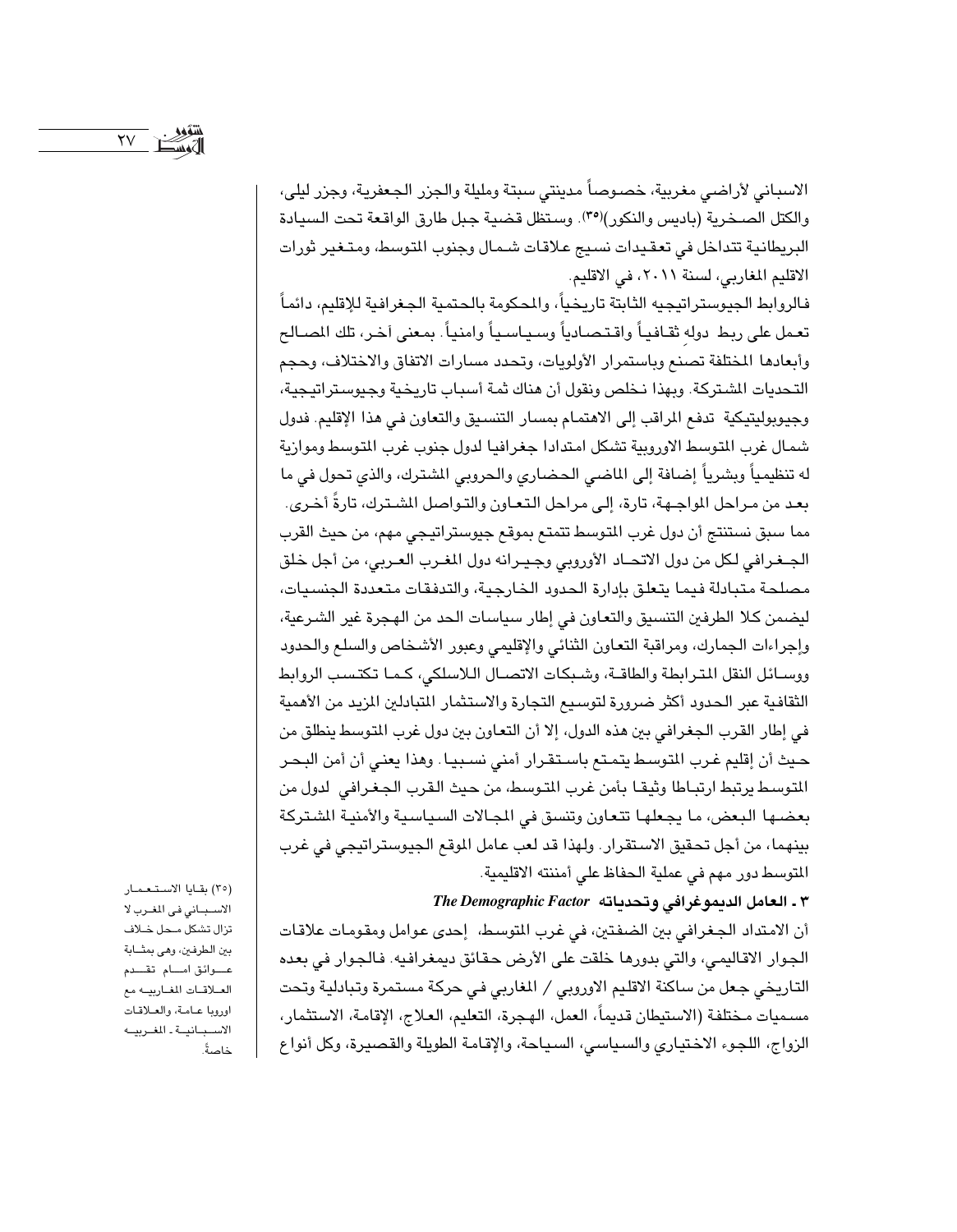التواصل والانتقال البشري)...الخ(٣٦). هذا الحراك البشري شكل امتدادات ديمغرافية في ظل معدلات نمو سكانية منخفضة في شمال غرب الضفة مقابل ارتفاعها، ومعها البطالة، في جنوبها .

فـهناك في كل من تونس والجزائر والمغرب العديد من الجـاليات الفـرنسـية والبلـجيكيـة، ومناطق سبتة ومليلة تقطنها غالبية اسبانية، في مقابل تواجد للجاليات التونسية والجزائرية والمغربية في كل من ايطاليـا وفـرنسـا واسـبـانيـا والبرتغـال(٣٧). فـفى كل من ايطاليا وفرنسا واسبانياله") يعيش حوالي ٦ مليون شخص ينتمون إلى منطقة جنوب غرب المتوسط، وفي سنة ٢٠٠٥، مثلاً، بلغ عدد المهاجرين من تونس إلى كل من فرنسـا وايطاليا حوالي ٧٥٠ ألف مـهاجر تونسي لدواعي العمل والإقامة. وأعداد المهاجرين من الجنوب إلى الشمال في استمرار، وفقاً لآخر إحصائيات الهجرة العالمية(٣٩). والبعد الديموغرافي أيضـاً يمكن تتبعه من خلال السياحة والدراسة والاستثمارات والعلاج، ومن خلال الشركات الشتركة التي تعمل في مشروعات البنية التحتية لدول الجنوب. فمعظم المن السـاحليـة والصـحـراوية لدول جنوب غـرب المتوسط تعجُ، وطوال العـام، بـأفـواج السـيـاح القادمين من أوروبا لرخصها، ودفء طقسها، واعتدال مناخها طول العام.

يقصد بالعامل الديموغرافي العامل السكاني في إقليم غرب المتوسط. حيث يعتبر السكان مصدر قوة للإقليم. وهذا ما يؤشر عليه معدل زيادة حدة الانفجار الديموغرافي الهائل الذي تشــهده دول الإقليم، في حين الإقليم يشــهد تأخـرا تنمـوياً نسـبـياً، وإن كـانت بعض الدول الواقعة في الإقليم تتمتع بمستوى رفاهية مـهم جداً، وهي الدول التي لديها اتجاه نحو الاقتراب من المستوى الأوروبي، ولكن ببطء وبدرجة قليلة (المغرب، تونس، الجزائر). معدل النمو الديموغرافي لدول الجنوب يقترب من (٢٥٪) مقابل (٢٪) في أوروبا، ومن ثم فإن سكان الضـفـة الشـمـاليـة من المتـوسط كـانوا يمثلون سـنة ١٩٥٠ ثلثي سكان المنطقـة مقابل ٢/٢ سنة ٢٠٢٠ م(٤٠).

إلا أنه في مجال العلاقات الدولية يبرز العامل الديمغرافي دائماً كعامل مهم في القدرة على اتخـاذ القـرار، أو صـدّ قرار مـا. وفي هذا السـيـاق سـيـبلغ العـدد الإجـمـالـي لسكان الحوض في نهاية القرن الحادي والعشرين ما بين (٧٥٠) و (٨٠٠) مليون نسمة، سيتركز ما يزيد على (٦٥٪) منهم في بلدان الجنوب، وستبرز قوة سكانية هائلة موزعة ما بين مركزين (المغرب، الجزائر) وفيما بين ١٩٨٠ وسنة ٢٠٠٠ يتوقع أن يشكل المغرب العربي (المغرب، الجزائر، تونس، ليبيا) القوة السكانية الأولى في المنطقة، بنسبة زيادة مضطردة، في حين سـيـتوقف النمـو السكاني لدول الشـمـال الأوروبى (أسـبـانيـا، فـرنسـا، إيطاليـا، و مالطا والبرتغال) ولن تتعدى نسبة الزيادة (١٠٪) في دول الضفة الشمالية(٤١). وهذا العـامل يزيد من خطورته تزايد السكان من اليـد العـاملة (مـا بـين ١٥ و٦٥) سنة في

(٣٦) يتخذ التواصل البشرى فى اقليم غـرب المتوسط عدة مسميات منها الهجره، التعليم، التدريب، العلاج والاستشمار، واللاجئين، والاستيطان وسابقاً الاستعمار. (٣٧) نشــرت مــجلة جــون افريك فى عددها لسنة ٢٠٠١ ان اوروبا سـوف تحتاج في افق سنة ٢٠٢٥ الى حوالى ٤٠٠ مليون مهاجر لتغطية النقص البشري، حيث من المتوقع ان یکون اکـثـر من خـمس سكان الاتحساد الاوروبي فوق سن ٦٥ سنة، (٢٨) فقط فى اسبانيا والتى عدد سكانها ٤٤ مليون نسمه، ارتفعت نسبة الهجره اليها بحوالى ٤ مليون مهاجر. (٣٩) الامين الكلاعـى، الصور النمطيه للمهاجرين في اوروبا" مجلة دراسات دوليـــــه، عـــــــدد ١٠٠، اذار/مـــارس، ٢٠٠٦، ص ٢٩، وانظر كذلك الى عبد الله تركـمــانى، "اشكاليــة الهجره فى اطار الشراكه الاورو/ متوسطية" مصدر سبق ذکرہ، ص. ص ٣٦ ـ  $.50$ (٤٠) نيكول غريموند، "أين توجـد الشــراكــة الأورو ـ متوسطة" مجلة الدراسات العليا، السنة الثانية، عدد خاص (خريف ١٤٢٨) ص . \  $\cdot \wedge$ 

(٤١) ميلود، المهنبي، الأمن والســـــــــلام فـي المتوسط مرجع سبق ذكره، ص ٣٠.

<u> ۱۹۵۳ - تشوید .</u><br>۲۸ - الگویس<del>ط</del>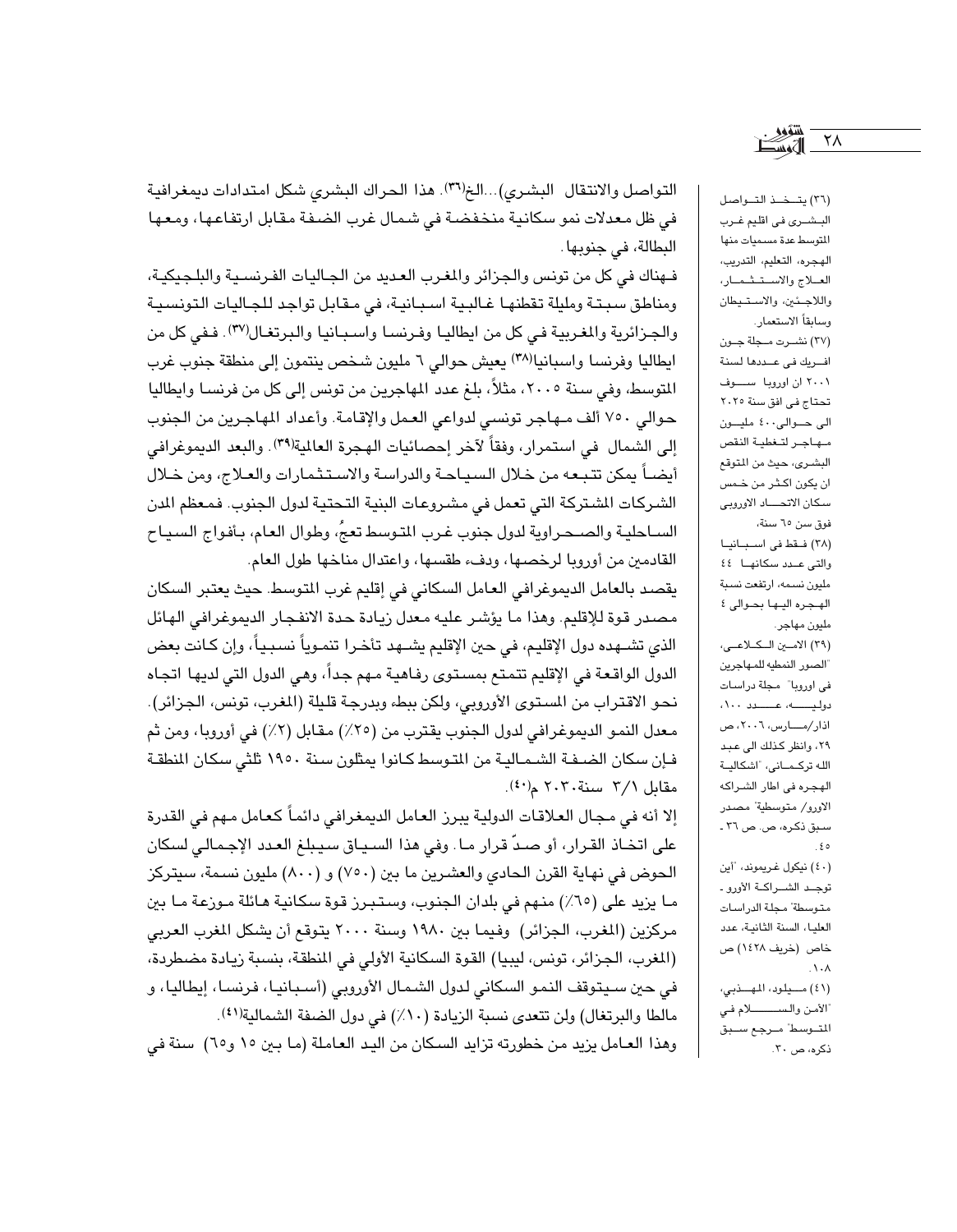الجنوب، في حين أن السكان الأكثر من ٦٥ سنة هم الذين في تزايد في الشـمــال. وعند تركيب الظاهرتين إحداهما بالأخرى يحفزان ضعفاً قويا في مجال الهجرة(٤٢). وإذا ما أضفنا إلى ذلك أن السكان المسنّين في الشمال الأوروبي يشكلون نسبة تقترب من (٦٥٪) من إجمالي السكان، بينما تصل نسبة السكان الشباب في بلدان شمال القارة الأفريقية ما بين (٣٥٪ إلى ٥٠٪) وهذا التباين في النسب يشكل أهمية العامل السكاني في ميزان القوة(٤٣). إضافة إلى ذلك نجد أن النمو الديموغرافي شمال / جنوب كان، ابتداءً من سنة ٢٠٠٠ في صـالـع الـجنوب، لا من حـيث الكم فـقط، ولـكن من حـيث النـوع أيضــاً . فـجنوب غرب التوسط سيكون أكثر شباباً، مقابل شمال أكثر شيخوخة. وهذا سيزيد من تعقيد مسألة الهجرة المرتبطة بالبطالة وظاهرة الهجرة غير الشرعية هي مؤشر على ذلك. وهذا الانقلاب الديموغرافي<sup>(٤٤)</sup> خير دليل على تزايد التعداد السكاني، الذي يعتبر مصدر قوة لدول الإقليم من ناحية ازدياد العمالة.

وعلى الرغم من أن العـامل الديموغـرافي يشكل عـامـلاً مـهمـاً، ويمثل عنصـر قـوة لدول الإقليم، إلا أن الزيادة السكانية في المغرب العربي تشكل قنبلة موقوتة، وذلك نتيجة لتزايد عددهم، بما يزيد على النصف خلال الثلاثين عاماً الماضية. وإذا لم يتم قلب هذه المعادلة، فإن عدد السكان سيتضاعف مرة أخرى، ليقفز من ٧٣ مليون نسمة حالياً إلى ١٤٤ مليوناً عـام ٢٠٢٥ كمـا توضـحـه تقـديرات المتـخـصـصين في الدراسـات السكانيـة في البنك الدولي(٤٥).

هذه الصورة لها بعد آخر لدى الأوروبيين، فهم يرون أنهم أمام سكان من الشباب، ليس أمامهم سوى القليل من الآفاق والآمال، مع تعليم دراسي عاجز، ومستويات منخفضة من التقنية البشرية ٦٪ في تونس، ٥٢٨ . ٠٪ في الجزائر، ٤٣٣ . ٠٪ في المغرب وأن هذه الدول تتقدم بكثير عن العديد من الدول الأفريقية الأخرى، ولكنها لا تنظر إلى الجنوب، وإنما تتطلع نحو الشمال، حيث الدخل الفردي السنوي يساوي عشرة أضعاف ما هو عليه بدول المغرب العربي، إلا أن التوازن بين السكان يشكل بؤرة المشكلة التي تعانيها كثير من الدول النامية'\"). وتنتج عن الاتجاه نحو الشمال هجرة الأيدي العاملة، التي تعتبر عنصراً مهماً ومخزوناً حيوياً لدول الإقليم والتي تستمد قوتها من الإنسان، الذي يسهم بدوره في عملية التنمية وفي عملية الأمن، ويجعل الدول في مصـاف الدول المتقدمـة التي تتطلع نحـو الأفضل. إلا أن مطلب الإنسان نحو الهجرة ينعكس بدوره على دول المهاجرين، في تعطيل مسيرة التنمية، ولما لهذه الـهجرة من انعكاسات سلبية على الدول. إن تزايد الجنوب عن الشمال في هذا الصدد يشكل عامل قوة بالنسبة لمنطقة جنوب غرب المتوسط والجدول رقم (٢) يوضح أكـثـر من خــلال المقــارنة بين دول غــرب المتـوسط من حـيث المؤشــرات الديمغرافية، حسبما ورد في تقرير التنمية البشرية لعام (٢٠٠٧ ـ ٢٠٠٨).

(٤٢) نيكول غــــريموند، مــرجع ســبق ذكــره، ص  $\Lambda$ 

(٤٣) ميلود المهذبي، "الأمن والسلام في المتوسط" مرجع سبق ذکرہ، ص ۳۱. (٤٤) مصطفى بخوش، حــوض البــحــر الأبيض المتوسط بعد نهاية الحرب البـــــاردة: دارســـــة فى السرهسانسات والأهداف (الجزائر: دار الفجر للنشر والتوزيع) طا ٢٠٠٦ ص  $\cdot$ . (٤٥) .تقرير البنك الدولي، سكان العالم سنة ٢٠١٠ ـ  $.7.70$ 

(٤٦) المرجع السابق ذكره، ص ۲۹ .

 $YQ$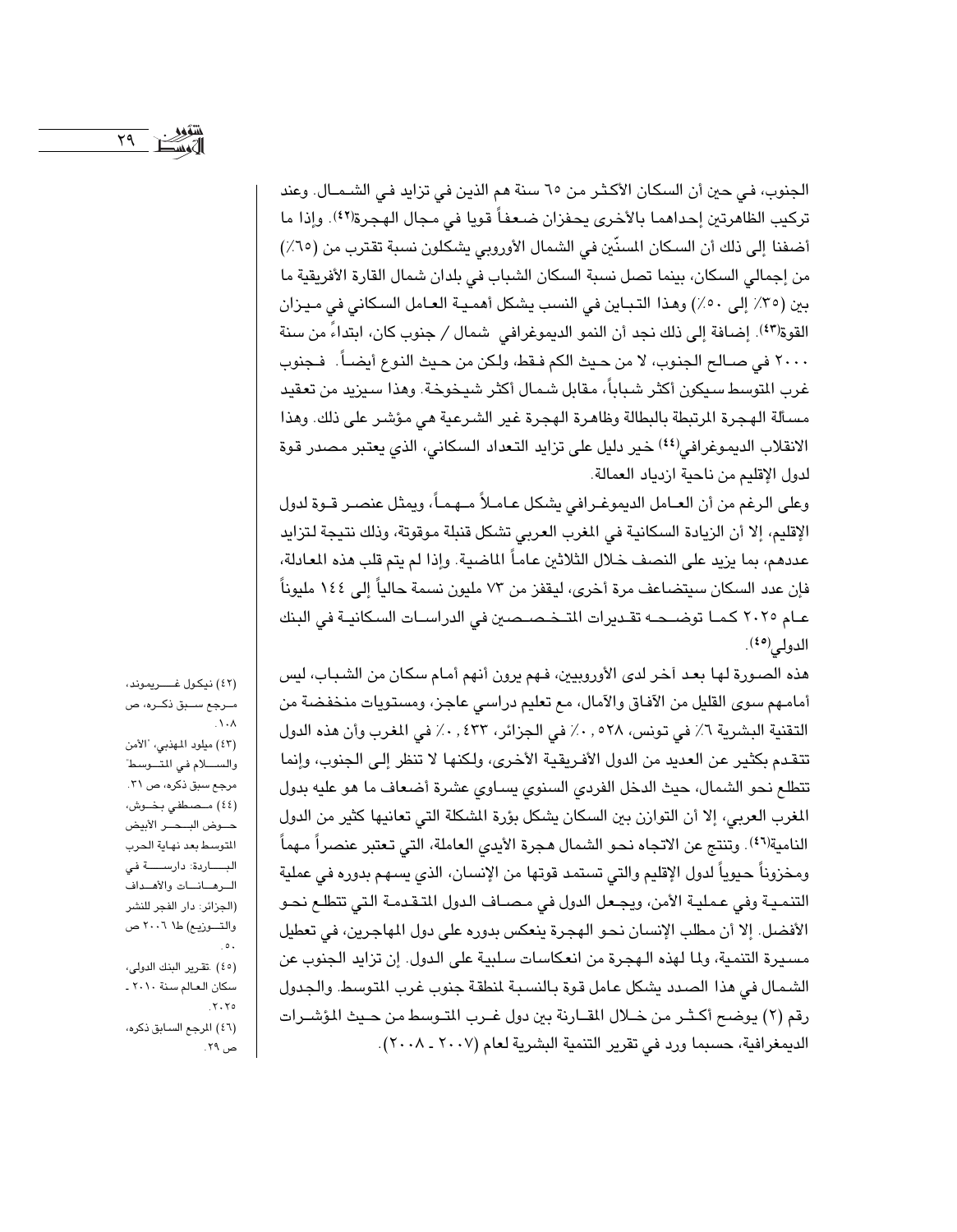$\mathbf{r}$  .

|                                | معدل الولادات الخصوبة     | سكان بعمر                   | اسكان                         |                         |                                |         |
|--------------------------------|---------------------------|-----------------------------|-------------------------------|-------------------------|--------------------------------|---------|
| للمرأة –                       | الواحدة                   | ٦٥ سنة وما                  | أعمارهم أقل                   |                         | ٢٠٠٥ بالملايين   السنوى        |         |
| $\mathbf{y} \cdot \cdot \cdot$ | $Y \cdot . 0$             | فوق                         |                               | للسكان ٢٠٠٥ من ١٥ سنة   |                                |         |
|                                | $\lambda, \gamma$         | 17,7                        | $\Lambda$ , {                 | $\cdot$ , $\epsilon$    | 71,                            | فرنسا   |
|                                | $\lambda, \tau$           | 19, V                       | $\mathcal{N}$ .               | $\cdot$ , $\lambda$     | ۸,٦                            | إيطاليا |
|                                | $\lambda, \lambda$        | 17, A                       | $\mathcal{N}\xi$ , $\xi$      | $\cdot$ , $\mathcal{J}$ | $\S 7, 8$                      | إسبانيا |
|                                | ه, ۱                      | $\mathcal{N}, \mathcal{N}$  | $\mathcal{W}, \mathcal{E}$    | $\cdot$ , $\xi$         | $\cdot$ , $\epsilon$           | مالطا   |
|                                | $\mathbf{r}$ ,.           | $\mathbf{r}$ , $\mathbf{r}$ | $\mathbf{r}$ . $\mathbf{r}$   | $\lambda, \lambda$      | $\circ$ , 9                    | ليبيا   |
|                                | ۲, ۰                      | ٦,٢                         | ٢٦                            | ١,٠                     | $\langle \cdot, \cdot \rangle$ | تونس    |
|                                | $\mathsf{Y}$ , o          | $\circ$ , $\circ$           | $\mathbf{r} \cdot \mathbf{r}$ | $\lambda, \lambda$      | $\mathbf{r}$ ., $\circ$        | المغرب  |
|                                | $\mathbf Y$ , $\mathbf o$ | $\epsilon$ , $\circ$        | Y9,7                          | ۰, ۰                    | YY, 9                          | الجزائر |

## جدول رقم (٢) المؤشرات الديموغرافية لكل من يلدان إقليم غرب المتوسط  $(Y \cdot \cdot \wedge - Y \cdot \cdot V)$

المصدر: تقرير التنمية البشرية لعام ٢٠٠٨ ـ ٢٠٠٩ الاتجاهات الديموغرافية: تعظيم خيارات الشعوب، برنامج الأمم التحدة الإنمائي، ص. ص ٢٣١ ـ ٢٣٣.

يلاحظ من الجدول رقم (٢) أن هناك زيادة في عدد سكان بلدان شمال غرب المتوسط، إلا أن معدل النمو السكاني في بلدان جنوب غرب المتوسط أكبر منه في بلدان الشمال. فعلي سبيل الثال بلغ معدل النمو السنوى لسكان فرنسا (٠,٤٪) في حين نجده في الجزائر التي كانت مستعمرة من قبلها قد بلغ ما نسبته (١, ١٪). كما نرى أن هناك انخفاضاً حاداً جداً في عنصر السكان ما دون سن الخامسة عشرة في بلدان شمال غرب التوسط، في حين نجدها مرتفعة جداً في بلدان جنوب غرب المتوسط.

وكما يشير الجدول، بلغ معدل السكان ما دون سن الخامسة عشرة في أسبانيا (٤,٤٪) في حين بلغ في المغرب ما نسبته (٢٠٠,٢). وهذا يدل على أن مجتمعات بلدان جنوب غرب المتوسط تتسم بعنصر الشباب، وهم أغلبهم من صغار السن. كما نجد أيضاً أن هناك ارتفاعاً كبيراً في السكان في الفئة العمرية ٦٥ عاماً فما فوق، وتحديداً في بلدان شمال غرب المتوسط، في حين نجدها تنخفض جداً في بلدان جنوب غرب المتوسط. وعلى سبيل المثال يبلغ معدل السكان من هذه الفئة في إيطاليا (١٩.٧٪) في حين نجده في تونس قد بلغ (٦,٣٪). وهذا يدل على أن مجتمعات بلدان شمـال غرب المتوسط تتسم بالشيخوخة وكبار السن.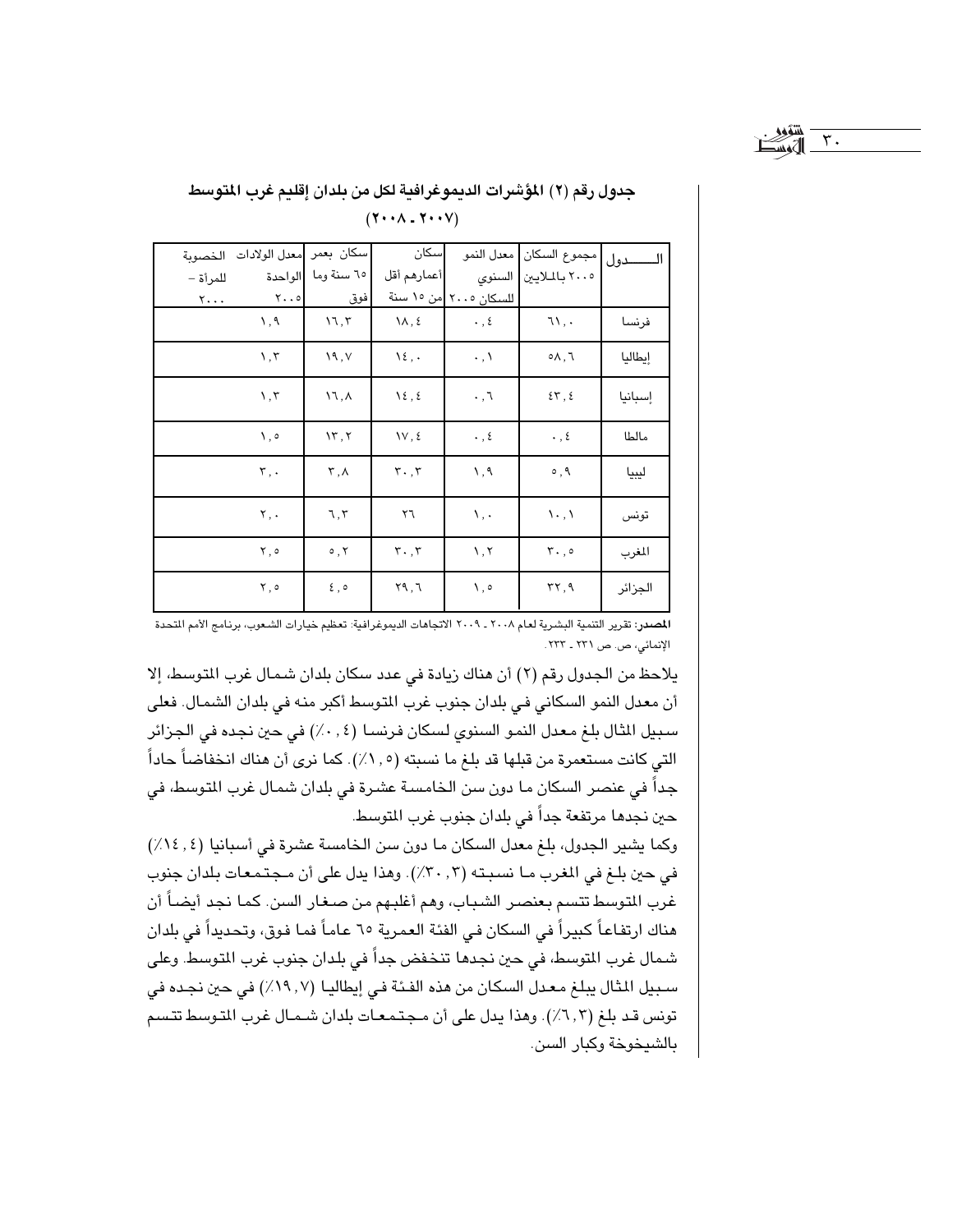وأخيراً نلاحظ من الجدول السابق أن معدلات الخصوبة في بلدان شمال غرب التوسط تقل عنها في بلدان جنوب غرب المتوسط. فعلى سـبيل الشال كانت نسـبـة الـخصـوبة فى فرنسا (١,٩) طفل للمرأة الواحدة، في حين كانت نسبة الخصوبة في ليبيا (٣,٠) ٪) أطفال للمرأة الواحدة. من خلال ما سبق يتضح لنا أن بلدان جنوب غرب التوسط تمتاز بوجود الكثير من السكان الشباب صغار السن، ونجد أن حوالي ثلث السكان أعمارهم

أقل من ١٥ سنة في الجنوب، بينما تزيد نسبة الشيوخ في الشمال من سن ٦٥ فأكثر. هذا الفارق يبين مدى تزايد نسبة صـغار السـن فى جنوب غرب التوسـط عن شمـال غرب المتوسط، من حيث إنه يملك عدداً أكبر من عناصـر الشباب، مـا ينتج عنه توفر أعداد هائلة من الأيدي العاملة، التي تعتبر عنصر قوة في المشاريع والبرامج التنموية. إلا أن هذا يمكن أن يكون عنصر ضعف في حالة واحدة، هي حالة الهجرة، أي أن الشباب عندما يفكرون في الهجرة فإنهم يسـافـرون من أجل طلب الـعيش، ومن أجل العـمل. وهذا بدوره يشكل مصدر ضعف لدول جنوب غرب المتوسط. ومع ذلك فإن الجنوب الأكثر إمكانيات من حيث ارتفاع نسبة عنصر الشباب، عن الشمال الذي تزيد فيه نسبة الشيخوخة، يبين مدى أهمية العامل الديموغرافي في عملية الاعتماد المتبادل بين الدول، وفي العملية الأمنية، من حيث إن كل دولة من دول غرب المتوسط تجند أعداداً كبيرة من الشباب في قطاعات الأمن، ما يؤدي إلى عملية الاستقرار، ولهذا اعتبر هذا العامل مصدر قوة لدول الإقليم. ٤ ـ تحديات النمو الديموغرافي لجنوب غرب المتوسطة(٤٧):

#### **The Demographical Growth Challenges**

الاختلال الديموغرافي بمعنى تراجع النمو الديموغرافي في دول غرب المتوسط الاوروبية، ونمو أسرع في الجنوب، الامر الذي سوف يثير تحديات في طبيعة العلاقة المستقبلية بين الطرفين. دول الجنوب سوف تتميز بالتركيبة الفتية لسكانها، حيث يفوق فيه عدد السكان اقل من ٢٤ سنة عـام ١٩٩٦ حـوالي١٠٠ مليون سنة ٢٠٠٧، وهم يمثلون (٤٠٪) من سكان جنوب المتوسط، الامر الذي سوف يطرح مشاكل في السياسات التنموية (التعليم والصحة والعمل والبيئة). تحد أخر يتصل بالفئات العمرية بين الطرفين: فئات عمرية من سن ١٥ الى ٢٥ سنة تصل نسبتها الى (٤٩٪) من اجمالي دول جنوب غرب المتوسط، مقابل (١٩٪) من اجمالي دول شمال غرب المتوسط. تحدي ارتفاع نسبة الزيادة السكانية في جنوب غرب المتوسط عنهـا في الشـمـال، ومـعـدل النمـو السكاني في دول جنوب غـرب المتوسط سوف يفرض تحدياً من نوع أخر وهو الضغط الشديد على الطاقات الانتاجية للأراضي الزراعية والفلاحة، وزيادة تهديدات النظام الايكولوجي. وكذلك زيادة معدل الهجرة غير الشرعية، بفعل الانفجار السكاني، من جنوب غرب المتوسط الى شماله، الأمر الذي سوف يؤدي الى تحديات سياسية وأمنية كبرى.

(٤٧) للمــزيد أنظر الي: المؤشسرات السكانيسة للعالم تقرير التنمية البشرية، الامم المتحدة، ٢٠٠٢ وتقـرير التنمـيــة الانسانية العربية، ٢٠٠٩ ص.ص. ٣٠ ـ ٤٥.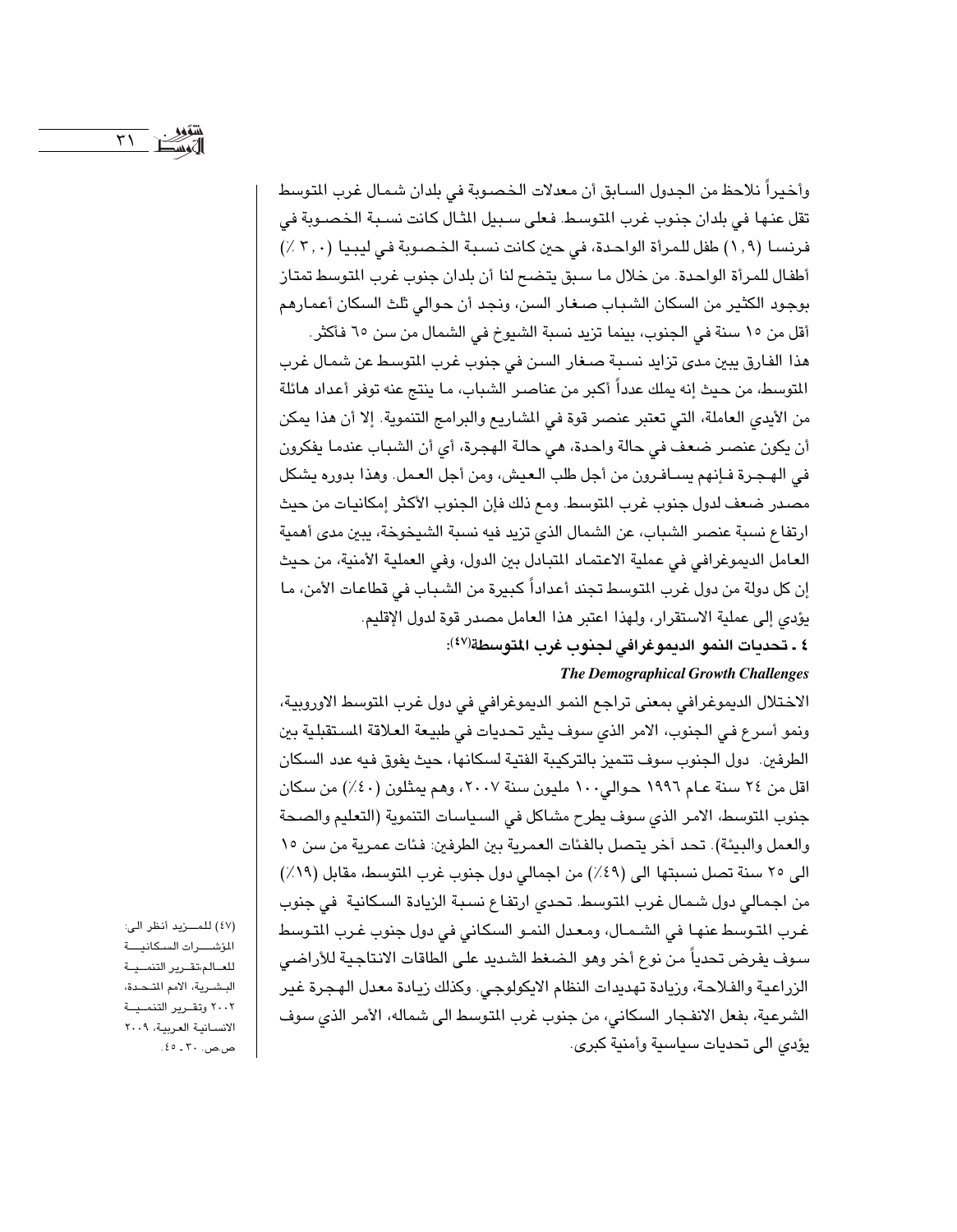#### 0 ـ العامل التاريخي والثقافي The Historical &Cultural Factors

إذا كان عنصرا التاريخ والجغرافيا صنوين متلازمين، وإذا كانت الجغرافيا تمثل المكان (الموقع) فـالتـاريخ وأحـداثه يشكل زمن المكان. فـإذا نظرنا إلـى عـلاقـات الجـوار والمجـال الاقـاليـمي لدول جنوب اوروبا والدول المغـاريـيـة سـوف نجدهـا تمتـد إلى تاريخ طويل من الاتصال المتبادل وعلاقات متناقضة صنعتها الجغرافيا السياسية، بدءا من تاريخ الحروب البونيـقيـه الأولى والثـانيـة والثـالثـة(٤٨)، بالإضـافـة إلى الماضـي ألحـروبي والحـضـاري. فالحروب البونيقيه، الأولى والثانية والتي استمرت من سنة ٢٦٤ م إلى سنة ١٤٦م قبل الليلاد، أدت إلى تدمير حضبارة قرطاجنه، وعقب ذلك تداول البيزنطيون والوندال على احتلال الجزائر وتونس والصحراء الليبية وتحولهما فيما بعد إلى الأمبروطورية الرومانية . وبعد نهاية القرن الخامس الميلادي تم إعادة بناء قرطاجنة من خلال انتشار الإسلام في إقليم غرب المتوسط، وتحوله إلى شبه إقليم ثقافي عربي مسلم، وبدء تكوين المنطقة العربية الاسلامية الأسبانية، فتعززت الروابط الثقافية والدينية والاقتصادية بين ضفتي غرب المتوسط. ونظراً لازدياد درجـة القبـول للدين الجـديد لدى الســاكنة المحليـة في إقليم غـرب المتوسط، تكررت المواجهات الحروبية وتبادل الغزوات بين الطرفين. ففي سنة ١٠٨٧ م احتلت قوات إيطالية مقاطعة تونس قادمة من بيسـا وجنوه خلال فترة الحكم النورماندي. وعند نهاية القرن الخامس عشر قادت إسبانيا حملتها الصليبية ضد جيرانها عرب جنوب غرب المتوسط، ولكن، ويمساعدة الحاميات التركية لعرب جنوب غرب التوسط غادر الجيش الأسباني الإقليم سنة ١٥٤١ م، حيث أن بعض المدن المغربية الساحلية، مثل سبته ومليله، كانت محتلة من قبل ملك البرتغال سنة ١٤١٥ م، وباتحاد العرشين الأسباني والبرتغالي سنة١٥٨٠م اصبحت سبتة ومليلة تحت الحكم الأسباني عندما انفصلت البرتغال عن إسبانيا. وامتدت السيطرة الاسبانية على الدينتين، على كل من منطقة جربه التونسية والأجزاء الغربية من ليبيا مرة أخرى سنة ١٥٢٠م تحت الحكم الاسباني، وبمساعدة الحاميات التركية انتهى الاستعمار الاسباني في هذه المناطق سنة ١٥٧٤م(٤٩) . وخلال القرون السادس والسابع والثامن عشر عاود البرتغاليون والأسبان مرة أخرى تثبيت مواقعهم في بعض المناطق الساحلية من منطقة جنوب غرب المتوسط في مقابل عجز حركات القاومة المطية لاستعادة تلك الدن الساحلية، ونتيجةً لذلك استحكمت القوات الأسبانية وجودها في كل من مناطق سبتة ومليلة وجزر باديس والناكور وجزر ليلي في سنة ١٥٥٦م، بالرغم من استرجاع تلك المناطق في عـهد السلطان محمد عـبدالله سنة ١٧٧١م. وخلال الحملة الاسبانية المغربية لسنة ١٨٦٠ م أصبحت الماطق المغربية المحتلة تَعرف بشمال إفريقيا الاسبانية وأجزاء ترابية من الاتحاد الاوروبي(٥٠).

Haider, Bam- $(3\lambda)$ mate, Muslim Contribution to Civilization (The Crescent Publications and the America Trust Publications, Indiand Polis, Indiana, 1976, P.7. (٤٩) العروى عبد الله، مسجسمل تاريخ المغسرب العربي، مطبعة المعارف الجديدة، الرباط، ص. ص  $\mathcal{A}\xi$  ,  $\mathcal{A}$  .

 $\tau\tau$ 

Dozy, R, Span- $(0.)$ ish Islam: History of the Muslims in Spain. Trans, By Francis Groffin. London, 1972. And Boucher, M., Spain in Africa (3 Articles, Africa Institute Bulletin, May-**July 1966).** 

وبنهاية القـرن الثـامن عـشـر برزت عـوامل جـديدة فـى إقليم غـرب المتوسط (الاوروبي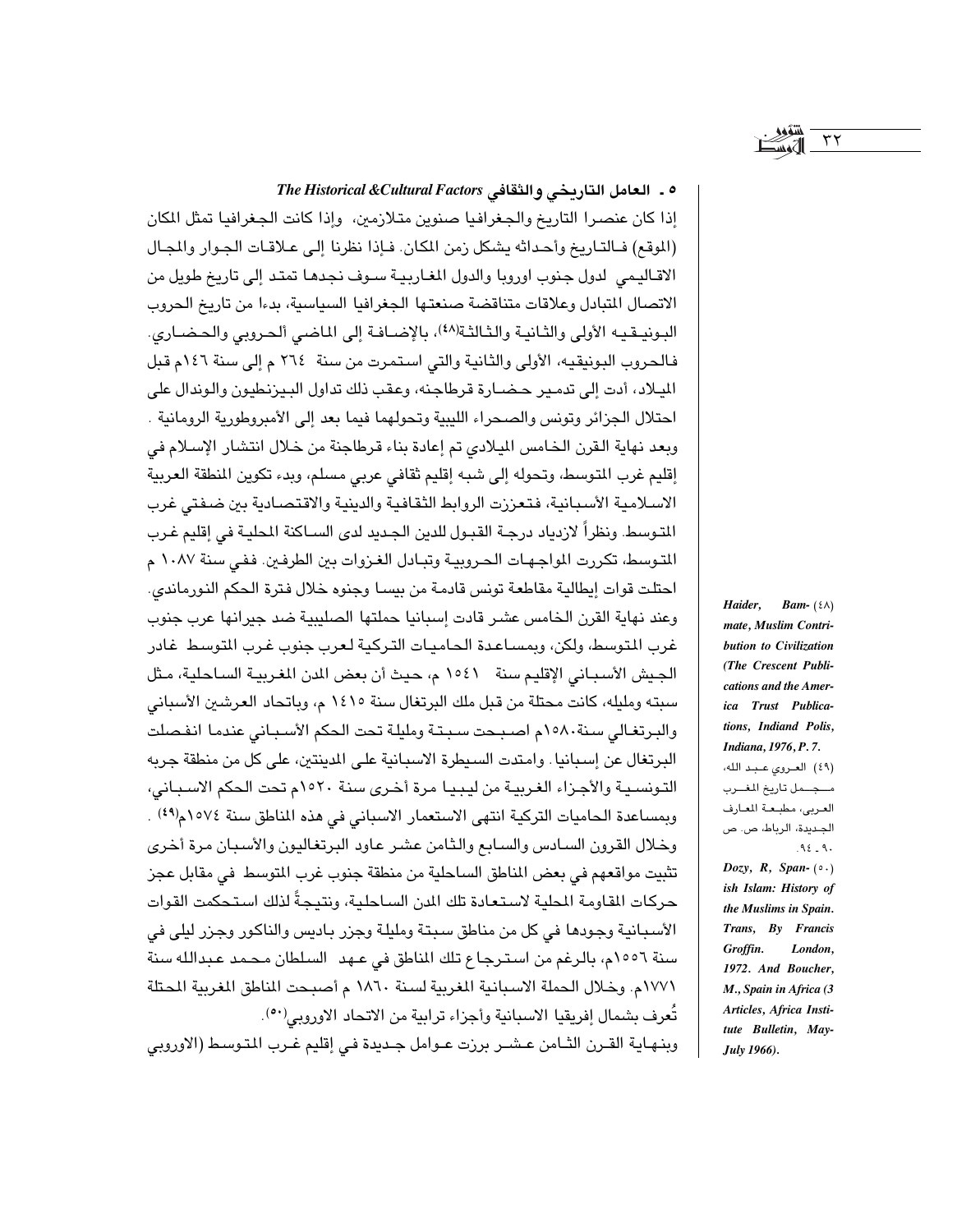والمغاربي)، الأول تنامي القوة البحرية لدول شـمـال غـرب المتوسط في المنطقـة، والثـاني ازدهار الحياة الأقتصاديه فيها على سبيل الثال كانت الناطق الجزائرية والتونسية تنتج الغلال بمعدلات كبيرة، حيث كان نابليون يُغذى قواته الْمُتجهة إلى مشارف موسكو بالغلال الجزائرية. وبعد نهاية حروب نابليون بونابرت عاودت الأساطيل الايطالية والفرنسية مهاجمة مناطق جنوب غرب المتوسط بحجة أنظمة الإتاوة المرتفعة التي كانت تُفرض على السفن الأوروبية وانتشار قراصنة سفن البحر.

وأخيرا، فرنسا احتلت الجزائر سنة ١٨٣٠ م، وتونس سنة ١٨٨١ م، وأصبحت المغرب محمية فرنسية سنة ١٩١٢م، وموريتانيا تحت المجال الفرنسي(٥١) وبقاء الصحراء الغربية ووادى الذهب تحت السيادة الاسبانية، أما ليبيا فكانت من نصيب ايطاليا، بعد الخلاف الايطالي التركي على سيادتها، فأعلنت إيطاليا الحرب على تركيا في الأراضي الليبية في أيلول/سبتمبر سنة ١٩١١ م واحتلالها.

ثقـافـيـاً، شـهـد تاريخ إقليم غـرب المتـوسط ،عبـر مـراحلـه المختلفـة، العـديد من المواجـهـات والاتصالات المباشرة، وتبادلاً ثقافياً وحضارياً، وازدهار عمليات التلاقح الفكري والمعرفي بين الضـفـتين. ولقـد كان لجىء الإسـلام إلى اسـبـانيا دور مميز فى تفاعل المجتمعات الاسلامية العربية مع المجتمع الأسباني الأوروبي، ونتيجة لذلك امتدت انعكاساته إلى عموم القارة الأوروبية في أول تلاقح حضاري يحصل بين شعوب الضفتين، بالرغم من إدعاءات المستشرقين وتدويناتهم التى صيغت مخالفة للحقائق، أن الوجود العربي الاسـلامي في أوروبا كان وجوداً اسـتعمـارياً، فالحضـور العربي الإسـلامي في أوروبا، خصوصا في إسبانيا، كان نتيجةً لتقارب الضفتين، حيث خلق الدين الجديد علاقات جديدة في الحياة الأوروبية عبر إسبانيا.

فالبعد التاريخي والثقافي لعلاقات الجوار الاوروبي/المغاربي فرضهُ العامل الجغرافي عبر قرون. وبالتالي يُدرك أبناء الضفة الشمالية الاوروبية لغرب المتوسط فضل أبناء وشعوب جنوب غرب التوسط في نقل الحضارة إليهم عبر مدن (الأندلس وقرطبة واشبيلية وغرناطة، إلى اللوري والبرانس ومرسيليا وميلانو وسيشليا ومونتبيللير وباليرمو). فهذه المدن كانت صروح علم وعلوم، حيث أبناء الضفة الجنوبية لغرب المتوسط كانوا يقومون بنقل التراث التقني والمعرفي العربي، والتراجم الهيلينية الأغريقية إلى أواسط أوروبا عبر اسبانيا وفرنسا وايطاليا، بدءاً من منطقة جنوب غرب المتوسط. كل ذلك انعكس على عصر النهضة في أوروبا وتحريرها من عصور الظلام.

ليس ذلك فقط فأبناء الضفة الشمالية الاوروبية لغرب المتوسط لا ينسون فضل جيرانهم الجنوبيين خصوصاً في ظل ترتيبات ما بعد الحرب العالمة الثانية في الساهمة في الإنتاج الزراعي والصناعي لكثير من دول أوروبا، وتوفير الأيدي العاملة للصناعات الأوروبية.

(٥١) استقلت المغرب سنة ١٩٥٦، والجــــزائر سنة ١٩٦٣، وتونس سنة ١٩٥٦.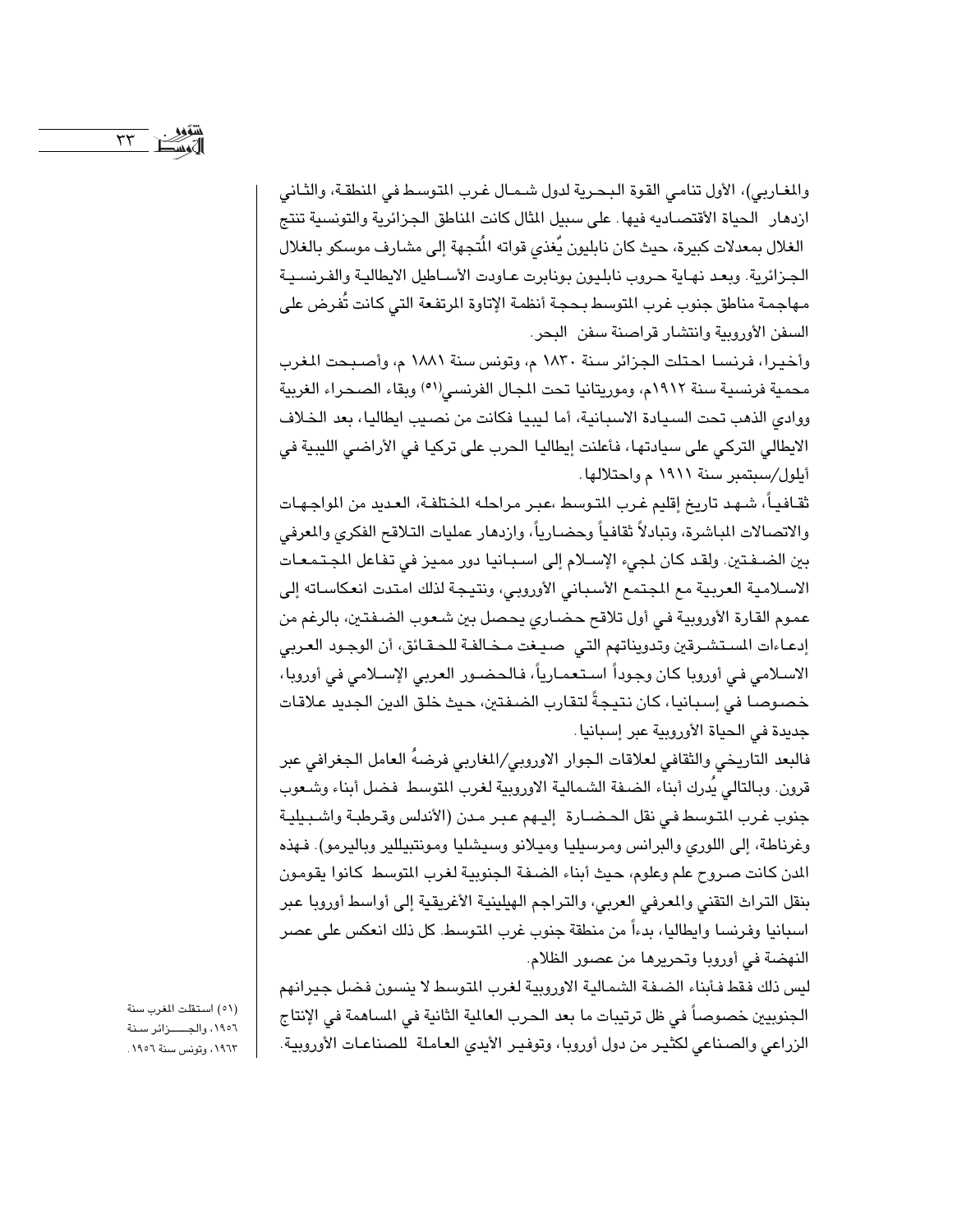ولا ينسي الجيش الفرنسي، وكذلك الذاكرة المغاربية، المُجندين المغارية في حروبه الطويلة في كثير من أصـقـاع الدنيـا، والتي وصلت إلى مـشـارف سـتـالين غراد، وكذلك المجندين الليبيين في الجيوش الايطالية في حروبها الصومالية والحبشية، والمجندين المغاربة في الجيش الأسباني إبان الحرب الأهلية الأسبانية، واختفاء البيانات والملومات عن مصيرهم.

٦ ـ العامل الاقتصادي والاعتماد المتبادل Economic Interdependence Factor أ ـ تحدى اللاتماثل التنموي والاقتصادي Asymmetrical Economic and Development تُعتبر المنطقة المغاربية عموماً حوضاً للموارد الطبيعية كالطاقة والغاز والنفط والحديد والفوسفات، واليورانيوم والزنك والرصاص، ومعادن فلزية واللافلزية، والعديد من المواد الاولية التي تدخل في الصناعات الكمباوية، كالبوتاس والأملاح. ويقدر احتياطي النفط في ليبيا بحوالي ٤٠ بليون برميل مقابل احتياطي من الغاز بـ٨٥٠ بليون متر مكعب حيث (٣٥/ ) من اجمالي الصادرات الليبية تذهب إلى ايطاليا على سبيل الثال(٥٢). وتحتل كل من تونس والمغرب مكان الصدارة العالية في مجال تصدير الفوسفات والاسمدة الكيـمـاوية، وينطبق الأمـر على الجـزائر والتي يعـتـمـد اقـتـصـادها على تصـدير الهايدروكاربونات والنفط الخام والمشتقات النفطية والغاز الطبيعي، تحديدا الى السوق الأوروبي.

فالاعتماد المتبادل بين الاقليمين تزداد وتتعزز أهميته أكثر عندما نلاحظ : تزايد مشروعات نقل الطاقة الكهربية من وإلى الضفتين، وكذلك مشروعات نقل الغاز عبر البحر أو أراضي جنوب غرب التوسط من خلال اسبانيا إلى بقية الدول الأوروبية، ومشروعات الأنفاق الارضية التي تربط كل من اسبانيا والمغرب، عبر مضيق جبل طارق، واعتماد اوروبا على الطاقة المستوردة من كل من ليبيا والجزائر.

فالموارد الطبيعية والتي تتمتع بها دول الاقليم المغاربي تعتبر بمثابة المواد الاولية في صناعات دول أوروبا، وقربها من موانئ التصدير والاستيراد راضافة إلى الإمكانيات السياحية والمنتجات الزراعية، كالحمضيات والفوائض المالية للدول المصدرة للطاقة وفـوائض الأيدي الـعـاملة. وفي المقـابل نجـد أن دول الحـوض النفطي المغـاربي (ليـبـيـا والجزائر) في قائمة المصدرين الأساسيين إلى الضفة الاوروبية، مع تزايد الاهمية للسلع الصناعية، خصـوصـاً التـقنيـة والمدات الـصناعيـة والاسـتـشـارات، وكل أنـواع المعرفـة التكنولوجية، إضافة إلى السلع المختلفة إلى سوق استهلاكي يتجاوز تعداده ٩٠ مليون  $\mathcal{L}^{(op)}$ 

ب ـ توازن واختلال العلاقة بين طرفي الاقليم

إن تحديات العلاقة المختلة وغير المتوازنة بين دول الإقليم الشمالي لغرب المتوسط ودوله

Review of World Energy, June 1991, UK Department of Energy, April 1991. (٥٣) تعتبر ليبيا الشريك التجارى الاول لإيطاليا، وتونس والجزائر والغرب الشريك التجارى الاول لفرنسا، والمغرب الشريك التجاري الاول لأسبانيا، نظراً لتقاربهما الجغرافي، وتمثل منطقسة غسرب التوسط سوقأ استهلاكيأ واسعاً، حيث يبلغ تعدادها لأكثر من ٩٠ مليون نسمة وكمثال للأهمية السياحية تعتبر ليبيا من دول جنوب غــرب المتـــوسط من اهم المقاصد السياحية للأوروبيين: تتحتم بآثار اغريقيه ورومانيه وايطاليه وإسلاميه، وكذلك تونس

والمغرب.

Statistical (٥٢)

 $BR$ 

 $\Upsilon$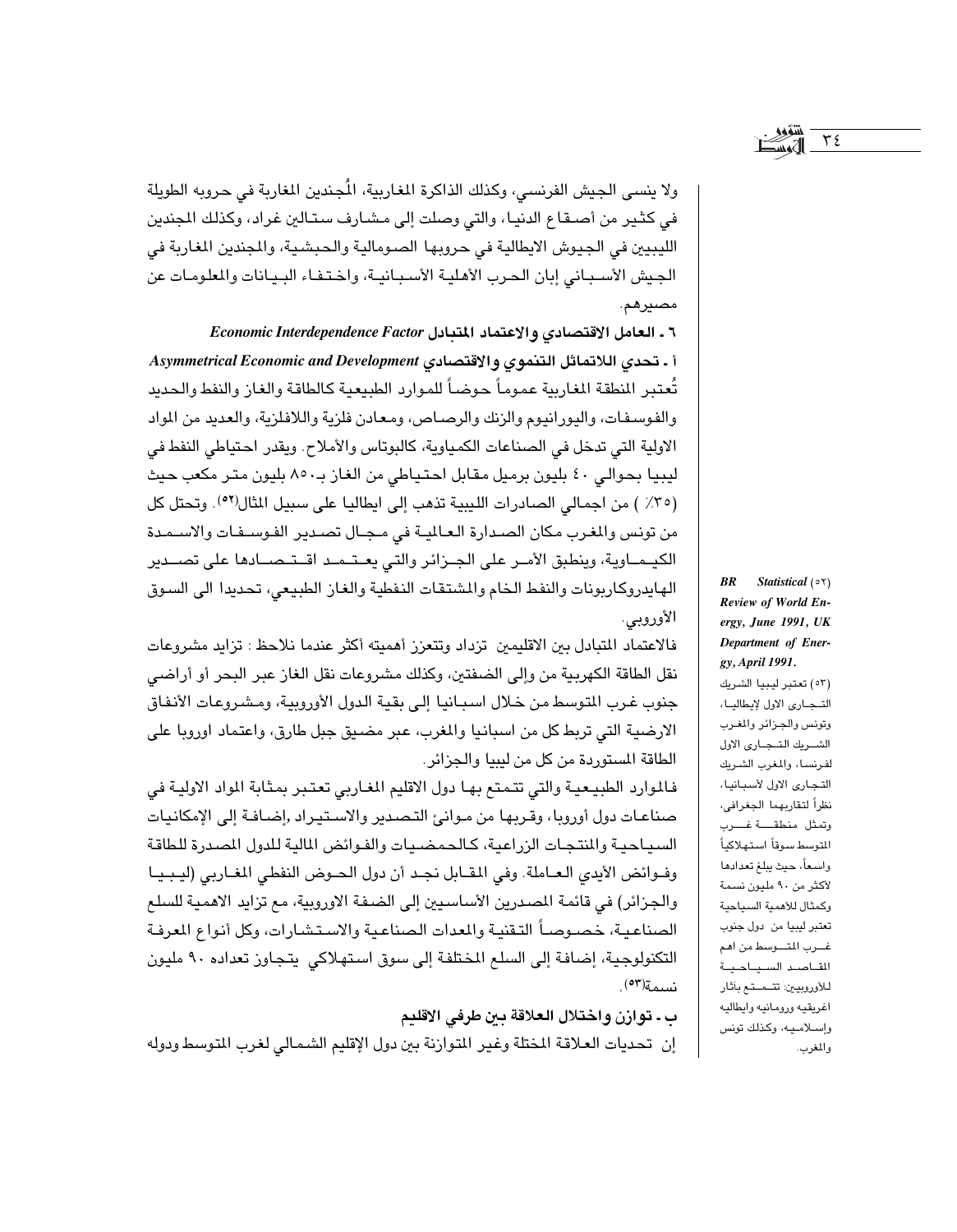الجنوبية تدعو إلى قراءة نقدية لواقع هذه العلاقة. الحقيقة إن العناصر الأوربية الفاعلة في غرب المتوسط لا تمارس أداءها باستقلالية عن الاتحاد الأوروبي وسياساته، فهي مجبرة بأن تتعامل مع دول شمال غرب المتوسط كاتحاد أوروبي، وعليها مسؤولية فرض تطلعات الجماعة الأوروبية في منطقة غرب المتوسط.

التوازن والاختلال في علاقة الطرفين لها ابعاد اخرى. مقابل انفتاح أوروبا المنتظم مع أوروبا الشرقية تحولت علاقات أوروبا مع دول جنوب غرب المتوسط إلى الهاجس الأمنى، وسجينة المنطق التجاري، فالهاجس الأمني انسحب على كل العلاقات، والاعتبارات الأمنية تحولت إلى سياسات مبدئية، وتارة أخرى اشتراطية لتأسيس تعاون شامل ودائم، فتم إعطاء البعد الأمنى لقضية الهجرة والتطرف، مما عطل أليات التعاون الفعلية، التي ينبغي أن تؤتي ثمارها الشترك. فحتى قضايا الشراكة لم يتم تفعيلها جماعياً في منطقة غرب المتوسط، فقط اختيرت تونس والمغرب والجزائر لتوقيع اتفاقيات شراكة مع أوروبا.

وإذا ذهبنا إلى المنطق التجاري الصرف نجد أن صادرات أوروبا نحو دول منطقة جنوب غرب المتوسط باستثناء مصر لا تزيد على (٢ ٪) من صادراتها، علما بأن صادرات دول غرب المتوسط إلى أوروبا تصل إلى (٧٥٪). علاوة على اختلال بنية الصادرات والواردات بين الطرفين، تجدر الإشارة إلى محدودية معدلات الاستثمار الأوروبي في منطقة جنوب غرب المتوسط والتي لا تتجـاوز ( ٢ ٪) من استثمارات أوروبا في العالم(٥٤). فالتدفقات المالية الأوروبية إلى هذه المنطقة تعتبر فقيرة، فعلى سبيل المثال كانت التدفقات الأوروبية إلى دول منطقة جنوب غرب المتوسط ما بين ١٩٩٤ـ ١٩٩٩ وفي إطار برنامج ميدا حوالي خمسة ملايين دولار باستثناء ليبيا ومصر، ناهيك إن هذه التدفقات خصصت لاعتبارات جيوستراتيجية وأمنية ومكافحة الهجرة غير الشروعة.

فهذا المنطق في تحدي اختلال العـلاقـات بين الطرفين يُلقى بظلالـه دائمـاً على مـسـارات التنسيق والتعاون في هذه المنطقة. في حين نسبة الهوة بين طرفي منطقة غرب التوسط سـوف تزداد والتي هي الآن بمعـدل واحـد إلى عشـرة ( ١٠ - ١) وبفـعل الرؤية الأوروبيـة والتي تتراوح ما بين سياسات الشراكة، وسياسات الجوار والاتحاد من أجل التوسط سوف تصل سنة ٢٠١٥ إلى واحد من عشرين (٢٠: ١) مما يجعل إمكانيات الاستقرار وتبادل المنافع من خلال التعاون المشترك صعبة وقد ترتقي إلى الاستحالة(00).

لقد اختلطت مفاهيم الشراكة، كسياسات أوروبية متوسطية، بسياسات الجوار، وما إذا كانت مؤشراً لفشل سياسات الشراكة، أو استمراراً وتطويراً لها. وهنا ليس بالإمكان إضافة عناصر إضافية جديرة بالتفكير في طبيعة سياسات أوروبا سواء منها الشراكة أو المتوسطية أو الجوار والإمكانيات التي يمكن أن توظف وتجعل منها قيمة أوروبية مضافة في تعاونها في منطقة غرب المتوسط.

(٥٤) مـيـلاد مـفـتـاح الحـــراثى، التنســــيق والتعاون في منطقة غرب التوسط دراسة تحليلية استطلاعية للتعاون الاقليــمى،مــجلة المؤتمر ( العدد الثامن والخمسون، كانون الأول/ديسمبر، ٢٠٠٦ ف) ص ٢٣. (٥٥) المرجع السابق ذكره، ص ٢٣.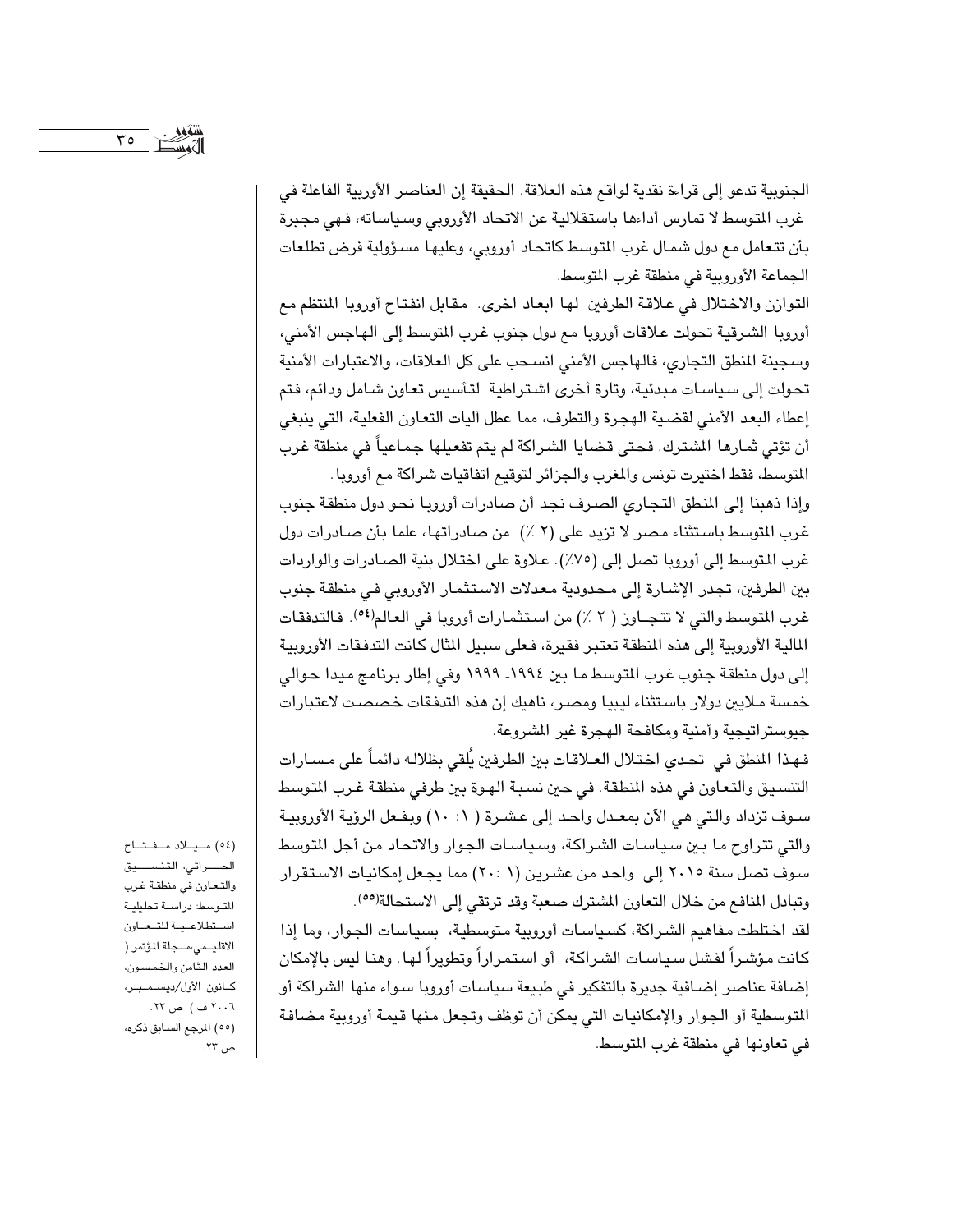هناك أصــوات أوروبيــة ذهبت إلى القــول إن أوروبا دفنت رسـمــيــاً اتفـاق برشلونـة في اذار/مارس ٢٠٠٢، لكي تدعم مفاهيم سياسة الجوار، ولقد كان واضحاً في فصول هذه الدراسة وبشكل غير مباشر أن كل محاولات التنسيق والتعاون تذهب خصيصاً إلى دعم سياسة الجوار وليس التعاون والشراكة الفعلية والتنمية المستدامة. لقد رسمت أوروبا في كلمـتـهـا بالمجلس الأوروبي والبرلمان الأوروبـي في آذار/مـارس ٢٠٠٣ إطاراً اسـتراتيـجـياً ولدى طويل لعلاقاتها مع جيرانـها، خصـوصـاً مـع دول منطقـة جنوب غرب المتوسط . فـفي وثائق الخارجية المغربية أكثر من إشارة إلى الأهمية التي يراها المغرب لسياسة الجوار الأوروبية الجديدة(٥٦). إلا أن القراءة والأسئلة الغائبة في عمليات التنسيق والتعاون في منطقة غرب المتوسط توحى بأن سياسة الجوار الجديدة الأوروبية تسعى إلى تأسيس مـجال من الرخـاء وحسـن الجـوار مـع الدول التي لا يمكن لهـا أن تكون عضـواً بالاتحـاد الأوروبي.

في هذا السبياق أعلن رومـانو برودي رئيس المفـوضـيـة الأوروبيـة في آذار/مـارس سنة ٢٠٠٣ أن (كل شيء ما عدا المؤسسات) أي عدم الانضمام إلى الاتحاد الأوروبي، في ظل إعـلان الاتحـاد الأوروبي لنظريتـه في الحـريات الأربـع: حـرية تنقل المـتلكات والخـدمـات ورؤوس الأموال والأشخاص، شريطة التزام الدول المجاورة، ومن بينها دول منطقة جنوب المتوسط لها غير الأعضاء في الاتحاد الأوروبي، بمنظومة القيم الشتركة في مجالات الديمقراطية واحترام حقوق الإنسان والمواطنة ومكافحة الإرهاب والهجرة غير الشرعية. إنه عقد جديد لسياسة جديدة مثلت أسئلة حاضرة في عمليات التنسيق والتعاون في منطقة غرب المتوسط وفي المتوسط عموما(٥٧).

وعنصـر الإعاقة الآخر هو حول دول منطقـة جنوب غرب المتوسط وموقعـها في عمليات التنسيق والتعاون من خلال محددات الشراكة وسياسة الجوار الجديدة. فإذا أوروبا اختارت التوسع شرقاً فليس لدول الإقليم الشمالي لغربي المتوسط لها التوسع جنوبا وذلك لاعتبارات تاريخية وجيو/سياسية. فلقد دأب الأوروبيون في منطقة غرب المتوسط على تقديم جدول أعمال لإقامة مجال للرخاء والجوار، وتحت مسميات الهجرة غير الشرعية، واحترام حقوق الإنسان، واحترام الديموقراطية(٥٨).

ولكن ماذا قدمت دول جنوب غرب المتوسط في هذا المجال؟ لقد أكدت مجمل الوقائع في هذه المنطقة أن المغرب العربي الرسمي غير مستعد، ولا يبدو ناضجا بعد حتى لإعلان المبادرات، أو اقتراح يؤسس على قدر مطلوب بين الوضـوح والتـوافق والإرادة. فـاتحـاد المغرب العربي توقف بعد ميلاده في مراكش بخمس سنوات، دون أن يقدم سياسات إجرائية تكاملية، اللهم تلك الاتفاقيات، والتي وصل عددها ٢٤ اتفاقية، قليل منها حظى بالتصديق(٥٩).

(٥٦) محمد خاشاني، واقع الهجرة المغربية في اوروبا على اقتصاد البلدان المصدرة، المؤتمر الاقليمي عن الهجرة العربية في ظل العولة، القاهرة ( ٢ ـ ٤ ايلول/سبتمبر ٢٠٠٢) ص  $\cdot$  \ o (٥٧) مقتطف من كلمة رومـــــانو برودي رئيس المفوضـيـة الأوربيــة، في اذار/مارس سنة ٢٠٠٣. (٥٨) ميلاد مفتاح الحــراثي، مــرجـع ســـبق ذكره، ص ٢٣. (٥٩) محمد خاشانی، مرجع سبق ذکرہ، ص ١٦.

 $\mathbf{r}$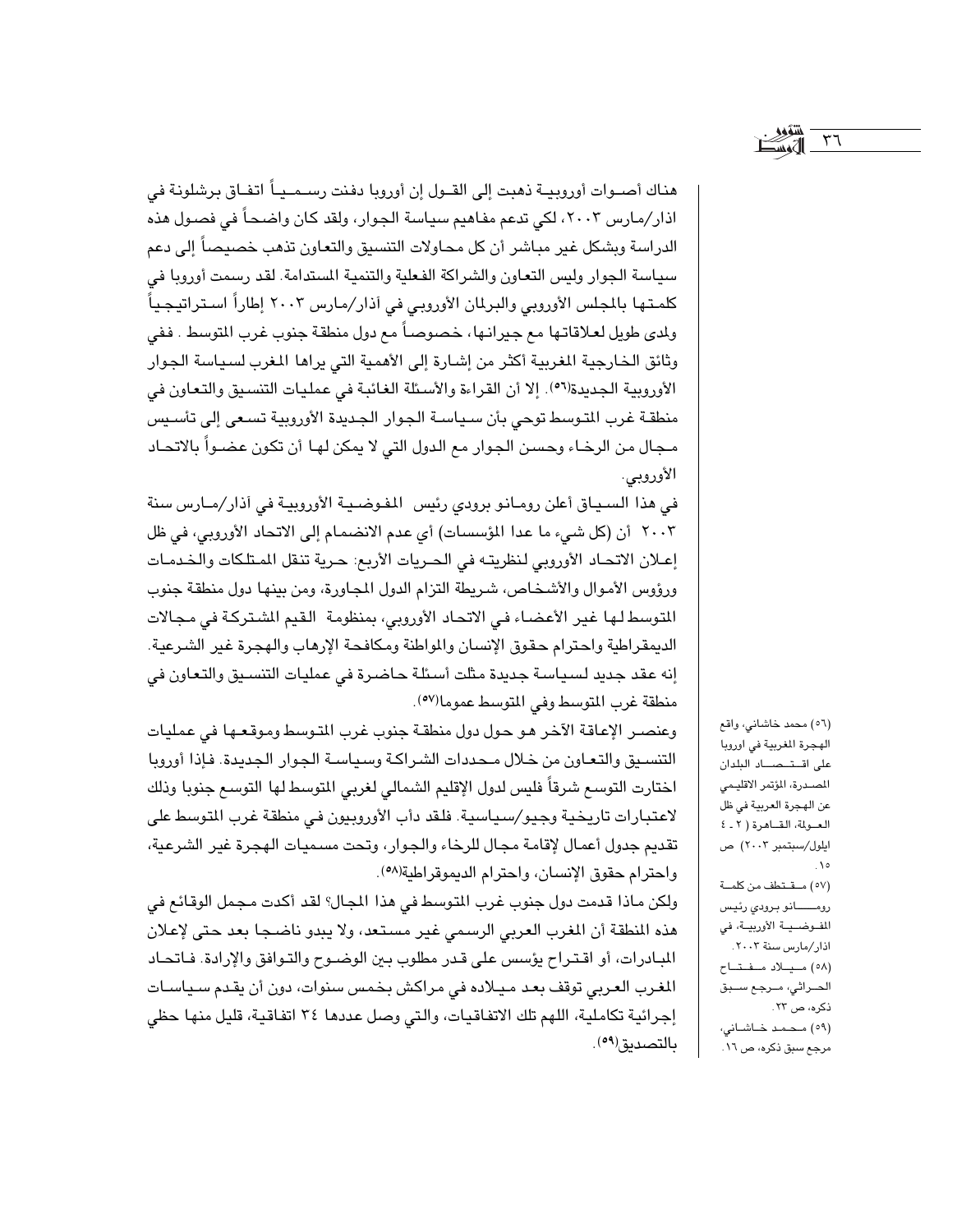المشكلة تكمن في أن الأوروبيين أدركوا اختياراتهم منذ معاهدة روما(٦٠) لسنة ١٩٥٧ لقيام الجماعة الأوروبية، وسعوا إلى التطوير والتدرج والمبادرة، في حين مجموعة جنوب غرب المتوسط لم تضع بعد اختياراتها، ومن هنا تقتضى الموضوعية التشديد على هذه الإعاقات، وهي تحديات، والتي بمثابة المعطي عند تحليل ما أنجز وما لم يُنجز في سـجل التعاون الاقليمي الاوروبي/ المغاربي، نحو الأمننة الاقليمية.

Y ـ العامل السياسي The Political Factor يتمتع غرب التوسط بتوفر العديد من أطر التنسيق والتعاون السياسي من خلال تجمع

(٥+٥) وما يفرزه من تعددية في أليات عمله على مستوى القمة أو وزراء الخارجية والخبراء واللجان المتخصصة في معالجة القضايا المشتركة. أيضاً توفر الإطار المؤسسي لدول جنوب غرب المتوسط ممثلا في الاتحاد المغاربي المعطل بفعل قضية الصحراء الغربية والخلاف الجزائري المغربي حولها، ومجمل قضايا الانتقال والتحول الديموقراطي المتعثرة في المنطقة المغاربية.

إلا أن عـامل الجـوار الاقـاليمي لهـذه المجمـوعـة يُملـى عليـهـا دائمـاً العديد من المقـاربات والتصورات الأمنية والسياسية نظراً لتشاركها في وحدة المجال الاقاليمي. فهناك قضايا الهجرة غير الشرعية والجريمة المنظمة والتطرف والإرهاب والعملة، والهوية والتعايش والتنوع الحضاري والثقافي، وبرامج الإصلاح السياسي والديموقراطية وحقوق الإنسان؛ كلهـا تحديات مشـتـركـة ذات أبعـاد سـيـاسـيـة يتـفـاعل من خـلالهـا الإقليم الاوروبي / المغاربي(٦١). من كل ذلك نخلص ونقول أن للجغرافيا السياسية وأبعادها وعواملها، كما مر بنا، لها أحكامها التي لا ترد، وأن دول الإقليم، كوحدة مجالية متصلة، لا تستطيع الاستغناء عن إقامة علاقات جوارية بين وحداته الوطنية، من المنظور الجماعي، وعبر السياسات والمشاريع الأوروبية التي تُعرف بالشراكة الاورو/ متوسطية، وسياسة الجوار ومجموعة (٥+٥) واتفاقيات الشراكة، وأخيرا الاتحاد من أجل المتوسط(٦٢). ولكن في نفس الوقت تلك العوامل والأبعاد في حد ذاتها تشكل مجموعة من التحديات التي تواجه منظومة الامن في اقليم غرب المتوسط، كما سوف يمر بنا لاحقا.

إن أهم التحديات السياسية المعاصرة في اقليم غرب المتوسط ارتباطها بصعود مؤشرات التأزم الاقليمي، مثل استفحال قضايا الهجرة غير الشرعية، والجريمة المنظمة، والتطرف والإرهاب، وتعثَّر برامج إعادة الهيكلة الاقتصادية، وكذلك برامج الاصـلاح السـياسـي، او بعض التداعيات التي تقذف بها العولمة وأزماتها المالية والثقافية إلى الاقليم، وتأثيرات حالة الدولة الجديدة في المغرب العربي. عموماً إن مجمل القضايا والتحديات التي تواجه الاقليم لا تخرج عن الملف السياسي والأمنى وأبعاده الاجتماعية والاقتصادية. فالحراك البشري من جنوب غـرب المتوسط الى شـمـالـه يمثل دائمـاً دالـة خـلاف، ويشكل مشـاكل مـضـاعـفـة،

(٦٠) معاهدة روما لسنة ١٩٥٧، من أول المعاهدات الاوروبية نحو التكامل والاندمــاج، والتي بداءت بتجمع الحديد والصلب وتطورت الى تأســـــيس الجامعة الاوروبية والسوق الاوروبية المشتركة، الى التطور الحالى وهو الاتحاد الأوروبي.

(٦١) هشسام عسوض الجهانى، التنسيق والتعاون السياسي الامنى في منطقة غرب المتوسط (٢٠٠٦-٢٠١٩٨٨) رســـــالـة ماجستير غير منشوره، اشراف الدكتور ميلاد مفتاح الحراثي، جامعة قاریونس، ۲۰۰۷، ص ۵٦. (٦٢) سعيد اللأوندي، الاتحاد من أجل المتوسط نموذجــاً "مــجلة شــؤون عربيه، العدد ١٣٥، خريف ،۲۰۰۸، ص.ص ۷۹ ـ ۹۰.

 $\mathsf{r}\mathsf{v}$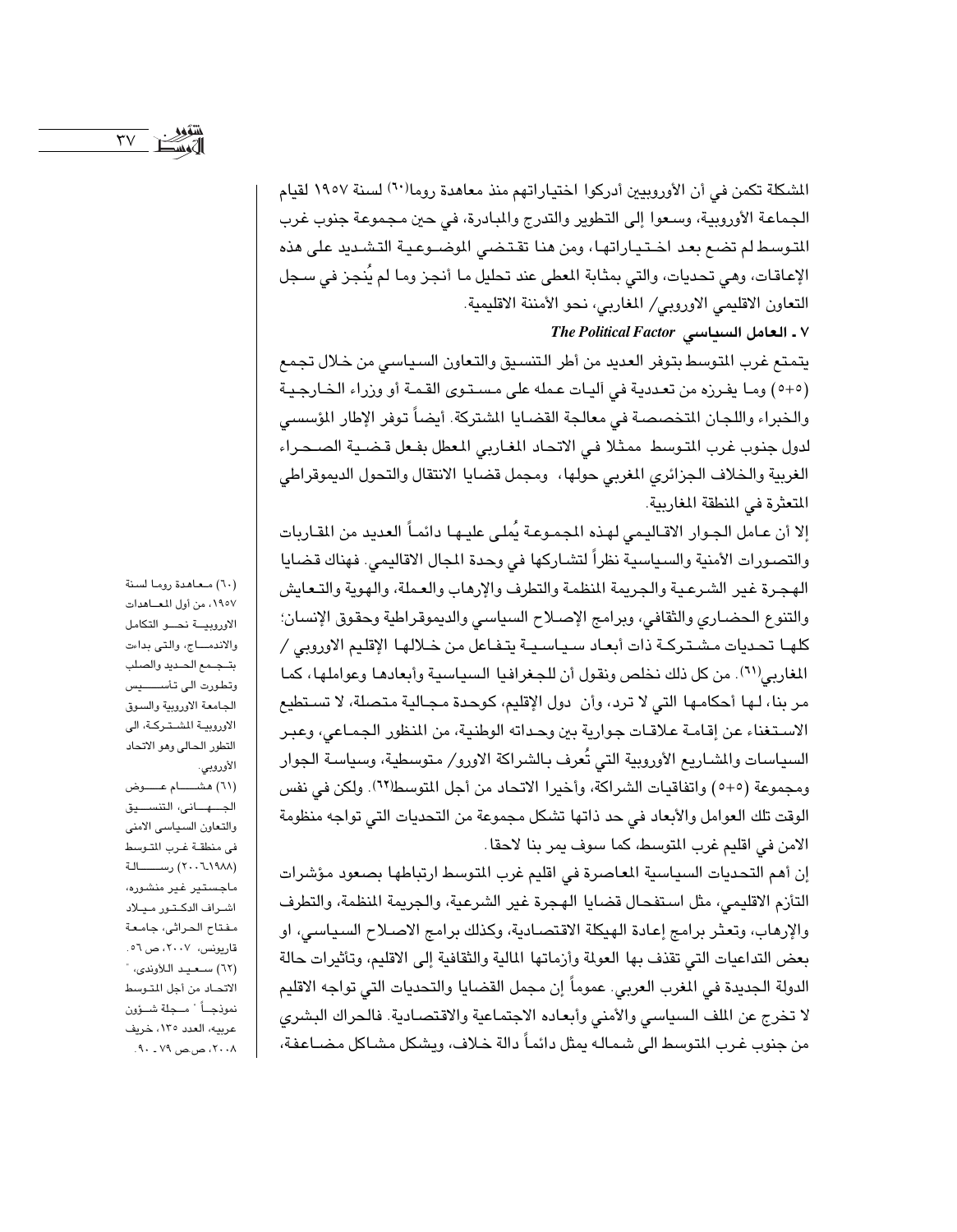كالتنوع ومدى قبوله وأولويات التسامح، وزيادة في كره الاجانب، وتعدد الصور النمطية حولهم، وقبول التعددية الثقافية، والخيار الصعب في كيفية مقابلة الهواجس الأمنية بخيارات التنمية في الاقليم.

ومن القضايا الاخرى ذات الابعاد السياسية الأمنية: الهجرة غير الشرعية وأليات التعامل معها، ملف الصيد البحري في المياه المغاربية، وملف الصحراء الغربية، وقضية مدن سبتة ومليلة والجزر الصخرية، وجزيرة ليلي وباريس والناكوع المغربية المتنازع بشـأنهـا مع اسبانيا، والخلاف الجزائري المغربي الاسباني حول الصحراء الغربية، ومستقبل جبل طارق وأوضاع العمالة المغاربية المتواجدة فى اوروبا، وقضايا التعويض عن الحقبة الاستعمارية والمنفيين والأفراد الذين جندوا في الجيوش الاوروبية وقتلوا.

ويأتي ضعف البناء الهيكلي والمؤسساتي لدول جنوب غرب المتوسط في ظل حالة اللاتماثل التنموي وتباين الدخل العام والخاص، بين دول ضفتي الاقليم من اهم التحديات القائمة. وهناك تحد أخر يتصل بسلامة البيئة في غرب المتوسط، حيث التلوث يشكل كارثة بيئية تضاف الى سجل تحديات الاقليم. فهناك اتهامات متبادلة أن دول الضفة الشمالية لغرب المتوسط هي المُسبب في تلوث مياه غرب البحر الابيض المتوسط، حيث تستقبل موانئها ثلثي ناقلات النفط من اجمالي ناقلات الوقود العالمي (٦٣).

# رابعاً: عوامل بناء اقليم غرب المتوسط الأمنى

شهد اقليم غرب المتوسط معماراً تاريخياً من المبادرات الاقليمية، كان محركها الاساسى بناء نظام اقليمي فـرعى يشكل امـتـدادا للإقليم الأمنى الاوروبي، من حـيث التـوجـهـات والقيادة والدور. ولكن تلك المبادرات كانت دائمـا خاضـعـة للسـيـاسـات الاوروبيـة العـامـة ومشاريعها المتوسطية، الامر الذي جعلها تصطدم دائما بقضايا الشرق الاوسط لقد بدأ الاهتمام الأوروبي بالمتوسط بعد تفجر ازمة الطاقة عام ١٩٧٣ الامر دفعها الذي الى انشاء الحوار الأوروبي/العربي سنة ١٩٧٤، والذي تم تعزيزه بوثيقة هلسنكي سنة ١٩٧٥ والتي اشار الى اهمية ارتباط الامن الاوروبي بإقليم البحر الابيض المتوسط ولقد تمخضت عن تلك الوثيقة العديد من السياسات والإجراءات الاوروبية ذات التوجه الأمنى، ومنها الشراكة من اجل السـلام، والسياسة الأمنية والدفـاعية الاوروبيـة الشـتركة، وقوة التدخل السـريـع، والإعلان عن اتفاقية مراكش لسنة ١٨٩٨ للاتحاد المغاربي، والدفع الفرنسي لمنتدى غرب المتوسط (٥+) في سنة ١٩٩٠، والذي خصص للحماية الدنية والبحرية وسلامة البيئة الدومة(٢٤).

وفي سنة ١٩٩٤ أعلنت اوروبا الحـوار المتـوسطى والذي يجـمـعــهـا مـع الناتو وسـبـع دول متوسطية، والذي عرف فيما بعد بالشراكة المتوسطية / الاطلسية. واستمرت المبادرات

(٦٣) الاشكال الني يتسعسرض له التنسسيق والتعاون في غرب المتوسط يتحلق بطبييعة نظره الضفتين الى التحديات القائمه، فالضفة الجنوبيه لغرب المتوسط ترى ان التحديات التى تواجها لها علاقة بالتنمية والأوضاع الاقتصاديه والسياسات الاوروبيه غير المتوازنة نحو أليات التنسيق والتعاون، فيما ترى الضفة الشماليه ان تلك التحديات لها علاقة بالديمقراطية وحقوق الانسسان في الضفة الجنوبيه. (٦٤) اعلان مجموعة ٥+٥ لسنة ١٩٩٠.

 $\mathsf{r}\wedge$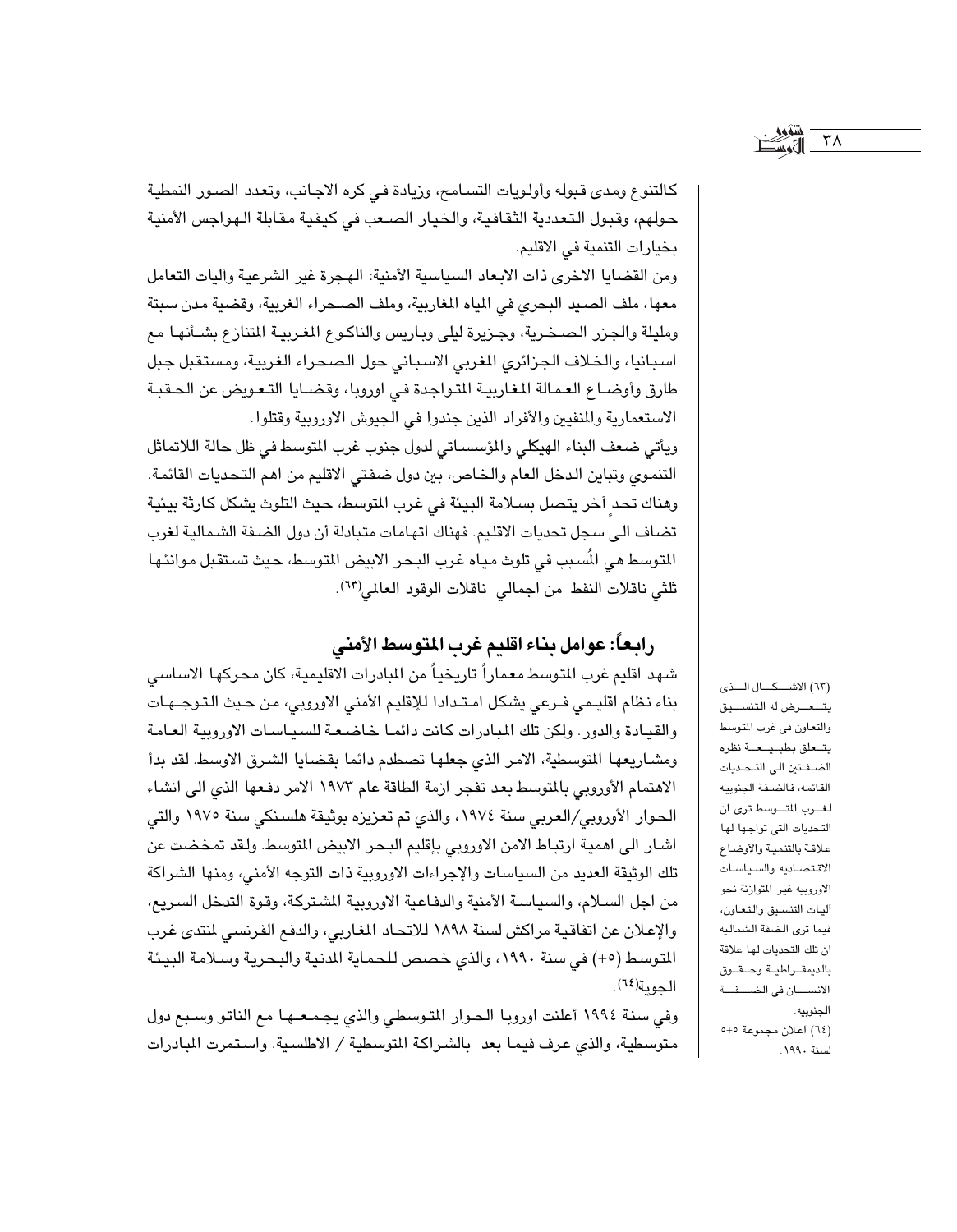الاوروبية الى حد الاعلان عن مبادراتها الأمنية الاخرى المعروفة بإعلان برشلونة، والتي تضمنت ثلاثة محاور (تسوية الخلافات والصراعات الاقليمية، تضمين كل من شمال افريقيا والشرق الاوسط والاتحاد الاوروبي في اقليم تعاون امني واحد، والعمل على تعزيز الحكم الرشـيد في الدول المجـاورة للاتحـاد الاوروبي). وبعـد أن تأكـدت أوروبا بفـشل سياساتها الأمنية في تحقيق استراتيجيها الأمنية في التوسط، رجعت مرة اخرى الى الاقليم الفرعي ( غرب المتوسط) لتعلن عن جيل جديد من سياستها، في سنة ٢٠٠٤ والتي انحسرت في تبني سياسة حسن الجوار الاقليمي وآلياتها وبعيدا عن سياقنا هذا، دعا الرئيس الفـرنسـى، في سنة ٢٠٠٨ الـى اقـامـة الاتحـاد من المتـوسط، من اجل انقـاذ كل المبادرات الاوروبية، وعلى مختلف أنواعها، وجعله امتدادا لمسارات اعلان برشلونة(٢٥).

ومن أجل وضع كل السـابق ذكـره في اطار بناء اقليم غـرب المتوسط، هناك عـدة عـراقـيل وعوامل اقليمية نحو رؤية اقليم امنى متحد ومتجانس البناء، ومنها عوامل سياسية واجتماعية ثقافية واقتصادية، وتداعيات ثورات الاقليم وتحولها الى تحديات غير معروفة الدي والنطاق. رغم اهميته الجيوستراتيجية، إلا أن الإقليم يتمتع بصعوبات بنائية وهيكلية وتكاملية، واستمرارية تصنيفه كإقليم فرعى تابع للإقليم الأمنى الاوروبي.

يذهب انصار الادبيات(٦٦) التي تعتني بالركبات الاقليمية الى اعتبار اقليم غرب المتوسط مجرد اقليم فرعي تابع إلى الاقليم الأمني الاوروبي المستقل، وحتى وان وجد اقليم امنى في جنوب غرب المتوسط، فإنه اقليم أمني تابع للإقليم الأمني الاوروبي المستقل. والسبب انما يرجع الى العوامل السياسية والاقتصادية والثقافية والمتباينة بين طرفي المعادلة الاقليمية في غرب المتوسط. ومن أهمها، تباين الانظمة السياسية من حيث ديموقراطيتها واستقرارها، وتعامل اوروبا مع دول جنوب غرب المتوسط كأطراف تابعة وليست فاعلة في الْمركب الأمني الاقليمي في غـرب المتـوسط، وتأثيـر الـعـامل الـخـارجـي على توجــهــاتهـا الخارجية، من خلال السياسة الخارجية الأميركية.

واقتصـادياً، يتـمـثل في التـعنت الاوروبي تجـاه منطقـة جنوب غـرب المتوسط، وممانعـتـه المستمرة في تحرير المنتجات الزراعية من المغرب العربي، ورفضه حرية تنقل الافراد. أما العامل الاجتماعي والثقافي، فيتمركز في الموروث التاريخي للاستعمار الاوروبي للمغرب العـربي، والنظرة الدونيــة لأوروبا الى جنوب المتـوسط، والتـعـامل مـعـه على اســاس أنه امتداد جغرافي لأوروبا، وبهوية متوسطية، وليست عربية وإسلامية، والتمايز القيمي وأبعاده الاثينية والدينية واللغوية والهوية.

خلال ثورات الاقليم، تعرض اقليم غرب المتوسط الى المزيد من التحديات(٦٧) والتي لا يعرف نطاقها وامتداداته، ونتائجها في المنظور القريب، وهي تحديات اقليمية جديدة الابعاد والشكل والمضمون. لقد أثرت ثورات الاقليم في عمليات اعادة بناء شكل الوحدات

Calleya, S.C.,  $(10)$ Security Dynamics in <sub>the</sub> Euro-Mediterranean Area: Towards a New Era of Relations. In Calleya and Wolfed (eds.), Towards a New Southern Mediterranean Region, Malta(MA-DAC), University of Malta, 2011, PP. 3-20.

(٦٦) أنظر الى كل من :محمود ببلی العلیمی الاقليمية المعيارية: العلاقات المتوسطية " السياسة الدولية العدد ١٩١، مــجلد ٤٨، يناير، , ٢٠١٣ عبد النور بن عنتر، " تهديدات مغاربية غير وجودية" السياسية الدولية العدد ١٩١، مجلد ٤٨، كانون الثاني/يناير١٢٠١٢، " والعسلاقات الاورو/ متوسطية العربيى /الافريقية: على ضؤ الربيع العسربي، مسجلة الدبلوماسي، العدد ١٩٦، شباط/فبراير ٢٠١٢، النادى الدبلومساسى المصرى، القامرة. اسماعيل خليفة اسحاق، القارة المأزومة : الانقسام الاوروبي في مسواجسهــة تحديات الثورات العربية، ملحق تحولات استراتيجية، العسدد ١٩٠، المجلد ٤٧، القـــاهرة، تشــــرين الأول/اكتوبر ٢٠١٢ وغيرهم.